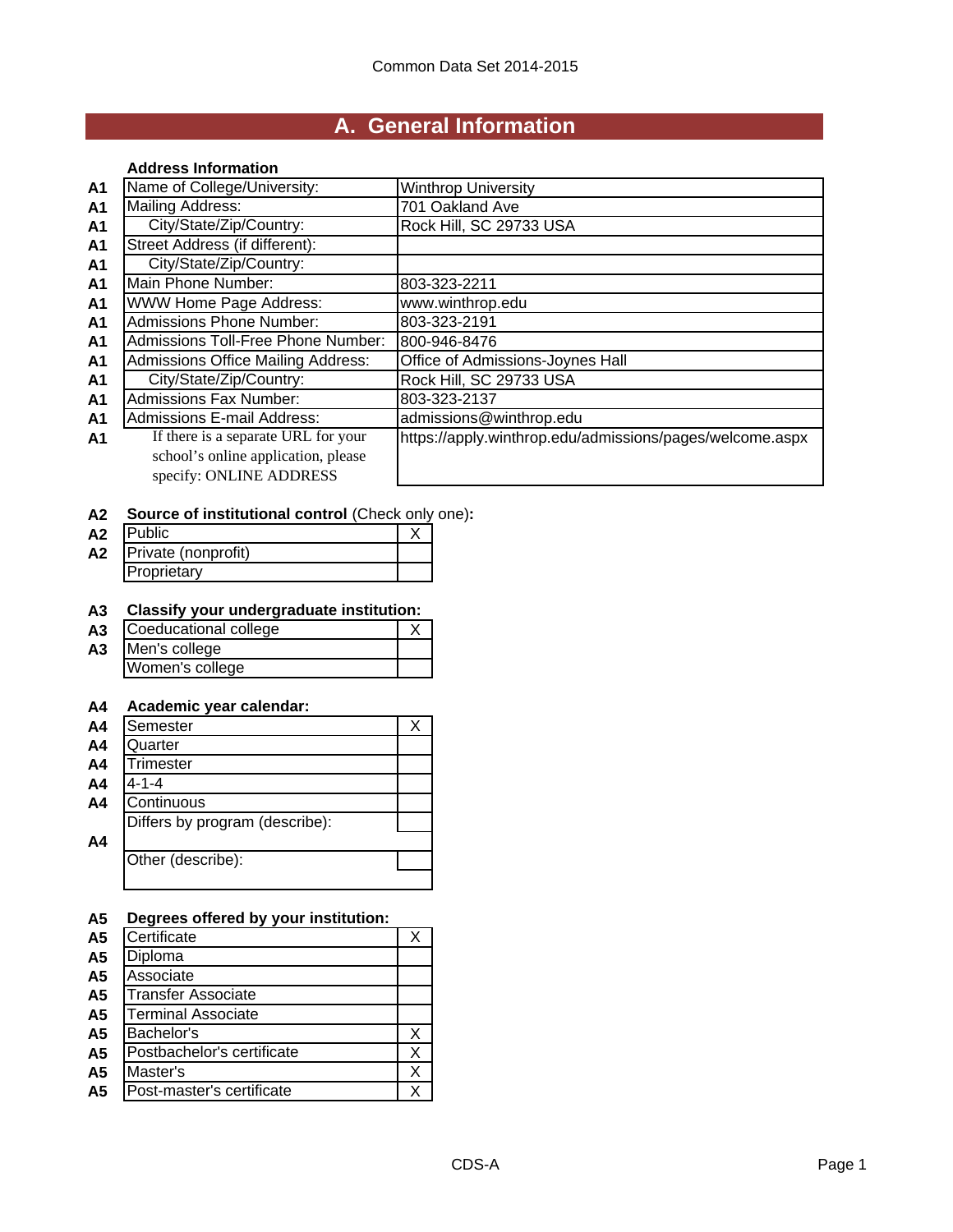| A5 | Doctoral degree          |  |  |
|----|--------------------------|--|--|
|    | research/scholarship     |  |  |
| A5 | Doctoral degree -        |  |  |
|    | professional practice    |  |  |
|    | Doctoral degree -- other |  |  |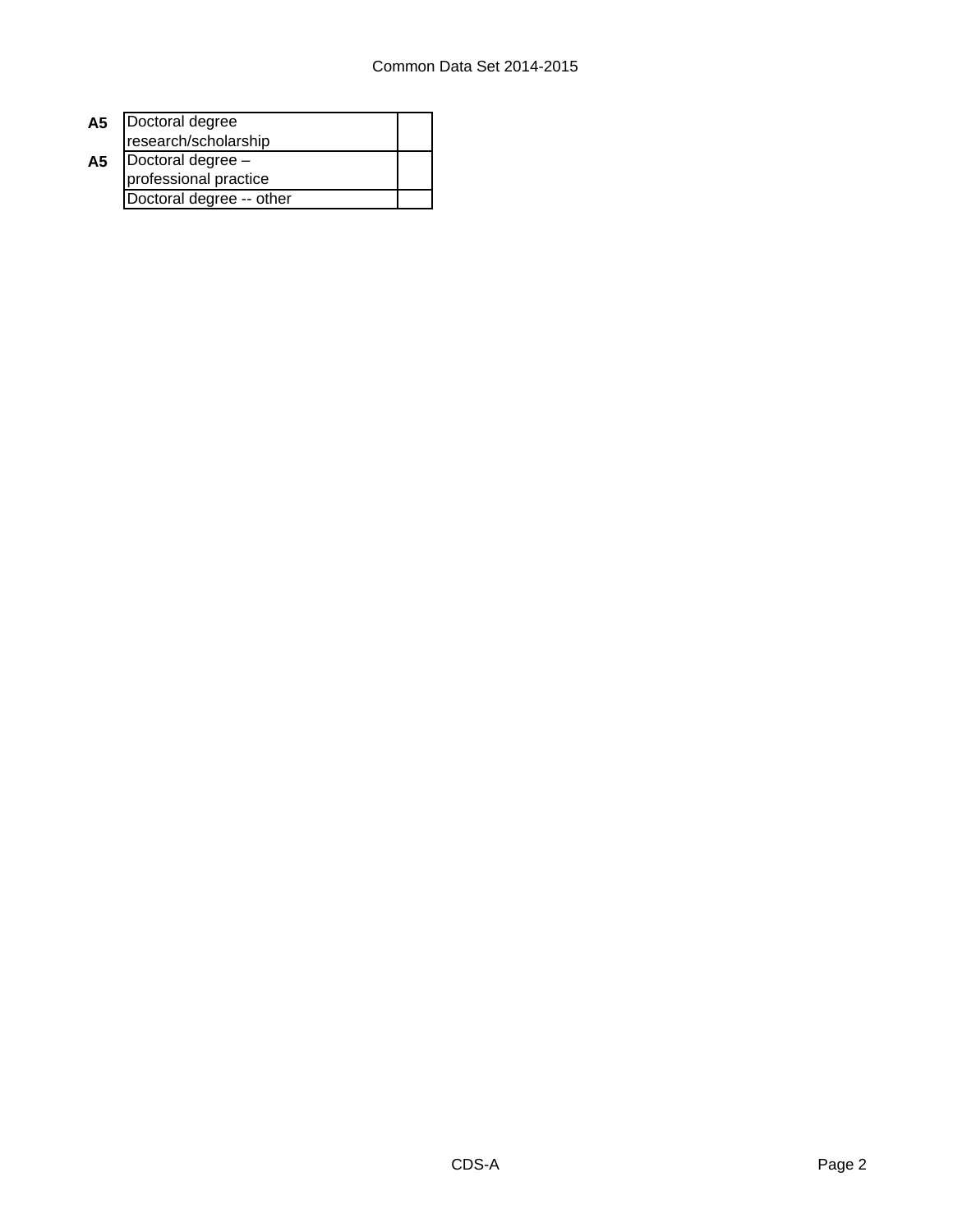|           |                                                                                                                                                                                                                                                                                                                                                                                                                                                                                                                                              |       | <b>B. ENROLLMENT AND PERSISTENCE</b>              |                                                                        |                                                                         |
|-----------|----------------------------------------------------------------------------------------------------------------------------------------------------------------------------------------------------------------------------------------------------------------------------------------------------------------------------------------------------------------------------------------------------------------------------------------------------------------------------------------------------------------------------------------------|-------|---------------------------------------------------|------------------------------------------------------------------------|-------------------------------------------------------------------------|
| <b>B1</b> |                                                                                                                                                                                                                                                                                                                                                                                                                                                                                                                                              |       |                                                   |                                                                        |                                                                         |
|           | Institutional Enrollment - Men and Women Provide numbers of students for each of the following                                                                                                                                                                                                                                                                                                                                                                                                                                               |       |                                                   |                                                                        |                                                                         |
|           | categories as of the institution's official fall reporting date or as of October 15, 2014. Note: Report<br>students formerly designated as "first professional" in the graduate cells.                                                                                                                                                                                                                                                                                                                                                       |       |                                                   |                                                                        |                                                                         |
|           |                                                                                                                                                                                                                                                                                                                                                                                                                                                                                                                                              |       |                                                   |                                                                        |                                                                         |
| <b>B1</b> |                                                                                                                                                                                                                                                                                                                                                                                                                                                                                                                                              |       | <b>FULL-TIME</b>                                  |                                                                        | <b>PART-TIME</b>                                                        |
| <b>B1</b> |                                                                                                                                                                                                                                                                                                                                                                                                                                                                                                                                              | Men   | Women                                             | Men                                                                    | Women                                                                   |
| <b>B1</b> | <b>Undergraduates</b>                                                                                                                                                                                                                                                                                                                                                                                                                                                                                                                        |       |                                                   |                                                                        |                                                                         |
| <b>B1</b> | Degree-seeking, first-time                                                                                                                                                                                                                                                                                                                                                                                                                                                                                                                   |       |                                                   |                                                                        |                                                                         |
|           | freshmen                                                                                                                                                                                                                                                                                                                                                                                                                                                                                                                                     | 288   | 730                                               | 1                                                                      | 0                                                                       |
| <b>B1</b> | Other first-year, degree-seeking                                                                                                                                                                                                                                                                                                                                                                                                                                                                                                             | 124   | 196                                               | 3                                                                      | 10                                                                      |
| <b>B1</b> | All other degree-seeking                                                                                                                                                                                                                                                                                                                                                                                                                                                                                                                     | 1,009 | 2,061                                             | 89                                                                     | 142                                                                     |
| <b>B1</b> | Total degree-seeking                                                                                                                                                                                                                                                                                                                                                                                                                                                                                                                         | 1,421 | 2,987                                             | 93                                                                     | 152                                                                     |
| <b>B1</b> | All other undergraduates enrolled                                                                                                                                                                                                                                                                                                                                                                                                                                                                                                            |       |                                                   |                                                                        |                                                                         |
|           | in credit courses                                                                                                                                                                                                                                                                                                                                                                                                                                                                                                                            | 2     | 11                                                | 97                                                                     | 211                                                                     |
| <b>B1</b> | Total undergraduates                                                                                                                                                                                                                                                                                                                                                                                                                                                                                                                         | 1,423 | 2,998                                             | 190                                                                    | 363                                                                     |
| <b>B1</b> | <b>Graduate</b>                                                                                                                                                                                                                                                                                                                                                                                                                                                                                                                              |       |                                                   |                                                                        |                                                                         |
| <b>B1</b> | Degree-seeking, first-time                                                                                                                                                                                                                                                                                                                                                                                                                                                                                                                   | 56    | 166                                               | 31                                                                     | 88                                                                      |
| <b>B1</b> | All other degree-seeking                                                                                                                                                                                                                                                                                                                                                                                                                                                                                                                     | 50    | 216                                               | $\overline{79}$                                                        | 131                                                                     |
| <b>B1</b> | All other graduates enrolled in                                                                                                                                                                                                                                                                                                                                                                                                                                                                                                              |       |                                                   |                                                                        |                                                                         |
|           | credit courses                                                                                                                                                                                                                                                                                                                                                                                                                                                                                                                               | 1     | 5                                                 | 56                                                                     | 171                                                                     |
| <b>B1</b> | Total graduate                                                                                                                                                                                                                                                                                                                                                                                                                                                                                                                               | 107   | 387                                               | 166                                                                    | 390                                                                     |
| <b>B1</b> | Total all undergraduates                                                                                                                                                                                                                                                                                                                                                                                                                                                                                                                     |       |                                                   |                                                                        | 4,974                                                                   |
| <b>B1</b> | Total all graduate<br>1,050                                                                                                                                                                                                                                                                                                                                                                                                                                                                                                                  |       |                                                   |                                                                        |                                                                         |
| <b>B1</b> | <b>GRAND TOTAL ALL STUDENTS</b>                                                                                                                                                                                                                                                                                                                                                                                                                                                                                                              |       |                                                   |                                                                        | 6,024                                                                   |
|           | following categories as of the institution's official fall reporting date or as of October 15, 2014.<br>Include international students only in the category "Nonresident aliens." Complete the "Total<br>Undergraduates" column only if you cannot provide data for the first two columns. Report as your<br>institution reports to IPEDS: persons who are Hispanic should be reported only on the Hispanic<br>line, not under any race, and persons who are non-Hispanic multi-racial should be reported only<br>under "Two or more races." |       |                                                   |                                                                        |                                                                         |
| <b>B2</b> |                                                                                                                                                                                                                                                                                                                                                                                                                                                                                                                                              |       | Degree-Seeking<br>First-Time<br><b>First Year</b> | Degree-Seeking<br>Undergraduates<br>(include first-time<br>first-year) | Total<br>Undergraduates<br>(both degree- and<br>non-degree-<br>seeking) |
| <b>B2</b> | Nonresident aliens                                                                                                                                                                                                                                                                                                                                                                                                                                                                                                                           |       | 41                                                | 142                                                                    | 154                                                                     |
| <b>B2</b> | Hispanic/Latino                                                                                                                                                                                                                                                                                                                                                                                                                                                                                                                              |       | 61                                                | 184                                                                    | 195                                                                     |
| <b>B2</b> | Black or African American, non-Hispanic                                                                                                                                                                                                                                                                                                                                                                                                                                                                                                      |       | 379                                               | 1,392                                                                  | 1,451                                                                   |
| <b>B2</b> | White, non-Hispanic                                                                                                                                                                                                                                                                                                                                                                                                                                                                                                                          |       | 775                                               | 2,701                                                                  | 2,927                                                                   |
| <b>B2</b> | American Indian or Alaska Native, non-Hispanic                                                                                                                                                                                                                                                                                                                                                                                                                                                                                               |       | 8                                                 | 20                                                                     | 22                                                                      |
| <b>B2</b> | Asian, non-Hispanic                                                                                                                                                                                                                                                                                                                                                                                                                                                                                                                          |       | 19                                                | 60                                                                     | 64                                                                      |
| <b>B2</b> | Native Hawaiian or other Pacific Islander, non-                                                                                                                                                                                                                                                                                                                                                                                                                                                                                              |       |                                                   |                                                                        |                                                                         |
|           | Hispanic                                                                                                                                                                                                                                                                                                                                                                                                                                                                                                                                     |       | 1                                                 | $\overline{7}$                                                         | 7                                                                       |
| <b>B2</b> | Two or more races, non-Hispanic                                                                                                                                                                                                                                                                                                                                                                                                                                                                                                              |       | 53                                                | 132                                                                    | 134                                                                     |
| <b>B2</b> | Race and/or ethnicity unknown                                                                                                                                                                                                                                                                                                                                                                                                                                                                                                                |       | 15                                                | 15                                                                     | 20                                                                      |
| <b>B2</b> | <b>TOTAL</b>                                                                                                                                                                                                                                                                                                                                                                                                                                                                                                                                 |       | 1,352                                             | 4,653                                                                  | 4,974                                                                   |
|           |                                                                                                                                                                                                                                                                                                                                                                                                                                                                                                                                              |       |                                                   |                                                                        |                                                                         |
|           |                                                                                                                                                                                                                                                                                                                                                                                                                                                                                                                                              |       |                                                   |                                                                        |                                                                         |
|           | <b>Persistence</b>                                                                                                                                                                                                                                                                                                                                                                                                                                                                                                                           |       |                                                   |                                                                        |                                                                         |
| <b>B3</b> | Number of degrees awarded from July 1, 2013 to June 30, 2014                                                                                                                                                                                                                                                                                                                                                                                                                                                                                 |       |                                                   |                                                                        |                                                                         |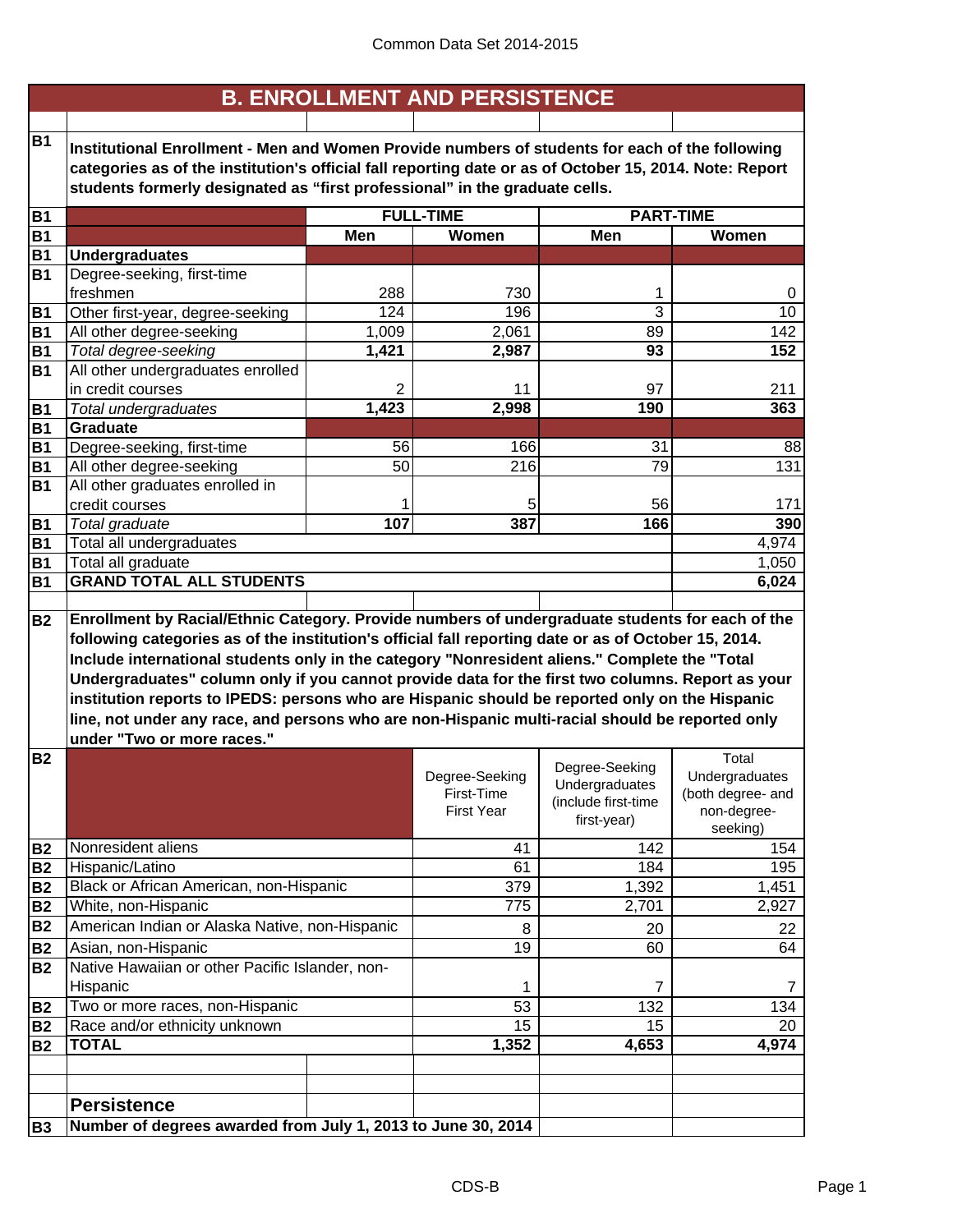| <b>B3</b>  | Certificate/diploma                                                                                                                                                                                             |                  |  |  |       |
|------------|-----------------------------------------------------------------------------------------------------------------------------------------------------------------------------------------------------------------|------------------|--|--|-------|
| <b>B3</b>  | Associate degrees                                                                                                                                                                                               |                  |  |  |       |
| <b>B3</b>  | Bachelor's degrees                                                                                                                                                                                              | 913              |  |  |       |
| <b>B3</b>  | Postbachelor's certificates                                                                                                                                                                                     | 0                |  |  |       |
| <b>B3</b>  | Master's degrees                                                                                                                                                                                                | $\overline{343}$ |  |  |       |
| <b>B3</b>  | Post-Master's certificates                                                                                                                                                                                      | 9                |  |  |       |
| <b>B3</b>  | Doctoral degrees -                                                                                                                                                                                              |                  |  |  |       |
|            | research/scholarship                                                                                                                                                                                            |                  |  |  |       |
| <b>B3</b>  | Doctoral degrees - professional                                                                                                                                                                                 |                  |  |  |       |
|            | practice                                                                                                                                                                                                        |                  |  |  |       |
| <b>B3</b>  | Doctoral degrees - other                                                                                                                                                                                        |                  |  |  |       |
|            |                                                                                                                                                                                                                 |                  |  |  |       |
|            |                                                                                                                                                                                                                 |                  |  |  |       |
|            |                                                                                                                                                                                                                 |                  |  |  |       |
|            | <b>Graduation Rates</b>                                                                                                                                                                                         |                  |  |  |       |
|            | The items in this section correspond to data elements collected by the IPEDS Web-based Data Collection                                                                                                          |                  |  |  |       |
|            | System's Graduation Rate Survey (GRS). For complete instructions and definitions of data elements, see                                                                                                          |                  |  |  |       |
|            | the IPEDS GRS instructions and glossary on the 2014 Web-based survey.                                                                                                                                           |                  |  |  |       |
|            |                                                                                                                                                                                                                 |                  |  |  |       |
|            |                                                                                                                                                                                                                 |                  |  |  |       |
|            | For Bachelor's or Equivalent Programs                                                                                                                                                                           |                  |  |  |       |
|            |                                                                                                                                                                                                                 |                  |  |  |       |
|            | Please provide data for the Fall 2008 cohort if available. If Fall 2008 cohort data are                                                                                                                         |                  |  |  |       |
|            | not available, provide data for the Fall 2007 cohort.                                                                                                                                                           |                  |  |  |       |
|            |                                                                                                                                                                                                                 |                  |  |  |       |
|            |                                                                                                                                                                                                                 |                  |  |  |       |
|            | Fall 2008 Cohort                                                                                                                                                                                                |                  |  |  |       |
|            | Report for the cohort of full-time first-time bachelor's (or equivalent) degree-seeking undergraduate<br>students who entered in Fall 2008. Include in the cohort those who entered your institution during the |                  |  |  |       |
|            | summer term preceding Fall 2008.                                                                                                                                                                                |                  |  |  |       |
| <b>B4</b>  | Initial 2008 cohort of first-time, full-time bachelor's (or equivalent) degree-seeking                                                                                                                          |                  |  |  |       |
|            | undergraduate students; total all students:                                                                                                                                                                     |                  |  |  |       |
|            |                                                                                                                                                                                                                 |                  |  |  | 1,075 |
| <b>B5</b>  | Of the initial 2008 cohort, how many did not persist and did not graduate for the                                                                                                                               |                  |  |  |       |
|            | following reasons: death, permanent disability, service in the armed forces, foreign aid                                                                                                                        |                  |  |  |       |
|            | service of the federal government, or official church missions; total allowable                                                                                                                                 |                  |  |  |       |
|            | exclusions:                                                                                                                                                                                                     |                  |  |  |       |
|            |                                                                                                                                                                                                                 |                  |  |  |       |
| <b>B6</b>  | Final 2008 cohort, after adjusting for allowable exclusions: (subtract question B5 from                                                                                                                         |                  |  |  |       |
|            | question B4)                                                                                                                                                                                                    |                  |  |  | 1,075 |
| <b>B7</b>  | Of the initial 2008 cohort, how many completed the program in four years or less (by                                                                                                                            |                  |  |  |       |
|            | August 31, 2012):                                                                                                                                                                                               |                  |  |  |       |
|            |                                                                                                                                                                                                                 |                  |  |  | 372   |
| <b>B8</b>  | Of the initial 2008 cohort, how many completed the program in more than four years                                                                                                                              |                  |  |  |       |
|            | but in five years or less (after August 31, 2012 and by August 31, 2013):                                                                                                                                       |                  |  |  |       |
|            |                                                                                                                                                                                                                 |                  |  |  | 158   |
| <b>B9</b>  | Of the initial 2008 cohort, how many completed the program in more than five years but                                                                                                                          |                  |  |  |       |
|            | in six years or less (after August 31, 2013 and by August 31, 2014):                                                                                                                                            |                  |  |  |       |
|            |                                                                                                                                                                                                                 |                  |  |  | 27    |
| <b>B10</b> | Total graduating within six years (sum of questions B7, B8, and B9):                                                                                                                                            |                  |  |  |       |
|            |                                                                                                                                                                                                                 |                  |  |  | 557   |
| <b>B11</b> | Six-year graduation rate for 2008 cohort (question B10 divided by question B6):                                                                                                                                 |                  |  |  |       |
|            |                                                                                                                                                                                                                 |                  |  |  | 52%   |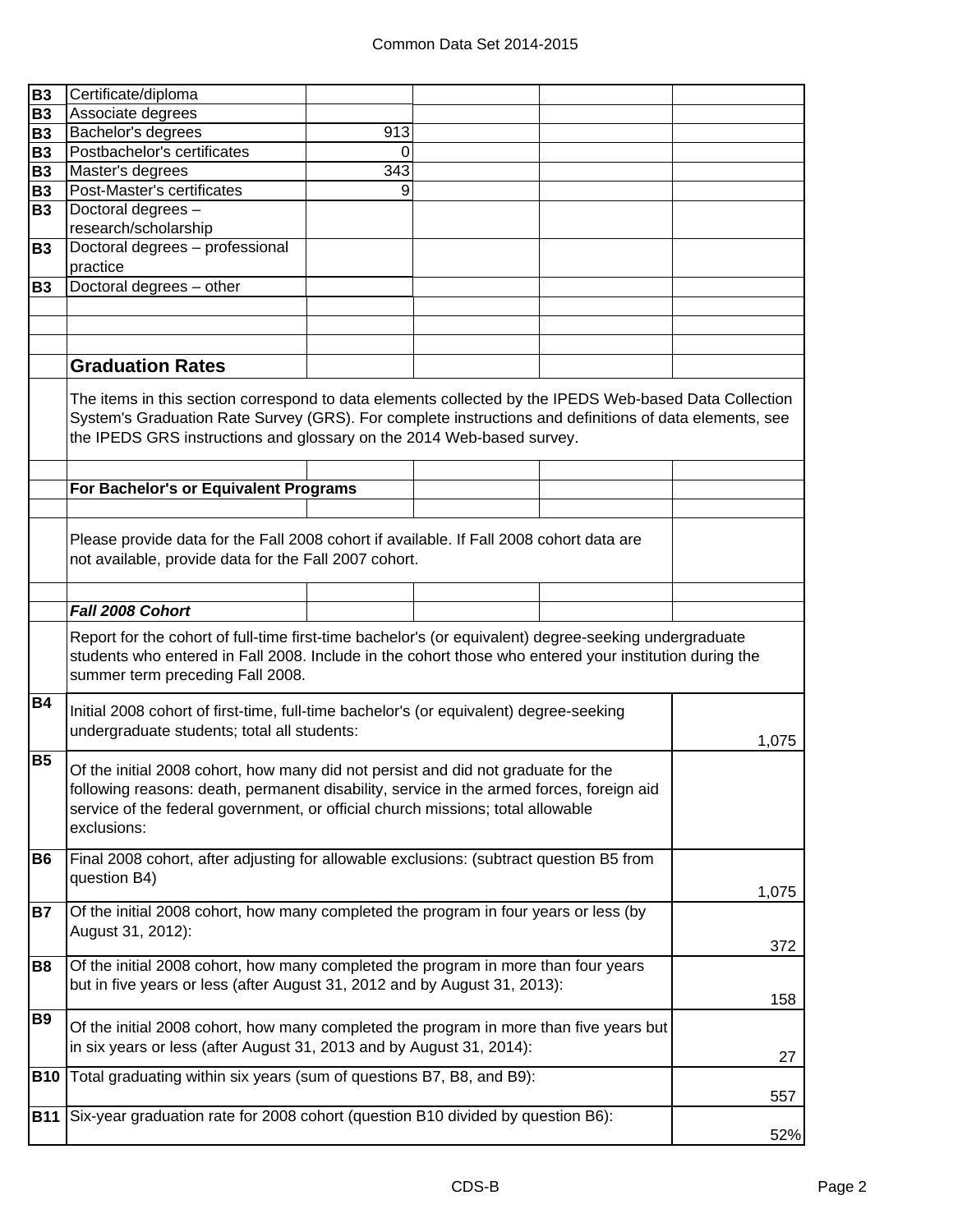|                | Fall 2007 Cohort                                                                                                                                                                                                                                                                                                                                                                                                                                                                 |  |  |     |       |
|----------------|----------------------------------------------------------------------------------------------------------------------------------------------------------------------------------------------------------------------------------------------------------------------------------------------------------------------------------------------------------------------------------------------------------------------------------------------------------------------------------|--|--|-----|-------|
|                | Report for the cohort of full-time first-time bachelor's (or equivalent) degree-seeking undergraduate<br>students who entered in Fall 2007. Include in the cohort those who entered your institution during the<br>summer term preceding Fall 2007.                                                                                                                                                                                                                              |  |  |     |       |
| <b>B4</b>      | Initial 2007 cohort of first-time, full-time bachelor's (or equivalent) degree-seeking<br>undergraduate students; total all students:                                                                                                                                                                                                                                                                                                                                            |  |  |     | 1,074 |
| <b>B5</b>      | Of the initial 2007 cohort, how many did not persist and did not graduate for the<br>following reasons: death, permanent disability, service in the armed forces, foreign aid<br>service of the federal government, or official church missions; total allowable<br>exclusions:                                                                                                                                                                                                  |  |  |     |       |
| B <sub>6</sub> | Final 2007 cohort, after adjusting for allowable exclusions: (subtract question B5 from<br>question B4)                                                                                                                                                                                                                                                                                                                                                                          |  |  |     | 1,074 |
| <b>B7</b>      | Of the initial 2007 cohort, how many completed the program in four years or less (by<br>August 31, 2011):                                                                                                                                                                                                                                                                                                                                                                        |  |  |     | 374   |
| <b>B8</b>      | Of the initial 2007 cohort, how many completed the program in more than four years<br>but in five years or less (after August 31, 2011 and by August 31, 2012):                                                                                                                                                                                                                                                                                                                  |  |  | 185 |       |
| <b>B9</b>      | Of the initial 2007 cohort, how many completed the program in more than five years but<br>in six years or less (after August 31, 2012 and by August 31, 2013):                                                                                                                                                                                                                                                                                                                   |  |  | 44  |       |
| <b>B10</b>     | Total graduating within six years (sum of questions B7, B8, and B9):                                                                                                                                                                                                                                                                                                                                                                                                             |  |  | 603 |       |
|                | <b>B11</b> Six-year graduation rate for 2007 cohort (question B10 divided by question B6):                                                                                                                                                                                                                                                                                                                                                                                       |  |  |     | 56%   |
|                | <b>*For Two-Year Institutions</b>                                                                                                                                                                                                                                                                                                                                                                                                                                                |  |  |     |       |
|                | Please provide data for the 2011 cohort if available. If 2011 cohort data are not<br>available, provide data for the 2010 cohort.                                                                                                                                                                                                                                                                                                                                                |  |  |     |       |
|                | *This section B12-B21 is not applicable                                                                                                                                                                                                                                                                                                                                                                                                                                          |  |  |     |       |
|                | <b>Retention Rates</b>                                                                                                                                                                                                                                                                                                                                                                                                                                                           |  |  |     |       |
|                | Report for the cohort of all full-time, first-time bachelor's (or equivalent) degree-seeking undergraduate<br>students who entered in Fall 2013 (or the preceding summer term). The initial cohort may be adjusted for<br>students who departed for the following reasons: death, permanent disability, service in the armed forces,<br>foreign aid service of the federal government or official church missions. No other adjustments to the initial<br>cohort should be made. |  |  |     |       |
|                | B22   For the cohort of all full-time bachelor's (or equivalent) degree-seeking undergraduate<br>students who entered your institution as freshmen in Fall 2013 (or the preceding<br>summer term), what percentage was enrolled at your institution as of the date your<br>institution calculates its official enrollment in Fall 2014?                                                                                                                                          |  |  |     |       |
|                | 76.9%                                                                                                                                                                                                                                                                                                                                                                                                                                                                            |  |  |     |       |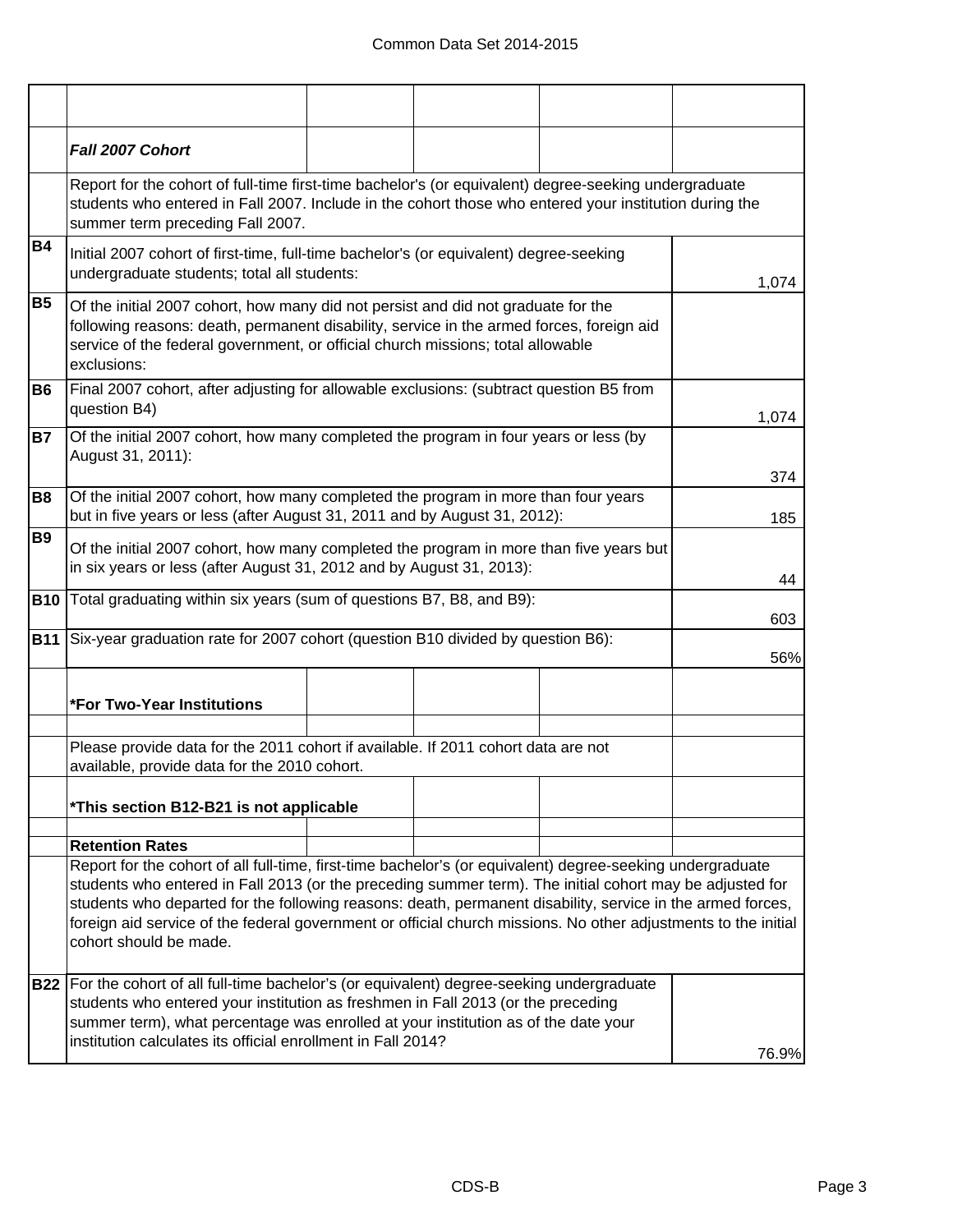## **C. FIRST-TIME, FIRST-YEAR (FRESHMAN) ADMISSION**

### **Applications**

**C1 First-time, first-year, (freshmen) students: Provide the number of degree-seeking, first-time, firstyear students who applied, were admitted, and enrolled (full- or part-time) in Fall 2014. Include early decision, early action, and students who began studies during summer in this cohort. Applicants should include only those students who fulfilled the requirements for consideration for admission (i.e., who completed actionable applications) and who have been notified of one of the following actions: admission, nonadmission, placement on waiting list, or application withdrawn (by applicant or institution). Admitted applicants should include wait-listed students who were** 

| C <sub>1</sub> | Total first-time, first-year (freshman) men who applied               | 1358     |
|----------------|-----------------------------------------------------------------------|----------|
| C <sub>1</sub> | Total first-time, first-year (freshman) women who applied             | 3180     |
|                |                                                                       |          |
| C <sub>1</sub> | Total first-time, first-year (freshman) men who were admitted         | 920      |
| C <sub>1</sub> | Total first-time, first-year (freshman) women who were admitted       | 2313     |
|                |                                                                       |          |
| C <sub>1</sub> | Total full-time, first-time, first-year (freshman) men who enrolled   | 288      |
| C <sub>1</sub> | Total part-time, first-time, first-year (freshman) men who enrolled   | 1        |
|                |                                                                       |          |
| C <sub>1</sub> | Total full-time, first-time, first-year (freshman) women who enrolled | 730      |
| C <sub>1</sub> | Total part-time, first-time, first-year (freshman) women who enrolled | $\Omega$ |
|                |                                                                       |          |

#### **C2 Freshman wait-listed students (students who met admission requirements but whose final admission was contingent on space availability)**

|              |                                                                                  | $\overline{\phantom{a}}$ | N |
|--------------|----------------------------------------------------------------------------------|--------------------------|---|
| $\sim$<br>uZ | list'<br>placing<br>students<br>on<br>. waitino<br>policy of<br>a<br>VOI<br>nave |                          |   |

### **Admission Requirements**

| C3 |  | High school completion requirement |
|----|--|------------------------------------|
|    |  |                                    |

| C <sub>3</sub> | High school diploma is required and GED is        |  |
|----------------|---------------------------------------------------|--|
|                | accepted                                          |  |
| C <sub>3</sub> | High school diploma is required and GED is not    |  |
|                | accepted                                          |  |
| C <sub>3</sub> | High school diploma or equivalent is not required |  |
|                |                                                   |  |

#### **C4 Does your institution require or recommend a general college-preparatory program for degreeseeking students?**

| C <sub>4</sub> | Require                       |  |
|----------------|-------------------------------|--|
| C4             | Recommend                     |  |
| C4             | Neither require nor recommend |  |

**C5 Distribution of high school units required and/or recommended.** Specify the distribution of academic high school course units required and/or recommended of all or most degree-seeking students using Carnegie units (one unit equals one year of study or its equivalent). If you use a different system for calculating units, please convert.

| C <sub>5</sub> |                              | <b>Units</b>   | Units       |
|----------------|------------------------------|----------------|-------------|
|                |                              | Required       | Recommended |
| C <sub>5</sub> | Total academic units         | 19             |             |
| C <sub>5</sub> | English                      | 4              |             |
| C <sub>5</sub> | <b>Mathematics</b>           | 4              |             |
| C <sub>5</sub> | Science                      | 3              |             |
| C <sub>5</sub> | Of these, units that must be | 3              |             |
|                | lab                          |                |             |
| C <sub>5</sub> | Foreign language             | 2              |             |
| C <sub>5</sub> | Social studies               | 2              |             |
| C <sub>5</sub> | History                      | 1              |             |
| C <sub>5</sub> | Academic electives           |                |             |
| C <sub>5</sub> | <b>Computer Science</b>      |                |             |
| C <sub>5</sub> | Visual/Performing Arts       | 1              |             |
| C5             | Other (specify)              | 1 (PE or ROTC) |             |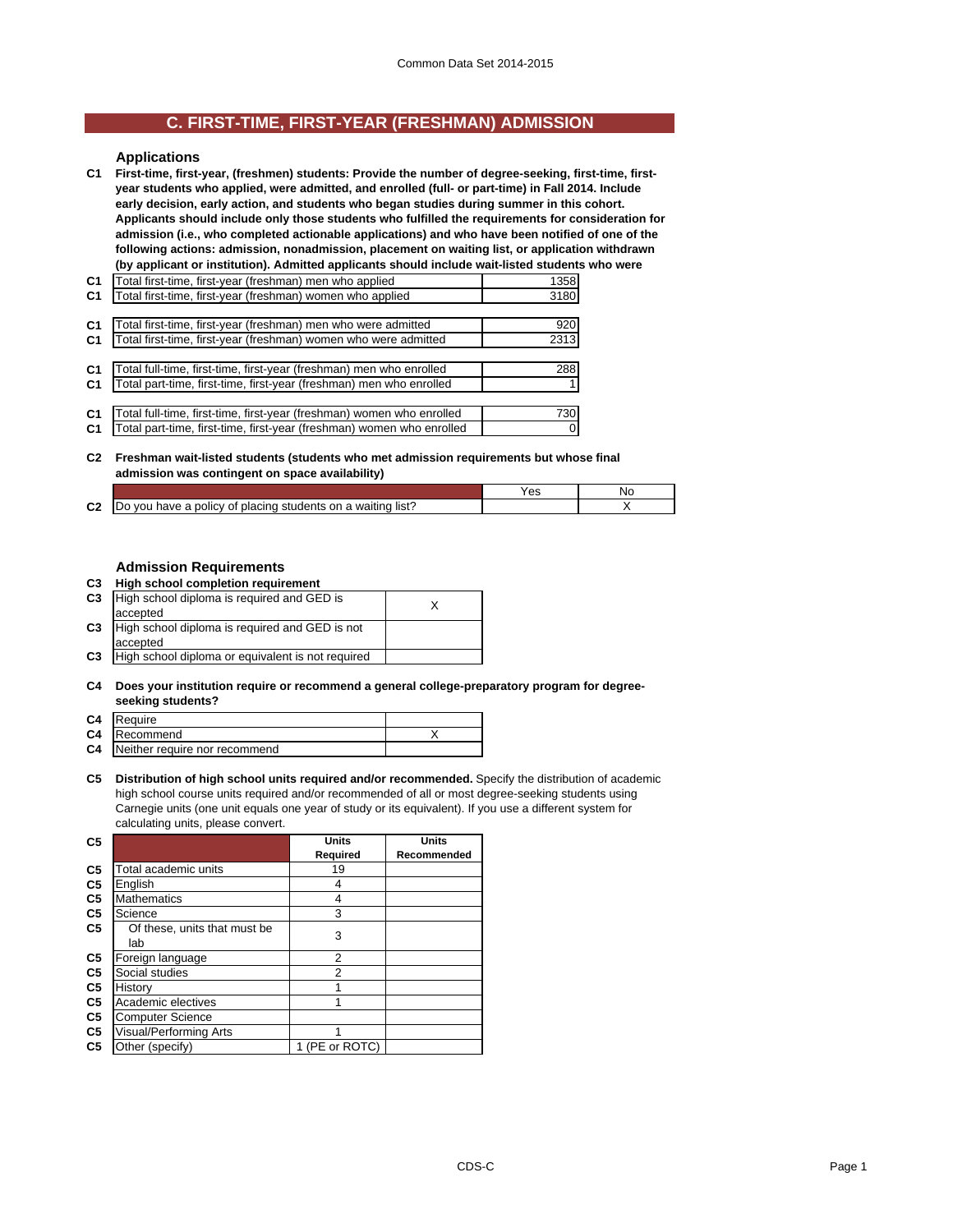### **Basis for Selection**

**C6** Do you have an open admission policy, under which virtually all secondary school graduates or students with GED equivalency diplomas are admitted without regard to academic record, test scores, or other qualifications? If so, check which applies:

| C <sub>6</sub> | Open admission policy as described above for all students         | n/a |
|----------------|-------------------------------------------------------------------|-----|
| C <sub>6</sub> | Open admission policy as described above for most students, but-- |     |
| C6             | selective admission for out-of-state students                     | n/a |
| C6             | selective admission to some programs                              | n/a |
| C <sub>6</sub> | other (explain)                                                   |     |
|                |                                                                   |     |

### **C7 Relative importance of each of the following academic and nonacademic factors in first-time, firstyear, degree-seeking (freshman) admission decisions.**

| C7 |                                     | <b>Very Important</b>   | Important | <b>Considered</b> | <b>Not Considered</b> |
|----|-------------------------------------|-------------------------|-----------|-------------------|-----------------------|
| C7 | Academic                            |                         |           |                   |                       |
| C7 | Rigor of secondary school<br>record | X                       |           |                   |                       |
| C7 | Class rank                          |                         |           |                   | X                     |
| C7 | Academic GPA                        | X                       |           |                   |                       |
| C7 | Standardized test scores            | $\overline{\mathsf{x}}$ |           |                   |                       |
| C7 | <b>Application Essay</b>            |                         |           | X                 |                       |
| C7 | Recommendation(s)                   |                         |           | X                 |                       |
| C7 | Nonacademic                         |                         |           |                   |                       |
| C7 | Interview                           |                         |           | X                 |                       |
| C7 | Extracurricular activities          |                         |           | X                 |                       |
| C7 | Talent/ability                      |                         |           | X                 |                       |
| C7 | Character/personal qualities        |                         |           |                   | X                     |
| C7 | First generation                    |                         |           |                   | X                     |
| C7 | Alumni/ae relation                  |                         |           |                   | X                     |
| C7 | Geographical residence              |                         |           |                   | X                     |
| C7 | State residency                     |                         |           |                   | X                     |
| C7 | Religious                           |                         |           |                   | X                     |
|    | affiliation/commitment              |                         |           |                   |                       |
| C7 | Racial/ethnic status                |                         |           |                   | X                     |
| C7 | Volunteer work                      |                         |           | X                 |                       |
| C7 | Work experience                     |                         |           |                   | X                     |
| C7 | Level of applicant's interest       |                         |           |                   | X                     |

### **SAT and ACT Policies**

### **C8 Entrance exams**

|                                                                            | Yes | No |
|----------------------------------------------------------------------------|-----|----|
| <b>C8A Does your institution make use of SAT, ACT, or SAT Subject Test</b> |     |    |
| scores in admission decisions for first-time, first-year, degree-seeking   |     |    |
| applicants?                                                                |     |    |

**C8A** If yes, place check marks in the appropriate boxes below to reflect your institution's policies for use in admission for Fall 2016.

| C8AI                                    | <b>ADMISSION</b>                                |           |                         |                                        |                 |  |
|-----------------------------------------|-------------------------------------------------|-----------|-------------------------|----------------------------------------|-----------------|--|
| C8AI                                    | Require                                         | Recommend | <b>Require for Some</b> | <b>Consider if</b><br><b>Submitted</b> | <b>Not Used</b> |  |
| <b>C8A SAT or ACT</b>                   |                                                 |           |                         |                                        |                 |  |
| <b>C8A ACT only</b>                     |                                                 |           |                         |                                        |                 |  |
| <b>C8A</b> SAT only                     |                                                 |           |                         |                                        |                 |  |
| <b>C8A</b> SAT and SAT Subject Tests or |                                                 |           |                         |                                        |                 |  |
|                                         |                                                 |           |                         |                                        |                 |  |
|                                         | <b>ACT</b><br><b>C8A SAT Subject Tests only</b> |           |                         |                                        |                 |  |

**C8B** If your institution will make use of the ACT in admission decisions for first-time, first-year, degree-seeking applicants for Fall 2016, please indicate which ONE of the following applies: (regardless of whether the writing score will be used in the admissions process):

**C8B** ACT with Writing Component required

**C8B** ACT with Writing component recommended **C8B** ACT with or without Writing component accepted **ACT ACCULLUM ACCULLUM** 

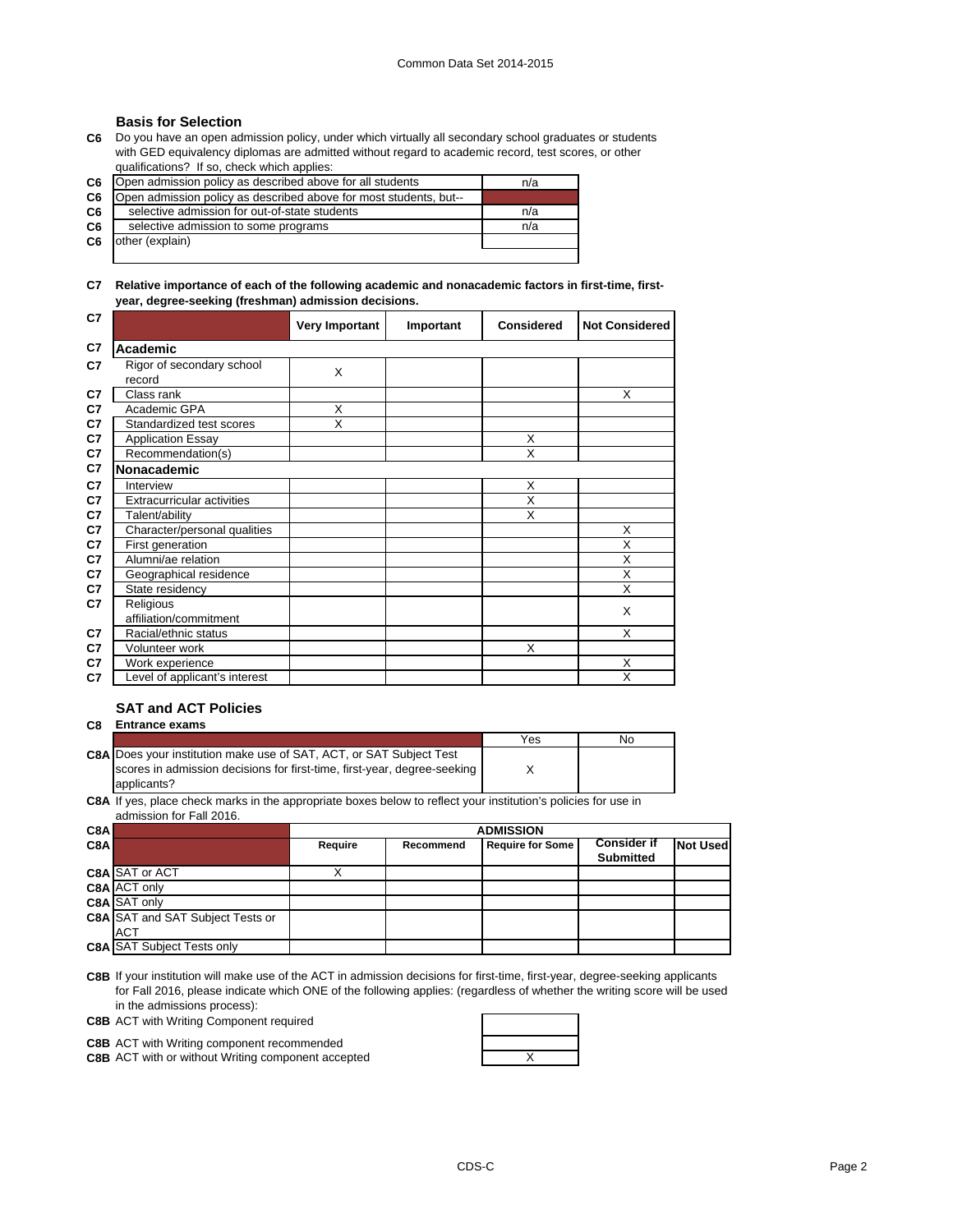### Common Data Set 2014-2015

| C8C Please indicate how your institution will use the SAT or ACT writing component; check all that apply: |
|-----------------------------------------------------------------------------------------------------------|
|-----------------------------------------------------------------------------------------------------------|

| <b>ACT</b> essay |
|------------------|
|                  |
|                  |
|                  |
|                  |
|                  |
|                  |
|                  |
|                  |

**C8D In addition**, does your institution use applicants' test scores for academic advising? **C8D** No X

| <b>C8E</b> Latest date by which SAT or ACT scores must be received for fall- |     |
|------------------------------------------------------------------------------|-----|
| <b>C8E</b> Latest date by which SAT Subject Test scores must be received for |     |
| fall-term admission                                                          | n/a |

**C8F** If necessary, use this space to clarify your test policies (e.g., if tests are recommended for some students, **C8F**

|  |  |  |  |  | C8G Please indicate which tests your institution uses for placement (e.g., state tests): |
|--|--|--|--|--|------------------------------------------------------------------------------------------|
|--|--|--|--|--|------------------------------------------------------------------------------------------|

| C8G SAT |                               |  |  |
|---------|-------------------------------|--|--|
| C8G ACT |                               |  |  |
|         | <b>C8G</b> SAT Subject Tests  |  |  |
| C8G AP  |                               |  |  |
|         | C8G CLEP                      |  |  |
|         | <b>C8G</b> Institutional Exam |  |  |
|         | C8G State Exam (specify):     |  |  |

### **Freshman Profile**

Provide percentages for ALL enrolled, degree-seeking, full-time and part-time, first-time, first-year (freshman) students enrolled in Fall 2014, including students who began studies during summer, international students/nonresident aliens, and students admitted under special arrangements.

**C9 Percent and number of first-time, first-year (freshman) students enrolled in Fall 2014 who submitted national standardized (SAT/ACT) test scores. Include information for ALL enrolled, degree-seeking, first-time, first-year (freshman) students who submitted test scores. Do not include partial test scores (e.g., mathematics scores but not critical reading for a category of students) or combine other standardized test results (such as TOEFL) in this item. Do not convert SAT scores to ACT scores and vice versa. The 25th percentile is the score that 25 percent scored at or below; the 75th percentile score is the one that 25 percent scored at or above.**

| C9             | Percent submitting SAT scores                                                    |                     | 58% Number submitting SAT scores |                    | 589 |
|----------------|----------------------------------------------------------------------------------|---------------------|----------------------------------|--------------------|-----|
| C <sub>9</sub> | Percent submitting ACT scores                                                    |                     | 42% Number submitting ACT scores |                    | 425 |
|                |                                                                                  |                     |                                  |                    |     |
| C9             |                                                                                  | 25th Percentile     | <b>75th Percentile</b>           |                    |     |
| C9             | <b>SAT Critical Reading</b>                                                      | 470                 | 590                              |                    |     |
| C9             | <b>SAT Math</b>                                                                  | 470                 | 580                              |                    |     |
|                | <b>SAT Writing</b>                                                               |                     |                                  |                    |     |
|                | <b>SAT Essay</b>                                                                 |                     |                                  |                    |     |
| C <sub>9</sub> | <b>ACT Composite</b>                                                             | 19                  | 26                               |                    |     |
| C <sub>9</sub> | <b>ACT Math</b>                                                                  |                     |                                  |                    |     |
| C <sub>9</sub> | <b>ACT English</b>                                                               |                     |                                  |                    |     |
| C <sub>9</sub> | <b>ACT Writing</b>                                                               |                     |                                  |                    |     |
| C9             | Percent of first-time, first-year (freshman) students with scores in each range: |                     |                                  |                    |     |
| C9             |                                                                                  | <b>SAT Critical</b> |                                  |                    |     |
|                |                                                                                  | Reading             | <b>SAT Math</b>                  | <b>SAT Writing</b> |     |
| C <sub>9</sub> | 700-800                                                                          | 3.70%               | 1.90%                            |                    |     |
| C <sub>9</sub> | 600-699                                                                          | 19.20%              | 17.70%                           |                    |     |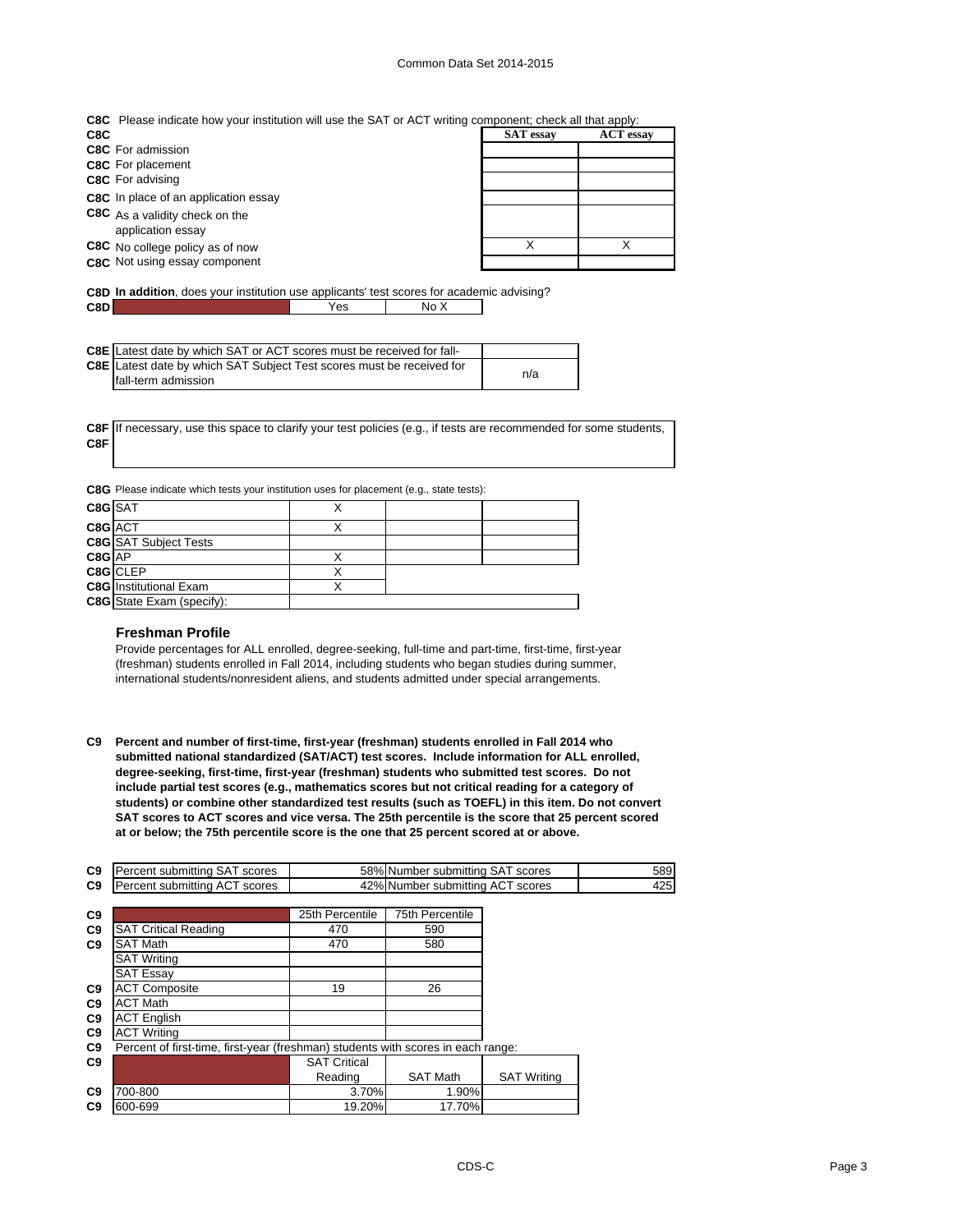| C <sub>9</sub> | 500-599                 | 36.80%               | 39.90%             |                 |
|----------------|-------------------------|----------------------|--------------------|-----------------|
| C <sub>9</sub> | 400-499                 | 37.40%               | 38.50%             |                 |
| C <sub>9</sub> | 300-399                 | 2.90%                | 2.00%              |                 |
| C <sub>9</sub> | 200-299                 | $0.00\%$             | 0.00%              |                 |
|                | Totals should = $100\%$ | 100.00%              | 100.00%            |                 |
| C <sub>9</sub> |                         | <b>ACT Composite</b> | <b>ACT English</b> | <b>ACT Math</b> |
| C9             | 30-36                   | 5.40%                |                    |                 |
| C <sub>9</sub> | 24-29                   | 32.70%               |                    |                 |
| C <sub>9</sub> | 18-23                   | 57.70%               |                    |                 |
| C <sub>9</sub> | $12 - 17$               | 4.20%                |                    |                 |
| C <sub>9</sub> | $6 - 11$                | $0.00\%$             |                    |                 |
| C <sub>9</sub> | Below 6                 | $0.00\%$             |                    |                 |
|                | Totals should = $100\%$ | 100.00%              |                    |                 |
|                |                         |                      |                    |                 |

**C10** Percent of all degree-seeking, first-time, first-year (freshman) students who had high school class rank within each of the following ranges (report information for those students from whom you collected high school rank information).

| C10 Percent in top tenth of high school graduating class                                  | 22% |                           |
|-------------------------------------------------------------------------------------------|-----|---------------------------|
| C10 Percent in top quarter of high school graduating class                                | 55% |                           |
| C10 Percent in top half of high school graduating class                                   |     | 87% Top half +            |
| C <sub>10</sub> Percent in bottom half of high school graduating class                    |     | 13% bottom half = $100\%$ |
| C10 Percent in bottom quarter of high school graduating class                             | 1%  |                           |
| C10 Percent of total first-time, first-year (freshmen) students who submitted high school |     |                           |
| class rank:                                                                               |     | 94%                       |

**C11** Percentage of all enrolled, degree-seeking, first-time, first-year (freshman) students who had high school grade-point averages within each of the following ranges (using 4.0 scale). Report information only for those students from whom you collected high school GPA.

| C11 Percent who had GPA of 3.75 and higher    | 61.00%   |
|-----------------------------------------------|----------|
| C11 Percent who had GPA between 3.50 and 3.74 | 16.80%   |
| C11 Percent who had GPA between 3.25 and 3.49 | 11.70%   |
| C11 Percent who had GPA between 3.00 and 3.24 | 7.90%    |
| C11 Percent who had GPA between 2.50 and 2.99 | 2.40%    |
| C11 Percent who had GPA between 2.0 and 2.49  | 0.20%    |
| C11 Percent who had GPA between 1.0 and 1.99  | $0.00\%$ |
| C11 Percent who had GPA below 1.0             | $0.00\%$ |
| Totals should = $100\%$                       | 100%     |

| C12 Average high school GPA of all degree-seeking, first-time, first-year<br>(freshman) students who submitted GPA: | 3.91  |
|---------------------------------------------------------------------------------------------------------------------|-------|
| C12   Percent of total first-time, first-year (freshman) students who<br>submitted high school GPA:                 | 99.5% |

### **Admission Policies**

### **C13 Application Fee**

| C <sub>13</sub> |                                                             | Yes | Nο |
|-----------------|-------------------------------------------------------------|-----|----|
|                 | C13 Does your institution have an<br>application fee?       |     |    |
|                 | <b>C13</b> Amount of application fee:                       |     |    |
| C <sub>13</sub> |                                                             | Yes | N٥ |
|                 | C13 Can it be waived for applicants<br>with financial need? |     |    |

**C13** If you have an application fee and an on-line application option,

| C13 Same fee:            |  |
|--------------------------|--|
| C <sub>13</sub> Free:    |  |
| C <sub>13</sub> Reduced: |  |

| C <sub>13</sub>                                                  | Yes | Nο |
|------------------------------------------------------------------|-----|----|
| C13 Can on-line application fee be<br>waived for applicants with |     |    |
| financial need?                                                  |     |    |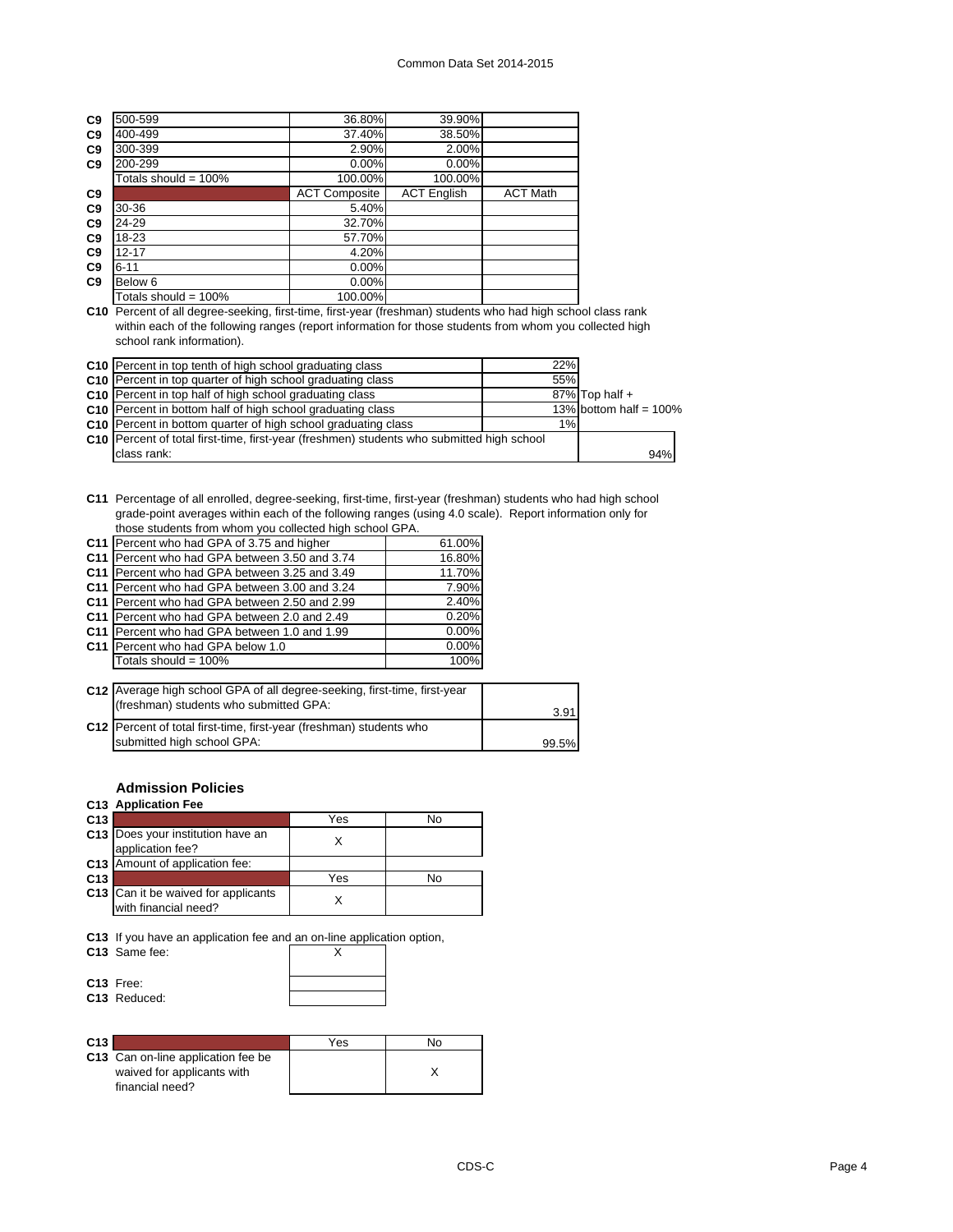|                 | C14 Application closing date                                                 |                            |     |                                    |    |
|-----------------|------------------------------------------------------------------------------|----------------------------|-----|------------------------------------|----|
| C14             |                                                                              | Yes                        | No  |                                    |    |
|                 | C14 Does your institution have an                                            |                            |     |                                    |    |
|                 | application closing date?                                                    | X                          |     |                                    |    |
|                 | C14 Application closing date (fall):                                         |                            |     |                                    |    |
|                 | C14 Priority date:                                                           |                            |     |                                    |    |
|                 |                                                                              |                            |     |                                    |    |
| C <sub>15</sub> |                                                                              |                            |     | Yes                                | No |
|                 | C15 Are first-time, first-year students accepted for terms other than        |                            |     | X                                  |    |
|                 |                                                                              |                            |     |                                    |    |
|                 |                                                                              |                            |     |                                    |    |
|                 |                                                                              |                            |     |                                    |    |
|                 | C16 Notification to applicants of admission decision sent (fill in one only) |                            |     |                                    |    |
|                 | C16 On a rolling basis beginning                                             |                            |     |                                    |    |
|                 | (date):                                                                      |                            |     |                                    |    |
|                 | $C16$ By (date):                                                             |                            |     |                                    |    |
|                 | C16 Other:                                                                   |                            |     |                                    |    |
|                 |                                                                              |                            |     |                                    |    |
|                 |                                                                              |                            |     |                                    |    |
|                 | C17 Reply policy for admitted applicants (fill in one only)                  |                            |     |                                    |    |
|                 | C17 Must reply by (date):                                                    |                            |     |                                    |    |
|                 | C17 No set date:                                                             |                            |     |                                    |    |
|                 | C17 Must reply by May 1 or within                                            |                            |     |                                    |    |
|                 | weeks if notified                                                            |                            |     |                                    |    |
|                 | thereafter                                                                   |                            |     |                                    |    |
|                 | C17 Other:                                                                   |                            |     |                                    |    |
|                 |                                                                              |                            |     |                                    |    |
|                 |                                                                              |                            |     |                                    |    |
|                 | C17   Deadline for housing deposit (MM/DD):                                  |                            | n/a |                                    |    |
|                 | C17 Amount of housing deposit:                                               |                            |     |                                    |    |
|                 | C17 Refundable if student does not enroll?                                   |                            |     |                                    |    |
| C <sub>17</sub> | Yes, in full                                                                 |                            |     |                                    |    |
| C17             | Yes, in part                                                                 |                            |     |                                    |    |
| C <sub>17</sub> | No                                                                           |                            |     |                                    |    |
|                 |                                                                              |                            |     |                                    |    |
|                 | C18 Deferred admission                                                       |                            |     |                                    |    |
| C18             |                                                                              |                            |     | Yes                                | No |
|                 | C18 Does your institution allow students to postpone enrollment after        |                            |     |                                    |    |
|                 | admission?                                                                   |                            |     | X                                  |    |
|                 | C18 If yes, maximum period of postponement:                                  |                            |     |                                    |    |
|                 |                                                                              |                            |     |                                    |    |
|                 |                                                                              |                            |     |                                    |    |
| C <sub>19</sub> | C19 Early admission of high school students                                  |                            |     |                                    |    |
|                 |                                                                              |                            |     | Yes                                | No |
|                 | C19 Does your institution allow high school students to enroll as full-time, |                            |     |                                    |    |
|                 | first-time, first-year (freshman) students one year or more before high      |                            |     |                                    | X  |
|                 | school graduation?                                                           |                            |     |                                    |    |
|                 |                                                                              |                            |     |                                    |    |
|                 |                                                                              |                            |     |                                    |    |
|                 |                                                                              |                            |     |                                    |    |
|                 |                                                                              |                            |     |                                    |    |
|                 | C <sub>20</sub> Common Application                                           | Question removed from CDS. |     | (Initiated during 2006-2007 cycle) |    |

### **Early Decision and Early Action Plans**

| <b>C21 Early Decision</b>                                               |                                                                                                                                                                                                                                                                                                                                                                                                                                                                                                                      |     |
|-------------------------------------------------------------------------|----------------------------------------------------------------------------------------------------------------------------------------------------------------------------------------------------------------------------------------------------------------------------------------------------------------------------------------------------------------------------------------------------------------------------------------------------------------------------------------------------------------------|-----|
|                                                                         | Yes                                                                                                                                                                                                                                                                                                                                                                                                                                                                                                                  | No. |
|                                                                         |                                                                                                                                                                                                                                                                                                                                                                                                                                                                                                                      |     |
| that permits students to apply and be notified of an admission          |                                                                                                                                                                                                                                                                                                                                                                                                                                                                                                                      |     |
| decision well in advance of the regular notification date and that asks |                                                                                                                                                                                                                                                                                                                                                                                                                                                                                                                      | X   |
| students to commit to attending if accepted) for first-time, first-year |                                                                                                                                                                                                                                                                                                                                                                                                                                                                                                                      |     |
| (freshman) applicants for fall enrollment?                              |                                                                                                                                                                                                                                                                                                                                                                                                                                                                                                                      |     |
|                                                                         |                                                                                                                                                                                                                                                                                                                                                                                                                                                                                                                      |     |
|                                                                         |                                                                                                                                                                                                                                                                                                                                                                                                                                                                                                                      |     |
|                                                                         |                                                                                                                                                                                                                                                                                                                                                                                                                                                                                                                      |     |
|                                                                         |                                                                                                                                                                                                                                                                                                                                                                                                                                                                                                                      |     |
|                                                                         |                                                                                                                                                                                                                                                                                                                                                                                                                                                                                                                      |     |
|                                                                         |                                                                                                                                                                                                                                                                                                                                                                                                                                                                                                                      |     |
|                                                                         |                                                                                                                                                                                                                                                                                                                                                                                                                                                                                                                      |     |
|                                                                         |                                                                                                                                                                                                                                                                                                                                                                                                                                                                                                                      |     |
|                                                                         | Does your institution offer an early decision plan (an admission plan<br><b>C21</b> If "ves." please complete the following:<br>C21 First or only early decision plan closing date<br>First or only early decision plan notification date<br>C21 Other early decision plan closing date<br>C21 Other early decision plan notification date<br>C21 For the Fall 2014 entering class:<br>Number of early decision applications received by your institution<br>Number of applicants admitted under early decision plan |     |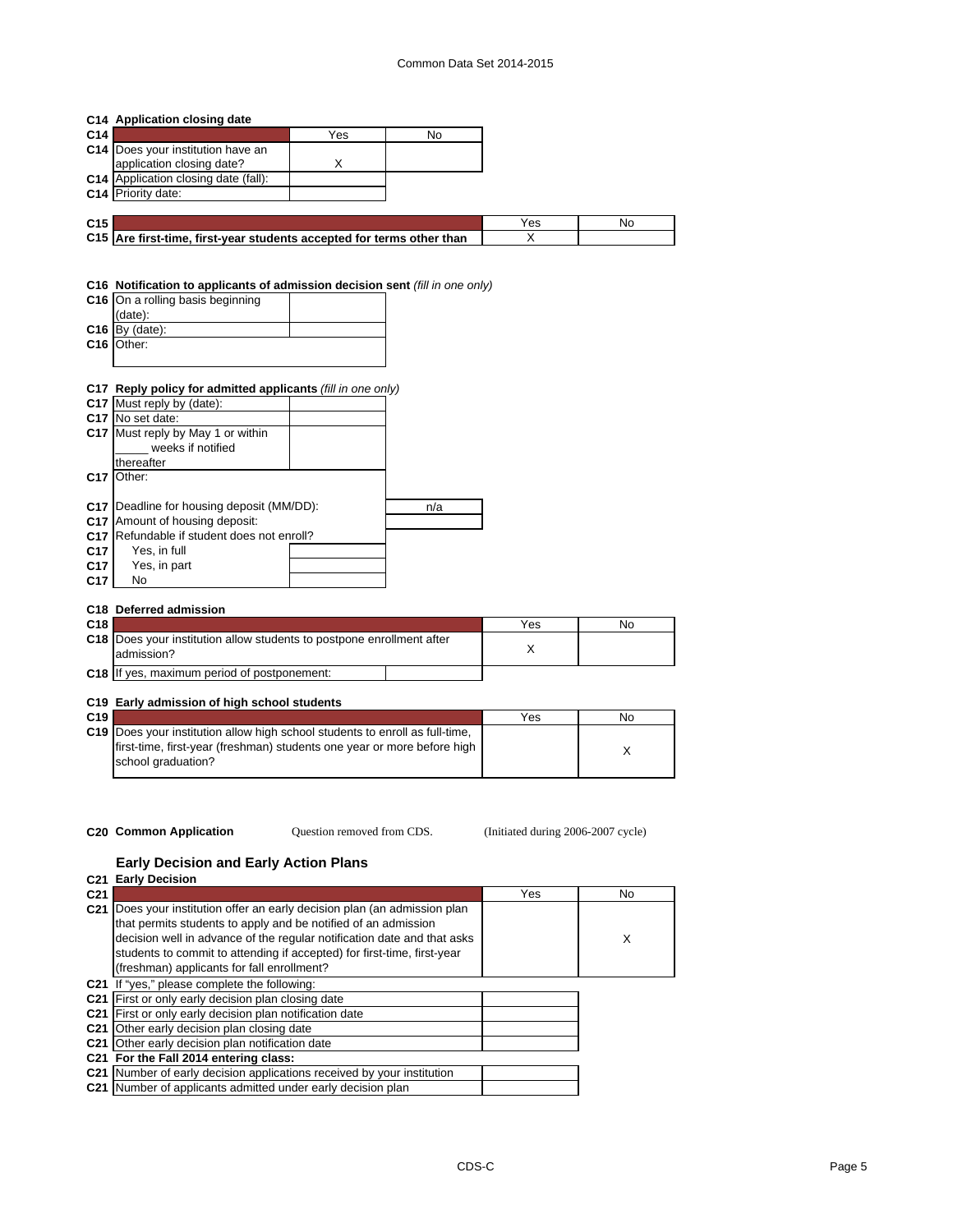|     | C <sub>22</sub> Early action                                                                                                                                                                                      |     |    |
|-----|-------------------------------------------------------------------------------------------------------------------------------------------------------------------------------------------------------------------|-----|----|
| C22 |                                                                                                                                                                                                                   | Yes | No |
|     | C22 Do you have a nonbinding early action plan whereby students are<br>notified of an admission decision well in advance of the regular<br>notification date but do not have to commit to attending your college? |     | Х  |
|     | C22 If "yes," please complete the following:                                                                                                                                                                      |     |    |
|     | C22 Early action closing date                                                                                                                                                                                     |     |    |
|     | C22 Early action notification date                                                                                                                                                                                |     |    |
|     |                                                                                                                                                                                                                   |     |    |

**C22** Is your early action plan a "restrictive" plan under which you limit students from applying to other early plans?

| C <sub>22</sub>   | ∀es |  |
|-------------------|-----|--|
| <b>COD</b><br>,,, |     |  |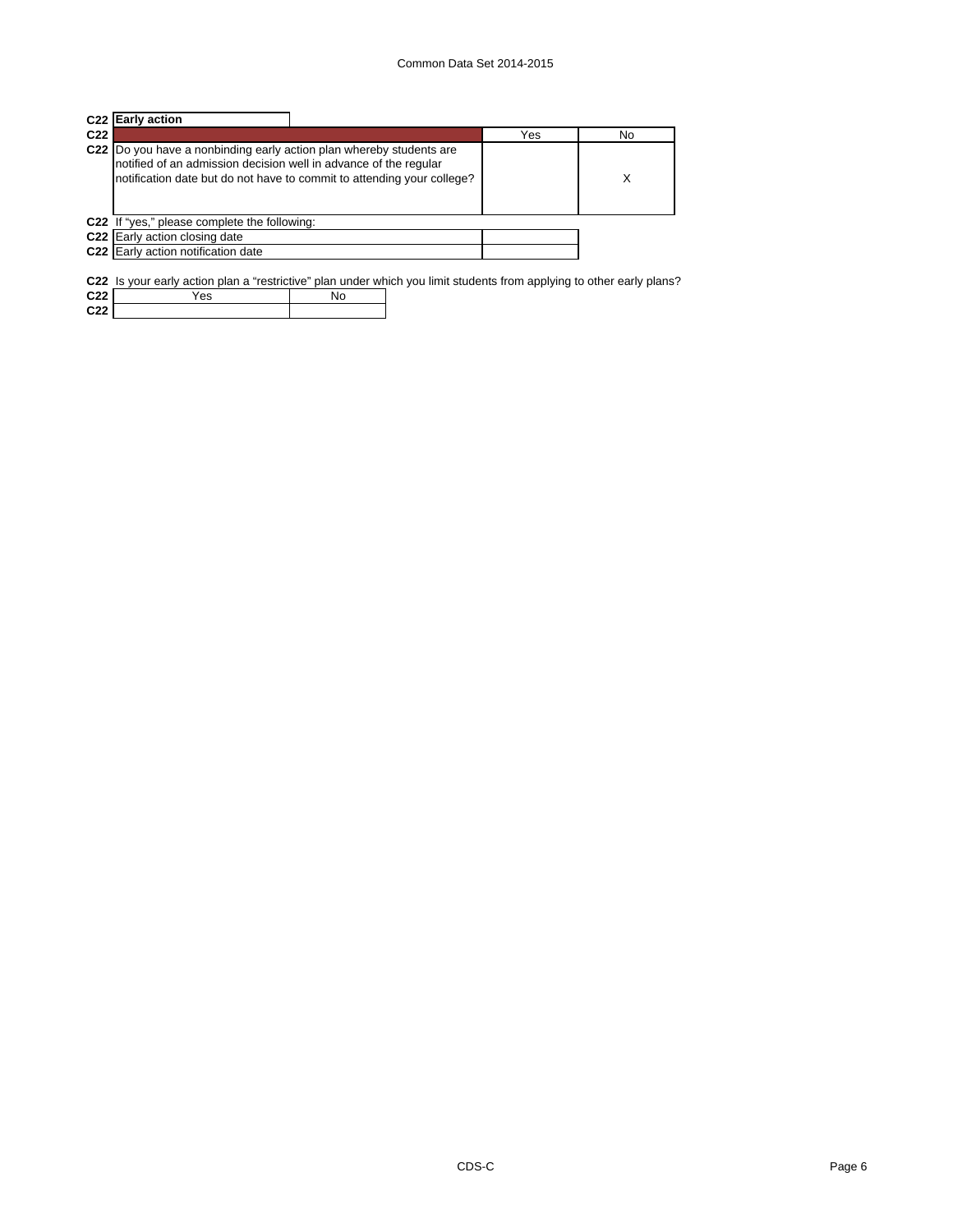# **D. TRANSFER ADMISSION**

## **Fall Applicants**

| D1 |                                                                                                                                                             | Yes | N٥ |
|----|-------------------------------------------------------------------------------------------------------------------------------------------------------------|-----|----|
| D1 | Does your institution enroll transfer students? (If no,<br>please skip to Section E)                                                                        |     |    |
| D1 | If yes, may transfer students earn advanced standing credit<br>by transferring credits earned from course work completed<br>at other colleges/universities? |     |    |

**D2** Provide the number of students who applied, were admitted, and enrolled as degree-seeking transfer students in Fall 2014.

| D <sub>2</sub> |       | Applicants | Admitted   | Enrolled   |
|----------------|-------|------------|------------|------------|
|                |       |            | Applicants | Applicants |
| D <sub>2</sub> | Men   | 268        | 171        | 127        |
| D <sub>2</sub> | Women | 450        | 335        | 206        |
| D <sub>2</sub> | 'otal | 718        | 506        | 333        |

## **Application for Admission**

- **D3** Indicate terms for which transfers may enroll:
- D3 |Fall | <sub>卧</sub>
- **D3** Winter
- **D3** Spring W
- **D3** Summer

| D4 |                                                                                                                         | Yes | No |
|----|-------------------------------------------------------------------------------------------------------------------------|-----|----|
| D4 | Must a transfer applicant have a minimum number of<br>credits completed or else must apply as an entering<br>Ifreshman? |     |    |
| D4 | If yes, what is the minimum number of credits and the unit<br>of measure?                                               |     |    |

**D5** Indicate all items required of transfer students to apply for admission:

| D <sub>5</sub> |                                                         | Required of All | Recommended<br>of All | Recommended<br>of Some | Required of Some | Not Required |
|----------------|---------------------------------------------------------|-----------------|-----------------------|------------------------|------------------|--------------|
| D <sub>5</sub> | High school transcript                                  |                 |                       |                        |                  |              |
| D <sub>5</sub> | College transcript(s)                                   |                 |                       |                        |                  |              |
| D5             | Essay or personal<br>statement                          |                 |                       |                        |                  |              |
| D5             | <b>Interview</b>                                        |                 |                       |                        |                  |              |
| D <sub>5</sub> | Standardized test scores                                |                 |                       |                        |                  |              |
| D <sub>5</sub> | Statement of good standing<br>from prior institution(s) | Χ               |                       |                        |                  |              |

| <b>D6</b> If a minimum high school grade point average is required of |  |
|-----------------------------------------------------------------------|--|
| transfer applicants, specify (on a 4.0 scale):                        |  |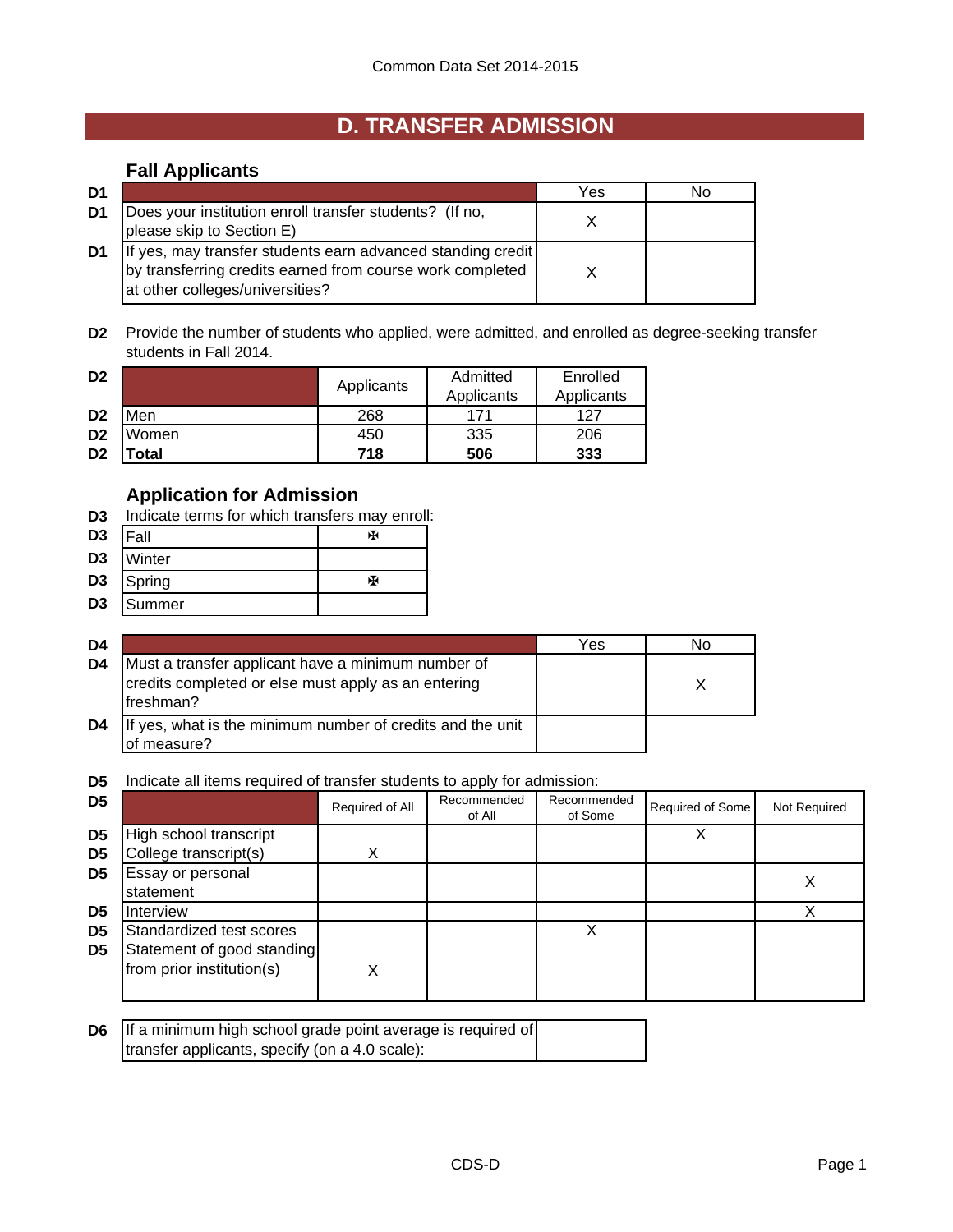| <b>D7</b> If a minimum college grade point average is required of |  |
|-------------------------------------------------------------------|--|
| transfer applicants, specify (on a 4.0 scale):                    |  |

**D8** List any other application requirements specific to transfer applicants:

**D9** List application priority, closing, notification, and candidate reply dates for transfer students. If applications are reviewed on a continuous or rolling basis, place a check mark in the "Rolling admission" column.

| D <sub>9</sub> |        | <b>Priority Date</b> | <b>Closing Date</b> | <b>Notification Date</b> | <b>Reply Date</b> | <b>Rolling</b><br>Admission |
|----------------|--------|----------------------|---------------------|--------------------------|-------------------|-----------------------------|
| D <sub>9</sub> | Fall   |                      |                     |                          |                   |                             |
| D <sub>9</sub> | Winter |                      |                     |                          |                   |                             |
| D <sub>9</sub> | Spring |                      |                     |                          |                   |                             |
| D <sub>9</sub> | Summer |                      |                     |                          |                   |                             |

| <b>D10</b> |                                                                 | Yes | No |
|------------|-----------------------------------------------------------------|-----|----|
|            | <b>D10</b> Does an open admission policy, if reported, apply to |     |    |
|            | transfer students?                                              |     |    |

**D11** Describe additional requirements for transfer admission, if applicable:

## **Transfer Credit Policies**

| <b>D12</b> Report the lowest grade earned for any course that may be |           |
|----------------------------------------------------------------------|-----------|
| Itransferred for credit:                                             | $1.67/C-$ |

| D <sub>13</sub> |                                                             | Number | Unit Type |
|-----------------|-------------------------------------------------------------|--------|-----------|
|                 | <b>D13</b> Maximum number of credits or courses that may be |        |           |
|                 | transferred from a two-year institution:                    |        |           |

| D <sub>14</sub> |                                                                                                                       | Number | Unit Type |
|-----------------|-----------------------------------------------------------------------------------------------------------------------|--------|-----------|
|                 | D14   Maximum number of credits or courses that may be<br>transferred from a four-year institution:                   |        |           |
|                 | <b>D15</b> Minimum number of credits that transfers must complete at<br>your institution to earn an associate degree: | n/a    |           |
|                 | D16 Minimum number of credits that transfers must complete at<br>your institution to earn a bachelor's degree:        | 31     |           |

**D17** Describe other transfer credit policies: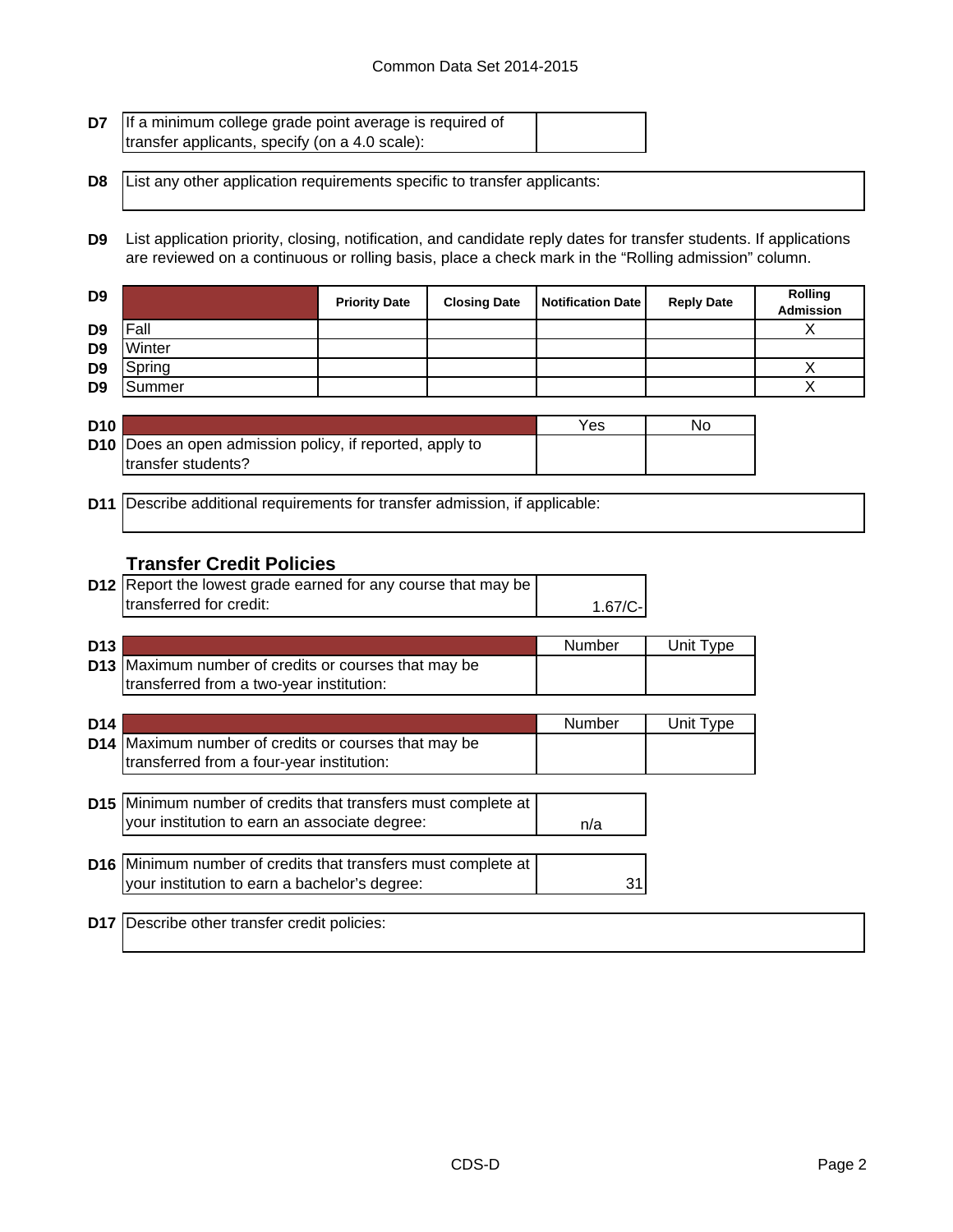# **E. ACADEMIC OFFERINGS AND POLICIES**

**E1 Special study options:** Identify those programs available at your institution. Refer to the glossary for definitions.

| E <sub>1</sub> | Accelerated program                 |   |
|----------------|-------------------------------------|---|
| E <sub>1</sub> | Cooperative education program       | X |
| E <sub>1</sub> | Cross-registration                  | х |
| E <sub>1</sub> | Distance learning                   | X |
| E <sub>1</sub> | Double major                        | X |
| E <sub>1</sub> | Dual enrollment                     | X |
| E <sub>1</sub> | English as a Second Language (ESL)  | X |
| E <sub>1</sub> | Exchange student program (domestic) | X |
| E <sub>1</sub> | External degree program             |   |
| E <sub>1</sub> | Honors Program                      | X |
| E <sub>1</sub> | Independent study                   | X |
| E1             | Internships                         | X |
| E <sub>1</sub> | Liberal arts/career combination     | X |
| E <sub>1</sub> | Student-designed major              | X |
| E <sub>1</sub> | Study abroad                        | X |
| E <sub>1</sub> | Teacher certification program       |   |
| E <sub>1</sub> | Weekend college                     |   |
| E <sub>1</sub> | Other (specify):                    |   |
|                |                                     |   |

**E2 This question has been removed from the Common Data Set.**

**E3 Areas in which all or most students are required to complete some course work prior to graduation:**

|                | <b>WUIN DITUL to GIQUATION.</b>                                             |   |
|----------------|-----------------------------------------------------------------------------|---|
| E3             | Arts/fine arts                                                              |   |
| E3             | <b>Computer literacy</b>                                                    |   |
| E <sub>3</sub> | English (including composition)                                             |   |
| E <sub>3</sub> | Foreign languages                                                           |   |
| E3             | History                                                                     | v |
| E3             | Humanities                                                                  | v |
| E <sub>3</sub> | <b>Mathematics</b>                                                          | ✓ |
| E <sub>3</sub> | Philosophy                                                                  |   |
| E <sub>3</sub> | Sciences (biological or physical)                                           |   |
| E <sub>3</sub> | Social science                                                              |   |
| E3             | Other (describe): Core courses include Critical Thinking & Human Experience |   |
|                |                                                                             |   |

**Library Collections: The CDS Publishers will collect library data again when a new Academic Libraries Survey is in place.**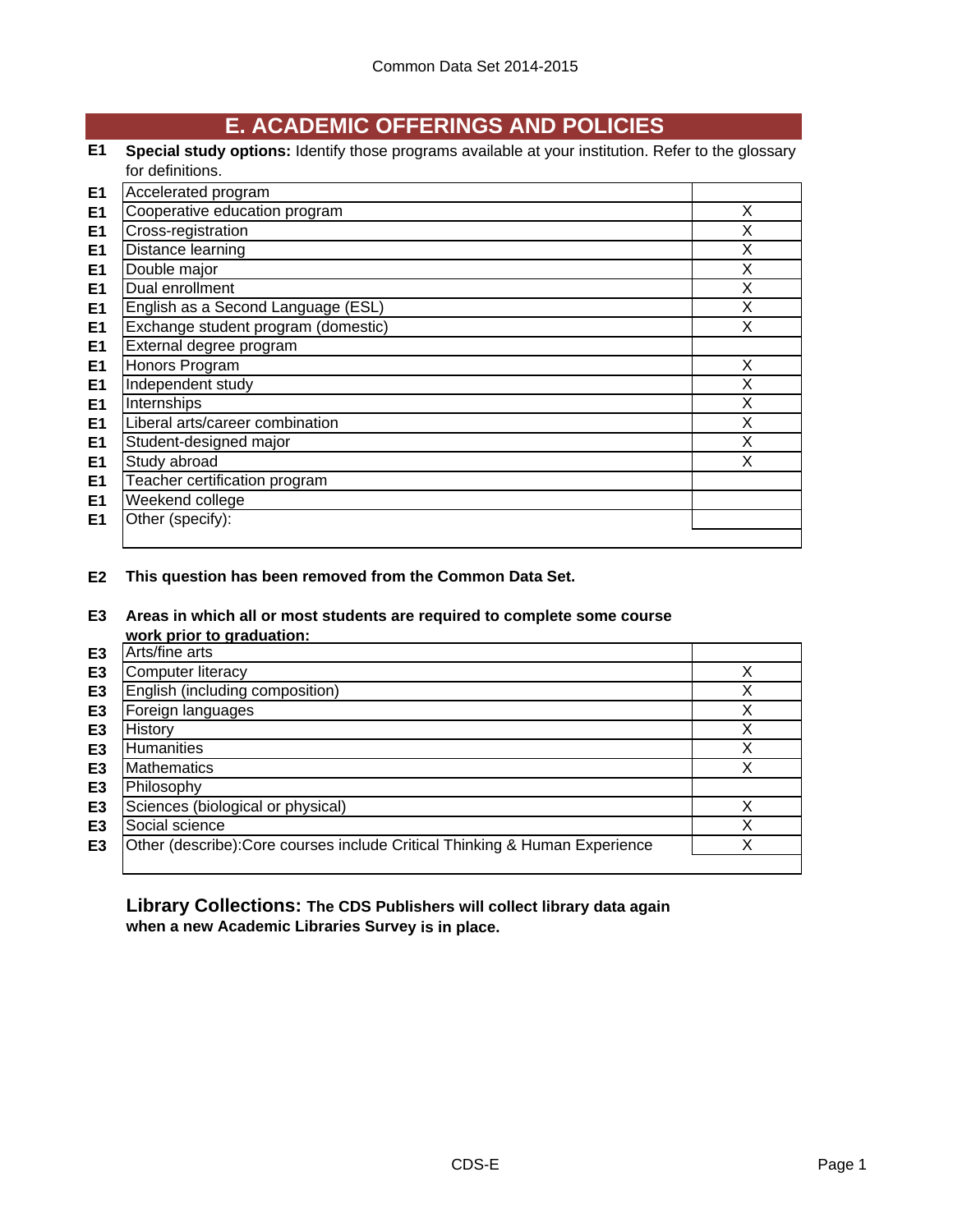## **F. STUDENT LIFE**

**F1** Percentages of first-time, first-year (freshman) degree-seeking students and degree-seeking undergraduates enrolled in Fall 2014 who fit the following categories:

| F <sub>1</sub> |                                                     | First-time, first-year |                |
|----------------|-----------------------------------------------------|------------------------|----------------|
|                |                                                     | (freshman)             | Undergraduates |
|                |                                                     | students               |                |
| F <sub>1</sub> | Percent who are from out of state (exclude          |                        |                |
|                | international/nonresident aliens from the numerator |                        |                |
|                | and denominator)                                    | 9%                     | 7%             |
| F <sub>1</sub> | Percent of men who join fraternities                | $\star$                | 12%            |
| F <sub>1</sub> | Percent of women who join sororities                | $\star$                | 11%            |
| F1             | Percent who live in college-owned, -operated, or -  |                        |                |
|                | affiliated housing                                  | 90%                    | 49%            |
| F <sub>1</sub> | Percent who live off campus or commute              | 10%                    | 52%            |
| F1             | Percent of students age 25 and older                | 0%                     | 7%             |
| F1             | Average age of full-time students                   | 18                     | 20             |
| F1             | Average age of all students (full- and part-time)   | 18                     | 21             |
|                | new freshman cannot join their first year           |                        |                |

**F2 Activities offered** Identify those programs available at your institution.

|                | Activities Offered Refling those program |                         |
|----------------|------------------------------------------|-------------------------|
| F <sub>2</sub> | <b>Campus Ministries</b>                 | Χ                       |
| F <sub>2</sub> | Choral groups                            | X                       |
| F <sub>2</sub> | Concert band                             | X                       |
| F <sub>2</sub> | Dance                                    | X                       |
| F <sub>2</sub> | Drama/theater                            | $\overline{\mathsf{x}}$ |
| F2             | <b>International Student</b>             | X                       |
|                | Organization                             |                         |
| F <sub>2</sub> | Jazz band                                | $\overline{\mathsf{x}}$ |
| F <sub>2</sub> | Literary magazine                        | X                       |
| F <sub>2</sub> | Marching band                            |                         |
| F <sub>2</sub> | Model UN                                 | X                       |
| F <sub>2</sub> | Music ensembles                          | $\overline{\mathsf{x}}$ |
| F <sub>2</sub> | Musical theater                          | $\overline{\mathsf{x}}$ |
| F <sub>2</sub> | Opera                                    | $\overline{\mathsf{x}}$ |
| F <sub>2</sub> | Pep band                                 | $\overline{\mathsf{x}}$ |
| F <sub>2</sub> | Radio station                            | $\overline{\mathsf{x}}$ |
| F <sub>2</sub> | Student government                       | $\overline{\mathsf{x}}$ |
| F <sub>2</sub> | Student newspaper                        | $\overline{\mathsf{x}}$ |
| F <sub>2</sub> | Student-run film society                 |                         |
| F <sub>2</sub> | Symphony orchestra                       |                         |
| F <sub>2</sub> | <b>Television station</b>                | Χ                       |
| F2             | Yearbook                                 | Χ                       |
|                |                                          |                         |

**F3 ROTC** (program offered in cooperation with Reserve Officers' Training Corps)

| F <sub>3</sub> |                                      | On Campus | At Cooperating<br>Institution | Name of Cooperating<br>Institution |
|----------------|--------------------------------------|-----------|-------------------------------|------------------------------------|
|                | <b>F3</b> Army ROTC is offered:      |           |                               | UNC - Charlotte                    |
|                | <b>F3</b> Naval ROTC is offered:     |           |                               |                                    |
|                | <b>F3</b> Air Force ROTC is offered: |           |                               | <b>UNC - Charlotte</b>             |

**F4 Housing:** Check all types of college-owned, -operated, or -affiliated housing available for undergraduates at your institution.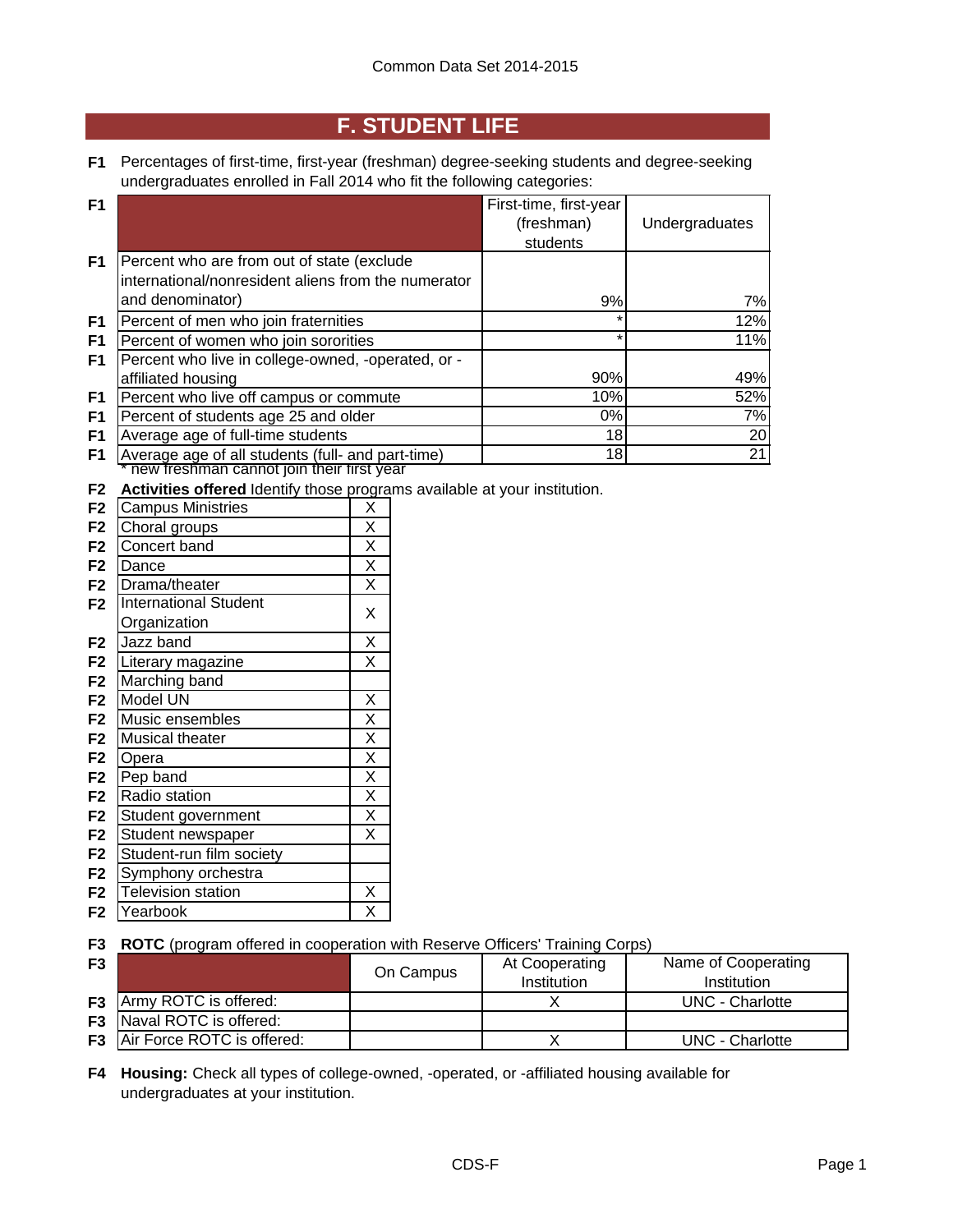| F4 | Coed dorms                        | х |
|----|-----------------------------------|---|
| F4 | Men's dorms                       |   |
| F4 | Women's dorms                     | х |
| F4 | Apartments for married students   |   |
|    |                                   |   |
| F4 | Apartments for single students    | X |
| F4 | Special housing for disabled      |   |
|    | students                          |   |
| F4 | Special housing for international |   |
|    | students                          |   |
| F4 | Fraternity/sorority housing       |   |
| F4 | Cooperative housing               |   |
| F4 | Theme housing                     | x |
| F4 | Wellness housing                  |   |
| F4 | Other housing options (specify):  |   |
|    |                                   |   |
|    |                                   |   |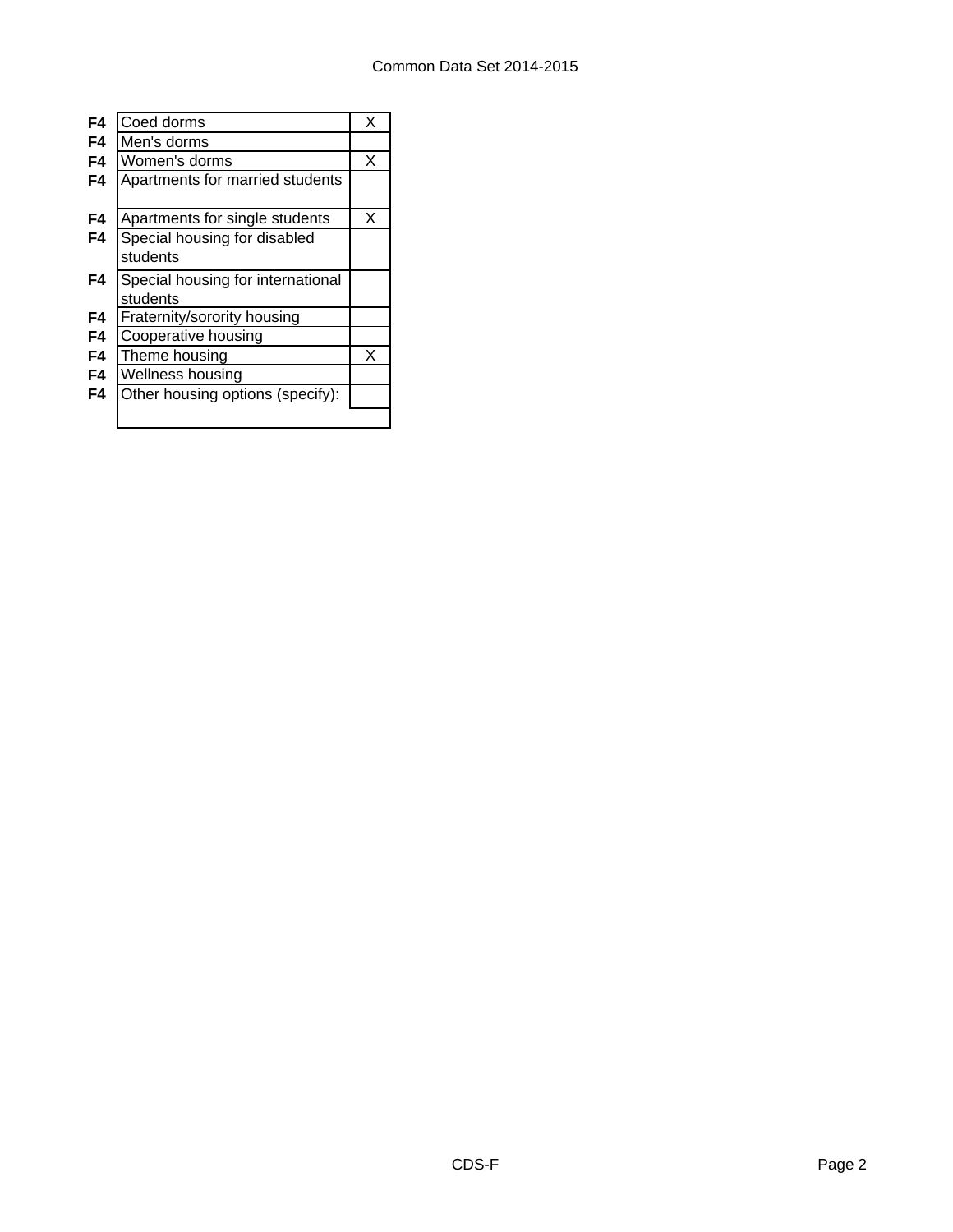## **G. ANNUAL EXPENSES**

**G0** Please provide the URL of your institution's net price calculator: https://www.winthrop.edu/finaid/default.aspx?id=20273

**Provide 2015-2016 academic year costs of attendance for the following categories that are applicable to your institution.**

Check here if your institution's 2015-2016 academic year costs of attendance are not available at this time and provide an approximate date (i.e., month/day) when your institution's final 2015-2016 academic year costs of attendance will be available:

**G1 Undergraduate full-time tuition, required fees, room and board List the typical tuition, required fees, and room and board for a full-time undergraduate student for the FULL 2015-2016 academic year (30 semester or 45 quarter hours for institutions that derive annual tuition by multiplying credit hour cost by number of credits). A full academic year refers to the period of time generally extending from September to June; usually equated to two semesters, two trimesters, three quarters, or the period covered by a four-one-four plan. Room and board is defined as double occupancy and 19 meals per week or the maximum meal plan. Required fees include only charges that all full-time students must pay that are not included in tuition (e.g., registration, health, or activity fees.) Do not include optional fees (e.g., parking, laboratory use).**

| G <sub>1</sub> |                                                       | First-Year | Undergraduates |
|----------------|-------------------------------------------------------|------------|----------------|
| G <sub>1</sub> | PRIVATE INSTITUTIONS                                  |            |                |
|                | Tuition:                                              |            |                |
| G <sub>1</sub> | PUBLIC INSTITUTIONS                                   |            |                |
|                | Tuition:                                              |            |                |
|                | In-district                                           | \$14,156   | \$14,156       |
| G <sub>1</sub> | PUBLIC INSTITUTIONS                                   |            |                |
|                | In-state (out-of-district):                           | \$14,156   | \$14,156       |
| G <sub>1</sub> | PUBLIC INSTITUTIONS                                   |            |                |
|                | Out-of-state:                                         | \$27,404   | \$27,404       |
| G <sub>1</sub> | NONRESIDENT ALIENS                                    |            |                |
|                | Tuition:                                              | \$27,404   | \$27,404       |
|                |                                                       |            |                |
| G <sub>1</sub> | <b>REQUIRED FEES:</b>                                 |            |                |
|                |                                                       |            |                |
| G <sub>1</sub> | ROOM AND BOARD:                                       |            |                |
|                | (on-campus)                                           | \$8,320    | \$8,320        |
| G <sub>1</sub> | <b>ROOM ONLY:</b>                                     |            |                |
|                | (on-campus)                                           | $$5,140*$  | $$5,140*$      |
| G <sub>1</sub> | <b>BOARD ONLY:</b>                                    |            |                |
|                | (on-campus meal plan)                                 | \$3,180    | \$3,180        |
|                | *Weighted avg double occup                            |            |                |
| G <sub>1</sub> | Comprehensive tuition and room and board fee (if your |            |                |
|                | college cannot provide separate tuition and room and  |            |                |
|                | board fees):                                          |            |                |
|                |                                                       |            |                |

**G1** Other: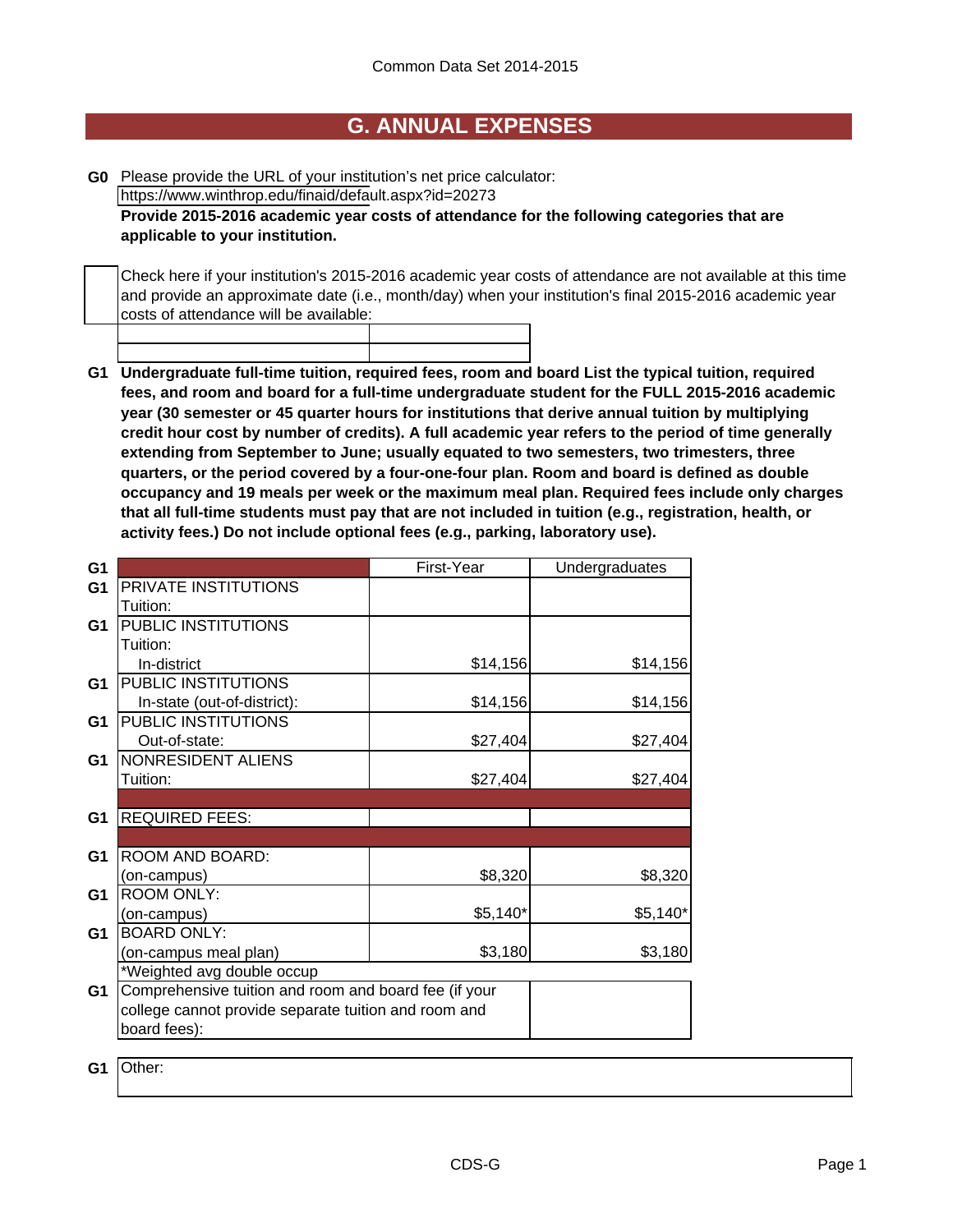| G <sub>2</sub> |                                                                                                           | Minimum | Maximum |
|----------------|-----------------------------------------------------------------------------------------------------------|---------|---------|
| G <sub>2</sub> | Number of credits per term a student can take for the                                                     |         |         |
|                | stated full-time tuition                                                                                  | 12      | 18      |
| G <sub>3</sub> |                                                                                                           | Yes     | No.     |
| G <sub>3</sub> | Do tuition and fees vary by year of study (e.g., sophomore,<br>junior, senior)?                           |         | X       |
| G <sub>4</sub> |                                                                                                           | Yes     | No.     |
| G4             | Do tuition and fees vary by undergraduate instructional<br>program?                                       |         | X       |
| G <sub>4</sub> |                                                                                                           |         |         |
| G4             | If yes, what percentage of full-time undergraduates pay<br>more than the tuition and fees reported in G1? |         |         |

**G5** Provide the estimated expenses for a typical full-time undergraduate student:

| G <sub>5</sub> |                                 | Residents | Commuters        | Commuters            |
|----------------|---------------------------------|-----------|------------------|----------------------|
|                |                                 |           | (living at home) | (not living at home) |
| G <sub>5</sub> | Books and supplies              | \$1,000   | \$1,000          | \$1,000              |
| G <sub>5</sub> | Room only                       |           |                  | \$5,140              |
| G5             | Board only                      |           |                  | \$3,180              |
| G5             | Room and board total (if your   |           |                  |                      |
|                | college cannot provide separate |           |                  |                      |
|                | room and board figures for      |           |                  |                      |
|                | commuters not living at home):  |           |                  | \$8,320              |
| G5             | Transportation                  | \$1,484   | \$1,484          | \$2,968              |
| G5             | Other expenses                  | \$1,484   | \$1,484          | \$5,120              |

**G6** Undergraduate per-credit-hour charges (tuition only)

| G <sub>6</sub> | <b>PRIVATE INSTITUTIONS:</b> |            |
|----------------|------------------------------|------------|
| G6             | <b>PUBLIC INSTITUTIONS</b>   |            |
|                | In-district:                 | \$590.00   |
| G6             | <b>PUBLIC INSTITUTIONS</b>   |            |
|                | In-state (out-of-district):  | \$590.00   |
| G <sub>6</sub> | <b>PUBLIC INSTITUTIONS</b>   |            |
|                | Out-of-state:                | \$1,142.00 |
| G6             | NONRESIDENT ALIENS:          |            |
|                |                              | \$1,142.00 |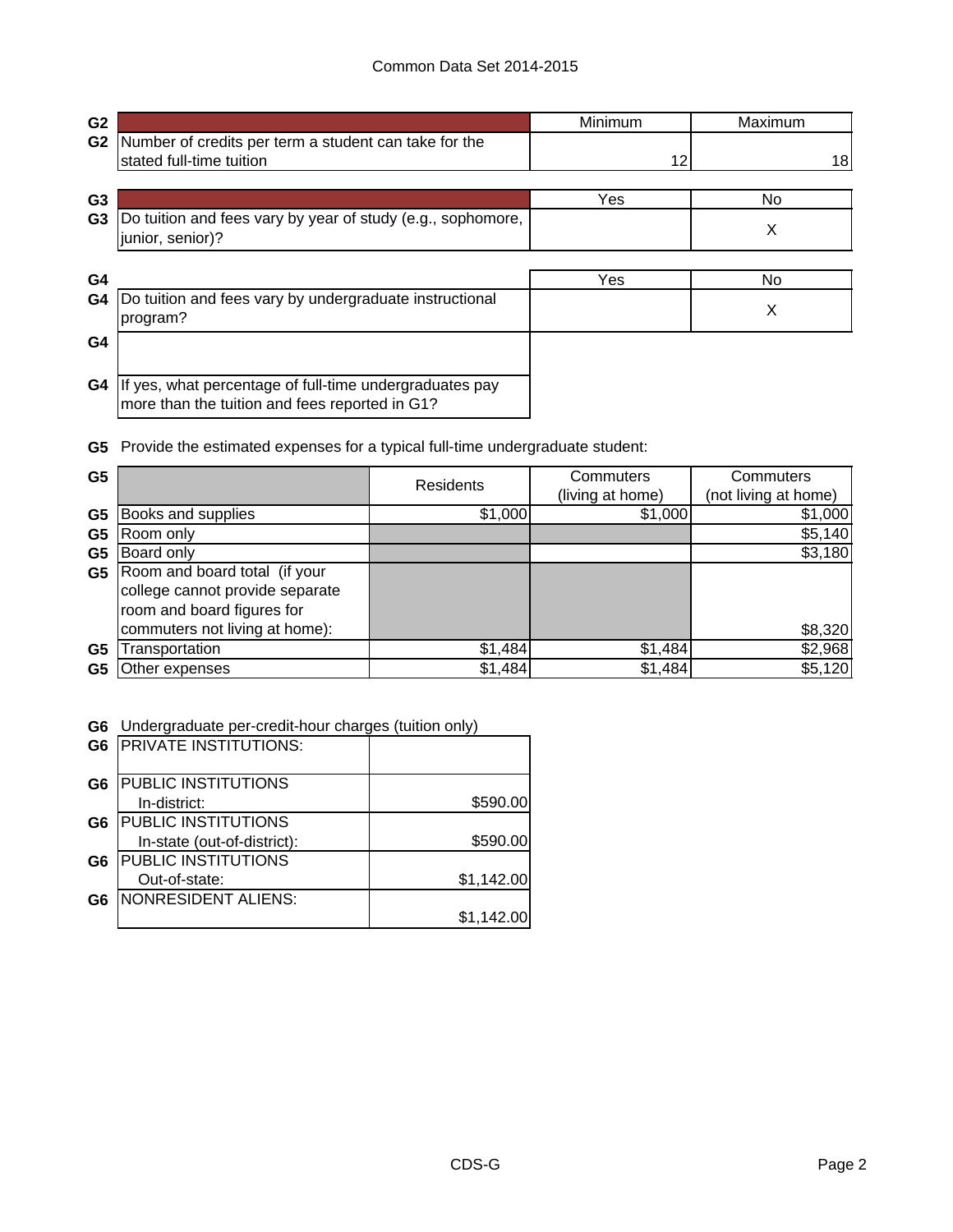## **H. FINANCIAL AID**

## **Aid Awarded to Enrolled Undergraduates**

Enter total dollar amounts awarded to enrolled full-time and less than full-time degree-seeking undergraduates (using the same cohort reported in CDS Question B1, "total degree-seeking" undergraduates) in the following categories. (Note: If the data being reported are final figures for the 2013- 2014 academic year (see the next item below), use the 2013-2014 academic year's CDS Question B1 cohort.) Include aid awarded to international students (i.e., those not qualifying for federal aid). Aid that is non-need-based but that was used to meet need should be reported in the need-based aid columns. (For a suggested order of precedence in assigning categories of aid to cover need, see the entry for "non-needbased scholarship or grant aid" on the last page of the definitions section.)

| H1 |                                                                                                                                      | 2014-2015<br>estimated | 2013-2014<br>final |
|----|--------------------------------------------------------------------------------------------------------------------------------------|------------------------|--------------------|
| H1 | Indicate the academic year for which data are reported for items H1,<br>H <sub>2</sub> , H <sub>2</sub> A, and H <sub>6</sub> below: |                        |                    |

**H3** Which needs-analysis methodology does your institution use in awarding institutional aid?

| H <sub>3</sub> | Federal methodology (FM)       |  |
|----------------|--------------------------------|--|
| H <sub>3</sub> | Institutional methodology (IM) |  |
| H <sub>3</sub> | Both FM and IM                 |  |

| H1             |                                                                                                                                                                                   | <b>Need-based \$</b><br>(Include non-need-<br>based aid used to<br>meet need.) | Non-need-<br>based \$<br>(Exclude non-need-<br>based aid used to<br>meet need.) |
|----------------|-----------------------------------------------------------------------------------------------------------------------------------------------------------------------------------|--------------------------------------------------------------------------------|---------------------------------------------------------------------------------|
| H1             | <b>Scholarships/Grants</b>                                                                                                                                                        |                                                                                |                                                                                 |
| H1             | Federal                                                                                                                                                                           | \$9,331,295                                                                    | \$89,032                                                                        |
| H1             | State (i.e., all states, not only the state in which your institution is<br>located)                                                                                              | \$8,837,610                                                                    | \$4,393,033                                                                     |
| H1             | Institutional: Endowed scholarships, annual gifts and tuition funded<br>grants, awarded by the college, excluding athletic aid and tuition<br>waivers (which are reported below). | \$4,806,956                                                                    | \$4,280,301                                                                     |
| H <sub>1</sub> | Scholarships/grants from external sources (e.g., Kiwanis, National<br>Merit) not awarded by the college                                                                           | \$898,260                                                                      | \$374,287                                                                       |
| H1             | <b>Total Scholarships/Grants</b>                                                                                                                                                  | \$23,874,121                                                                   | \$9,136,653                                                                     |
| H <sub>1</sub> | <b>Self-Help</b>                                                                                                                                                                  |                                                                                |                                                                                 |
| H1             | Student loans from all sources (excluding parent loans)                                                                                                                           | \$22,488,068                                                                   | \$6,589,017                                                                     |
| H1             | <b>Federal Work-Study</b>                                                                                                                                                         | \$233,075                                                                      |                                                                                 |
| H <sub>1</sub> | State and other (e.g., institutional) work-study/employment (Note:<br>Excludes Federal Work-Study captured above.)                                                                |                                                                                |                                                                                 |
| H <sub>1</sub> | <b>Total Self-Help</b>                                                                                                                                                            | \$22,721,143                                                                   | \$6,589,017                                                                     |
| H <sub>1</sub> | <b>Other</b>                                                                                                                                                                      |                                                                                |                                                                                 |
| H1             | <b>Parent Loans</b>                                                                                                                                                               | \$2,441,650                                                                    | \$2,087,625                                                                     |
| <b>H1</b>      | <b>Tuition Waivers</b><br>Reporting is optional. Report tuition waivers in this row if you choose to report them. Do<br>not report tuition waivers elsewhere.                     | \$544,563                                                                      | \$222,276                                                                       |
| H1             | <b>Athletic Awards</b>                                                                                                                                                            | \$752,917                                                                      | \$1,341,834                                                                     |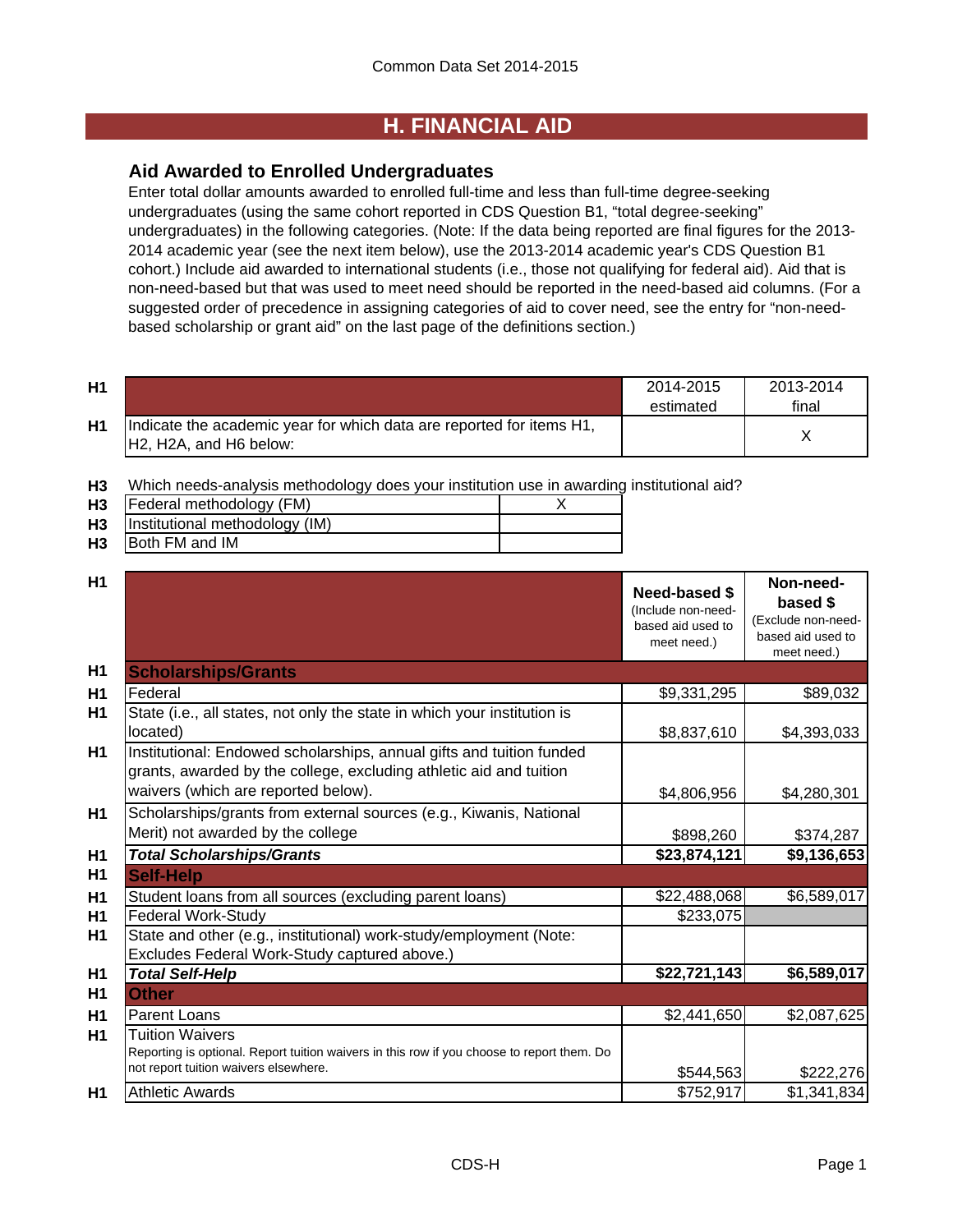**H2 Number of Enrolled Students Awarded Aid:** List the number of degree-seeking full-time and less-thanfull-time undergraduates who applied for and were awarded financial aid from any source. **Aid that is nonneed-based but that was used to meet need should be counted as need-based aid.** Numbers should reflect the cohort awarded the dollars reported in H1. Note: In the chart below, students may be counted in more than one row, and full-time freshmen should also be counted as full-time undergraduates.

| H <sub>2</sub> |       |                                                                                                                                                                                                                                                                                              | <b>First-time</b><br><b>Full-time</b><br>Freshmen | <b>Full-time</b><br>Undergraduate<br>(Incl. Fresh.) | <b>Less Than</b><br><b>Full-time</b><br>Undergraduate |
|----------------|-------|----------------------------------------------------------------------------------------------------------------------------------------------------------------------------------------------------------------------------------------------------------------------------------------------|---------------------------------------------------|-----------------------------------------------------|-------------------------------------------------------|
| H <sub>2</sub> |       | a) Number of degree-seeking undergraduate students<br>(CDS Item B1 if reporting on Fall 2014 cohort)                                                                                                                                                                                         | 1096                                              | 4428                                                | 276                                                   |
| H <sub>2</sub> |       | b) Number of students in line a who applied for need-<br>based financial aid                                                                                                                                                                                                                 | 1010                                              | 3747                                                | 200                                                   |
| H <sub>2</sub> |       | c) Number of students in line <b>b</b> who were determined to<br>have financial need                                                                                                                                                                                                         | 853                                               | 3264                                                | 174                                                   |
| H <sub>2</sub> |       | d) Number of students in line c who were awarded any<br>financial aid                                                                                                                                                                                                                        | 849                                               | 3243                                                | 163                                                   |
| H <sub>2</sub> |       | e) Number of students in line d who were awarded any<br>need-based scholarship or grant aid                                                                                                                                                                                                  | 842                                               | 2891                                                | 108                                                   |
| H <sub>2</sub> | $f$ ) | Number of students in line d who were awarded any<br>need-based self-help aid                                                                                                                                                                                                                | 654                                               | 2662                                                | 147                                                   |
| H <sub>2</sub> |       | g) Number of students in line <b>d</b> who were awarded any<br>non-need-based scholarship or grant aid                                                                                                                                                                                       | 133                                               | 344                                                 | $\mathbf{1}$                                          |
| H <sub>2</sub> |       | h) Number of students in line d whose need was fully met<br>(exclude PLUS loans, unsubsidized loans, and private<br>alternative loans)                                                                                                                                                       | 134                                               | 358                                                 | 1                                                     |
| H <sub>2</sub> |       | On average, the percentage of need that was met of<br>students who were awarded any need-based aid.<br>Exclude any aid that was awarded in excess of need as<br>well as any resources that were awarded to replace<br>EFC (PLUS loans, unsubsidized loans, and private<br>alternative loans) | 64.0%                                             | 58.0%                                               | 32.0%                                                 |
| H <sub>2</sub> | li)   | The average financial aid package of those in line d.<br>Exclude any resources that were awarded to replace<br>EFC (PLUS loans, unsubsidized loans, and private<br>alternative loans)                                                                                                        | \$<br>13,296                                      | \$11,837                                            | \$4,897                                               |
| H <sub>2</sub> | k)    | Average need-based scholarship and grant award of<br>those in line e                                                                                                                                                                                                                         | \$9,189                                           | \$7,982                                             | \$2,561                                               |
| H <sub>2</sub> | II)   | Average need-based self-help award (excluding PLUS<br>loans, unsubsidized loans, and private alternative<br>loans) of those in line f                                                                                                                                                        | \$3,496                                           | \$4,328                                             | \$3,425                                               |
| H <sub>2</sub> |       | m) Average need-based loan (excluding PLUS loans,<br>unsubsidized loans, and private alternative loans) of<br>those in line f who were awarded a need-based loan                                                                                                                             | \$3,423                                           | \$4,241                                             | \$<br>3,400                                           |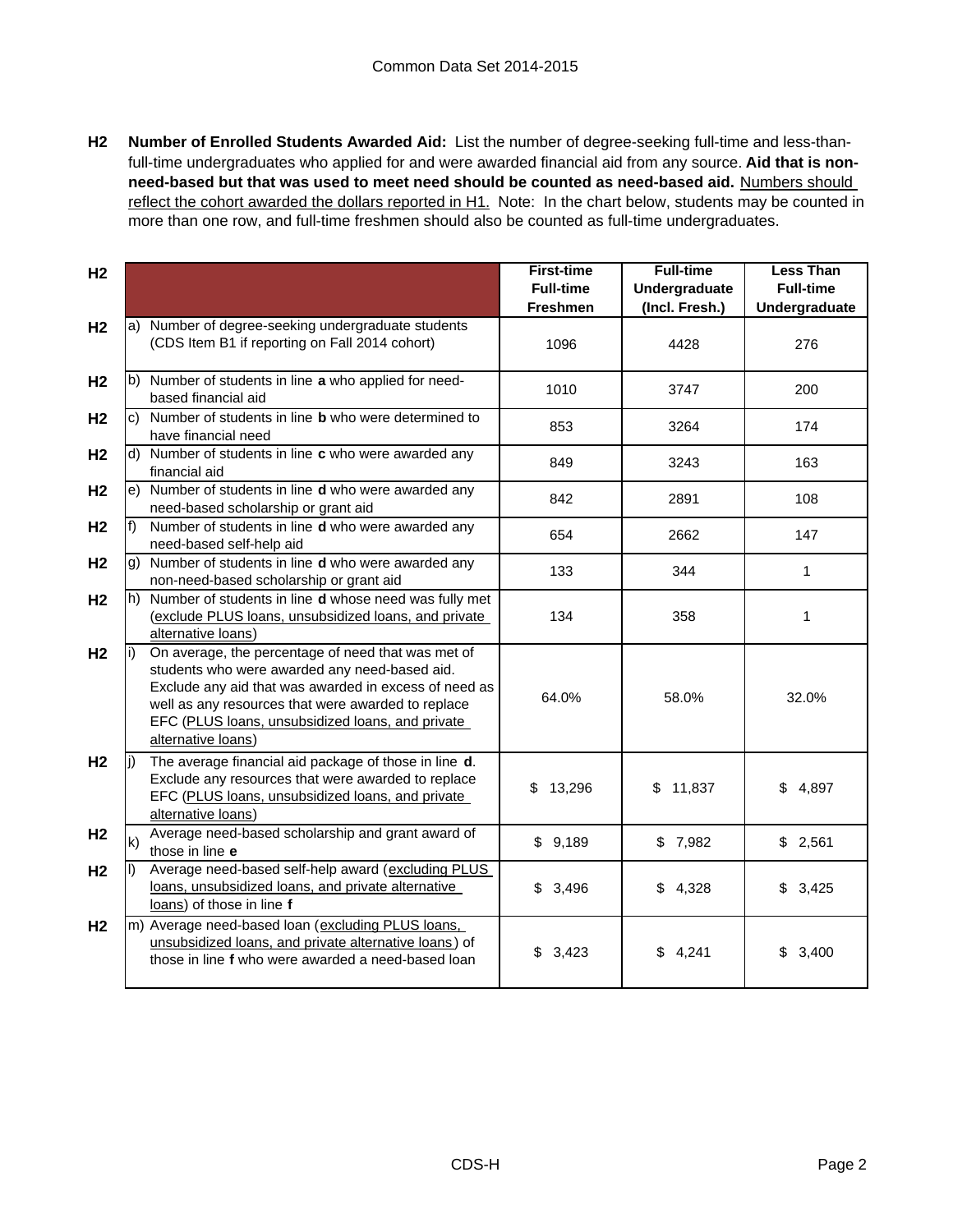**H2A Number of Enrolled Students Awarded Non-need-based Scholarships and Grants**: List the number of degree-seeking full-time and less-than-full-time undergraduates who had no financial need and who were awarded institutional non-need-based scholarship or grant aid. Numbers should reflect the cohort awarded the dollars reported in H1. Note: In the chart below, students may be counted in more than one row, and full-time freshmen should also be counted as full-time undergraduates.

| H2A               |                                                                                                                                                                                                                  | <b>First-time</b><br><b>Full-time</b> | <b>Full-time</b><br><b>Undergrad</b> | <b>Less Than</b><br><b>Full-time</b> |
|-------------------|------------------------------------------------------------------------------------------------------------------------------------------------------------------------------------------------------------------|---------------------------------------|--------------------------------------|--------------------------------------|
|                   |                                                                                                                                                                                                                  | <b>Freshmen</b>                       | (Incl. Fresh.)                       | Undergrad                            |
| $H2A \ln$         | Number of students in line a who had no financial need<br>and who were awarded institutional non-need-based<br>scholarship or grant aid (exclude those who were<br>awarded athletic awards and tuition benefits) | 95                                    | 455                                  | 6                                    |
| $H2A$ (0)         | Average dollar amount of institutional non-need-based<br>scholarship and grant aid awarded to students in line n                                                                                                 | \$5,753                               | 4,329<br>\$                          | \$<br>450                            |
| $H2A$ $ p\rangle$ | Number of students in line a who were awarded an<br>institutional non-need-based athletic scholarship or<br>grant                                                                                                | 25                                    | 130                                  | $\Omega$                             |
| $H2A  q\rangle$   | Average dollar amount of institutional non-need-based<br>athletic scholarships and grants awarded to students in<br>line <b>p</b>                                                                                | 9,746<br>\$                           | 9,273<br>\$                          | \$0                                  |

**H3** Incorporated into H1 above.

**Note:** These are the graduates and loan types to include and exclude in order to fill out CDS H4, H4a, H5, and H5a.

Include: \* 2014 undergraduate class who graduated between July 1, 2013 and June 30, 2014 who started at your institution as first- time students and received a bachelor's degree between July 1, 2013 and June 30, 2014. \* only loans made to students who borrowed while enrolled at your institution.

\* co-signed loans.

Exclude: \* those who transferred in. \* money borrowed at other institutions

| H4        | Provide the percentage of the class (defined above) who borrowed at any time through<br>any loan programs (institutional, state, Federal Perkins, Federal Stafford Subsidized and<br>Unsubsidized, private loans that were certified by your institution, etc.; exclude parent<br>loans). Include both Federal Direct Student Loans and Federal Family Education Loans. |          |
|-----------|-------------------------------------------------------------------------------------------------------------------------------------------------------------------------------------------------------------------------------------------------------------------------------------------------------------------------------------------------------------------------|----------|
|           |                                                                                                                                                                                                                                                                                                                                                                         | 78%      |
| H4a       |                                                                                                                                                                                                                                                                                                                                                                         |          |
|           | Provide the percentage of the class (defined above) who borrowed at any time through                                                                                                                                                                                                                                                                                    |          |
|           | federal loan programs--Federal Perkins, Federal Stafford Subsidized and Unsubsidized.                                                                                                                                                                                                                                                                                   |          |
|           | Include both Federal Direct Student Loans and Federal Family Education Loans. NOTE:                                                                                                                                                                                                                                                                                     |          |
|           | exclude all institutional, state, private alternative loans and parent loans.                                                                                                                                                                                                                                                                                           | 78%      |
| <b>H5</b> | Report the average per-undergraduate-borrower cumulative principal borrowed of those                                                                                                                                                                                                                                                                                    |          |
|           | in line H4.                                                                                                                                                                                                                                                                                                                                                             | \$30,676 |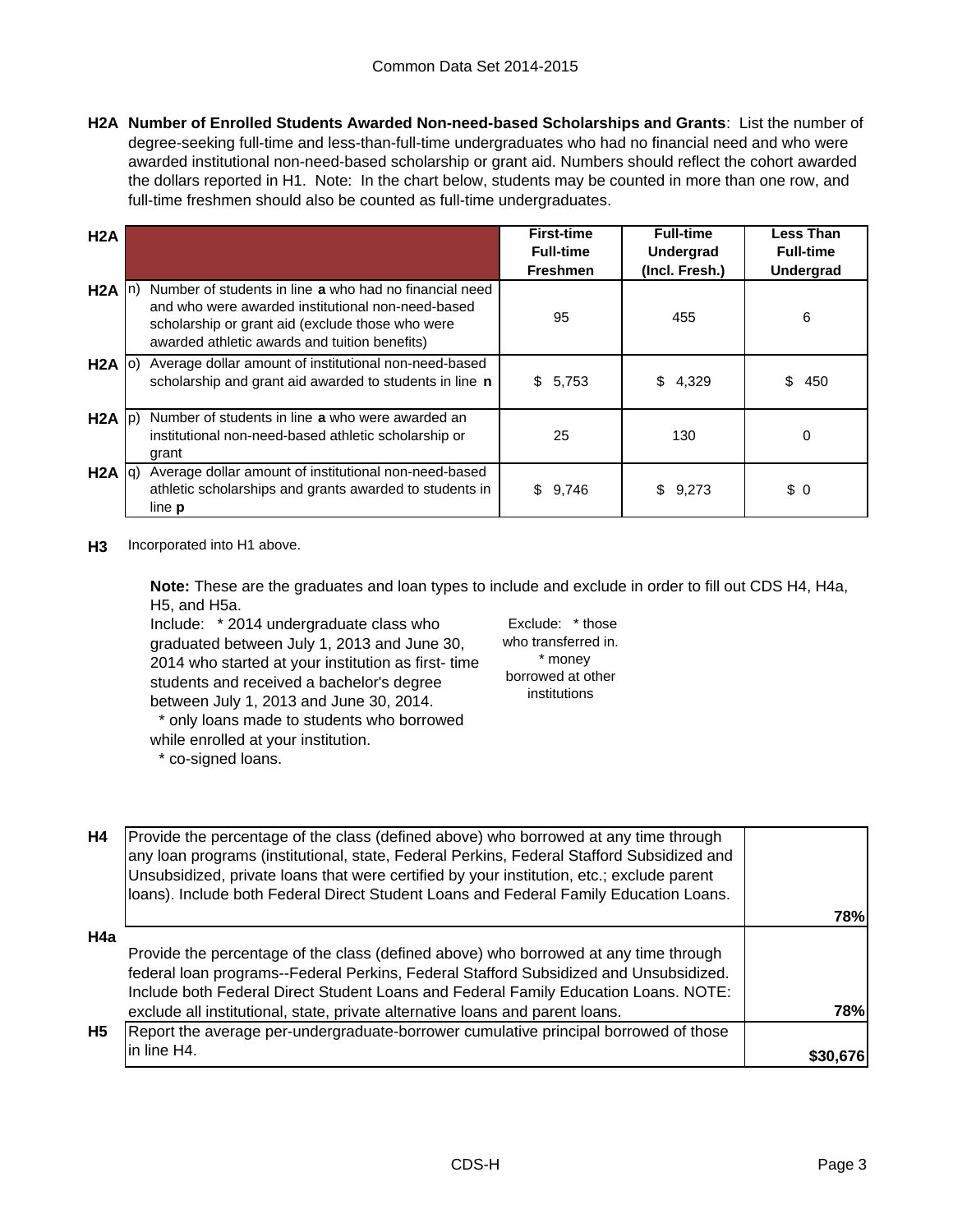**H5a** Report the average per-undergraduate-borrower cumulative principal borrowed, of those in H4a, through federal loan programs--Federal Perkins, Federal Stafford Subsidized and Unsubsidized. Include both Federal Direct Student Loans and Federal Family Education Loans. These are listed in line H4a. NOTE: exclude all institutional, state, private alternative loans and exclude parent loans.

**Aid to Undergraduate Degree-seeking Nonresident Aliens** (Note: Report numbers and

dollar amounts for the same academic year checked in item H1.)

**H6** Indicate your institution's policy regarding institutional scholarship and grant aid for undergraduate degreeseeking nonresident aliens:

| H6   Institutional need-based scholarship or grant aid is available     |  |
|-------------------------------------------------------------------------|--|
| H6   Institutional non-need-based scholarship or grant aid is available |  |
| H6   Institutional scholarship or grant aid is not available            |  |

| H6 If institutional financial aid is available for undergraduate degree-seeking nonresident |     |
|---------------------------------------------------------------------------------------------|-----|
| aliens, provide the number of undergraduate degree-seeking nonresident aliens who           |     |
| were awarded need-based or non-need-based aid:                                              | 115 |

| H <sub>6</sub> | Average dollar amount of institutional financial aid awarded to undergraduate degree- |  |
|----------------|---------------------------------------------------------------------------------------|--|
|                | seeking nonresident aliens:                                                           |  |
|                |                                                                                       |  |

| H6 | Total dollar amount of institutional financial aid awarded to undergraduate degree- |             |
|----|-------------------------------------------------------------------------------------|-------------|
|    | seeking nonresident aliens:                                                         | \$1.734.321 |

**H7** Check off all financial aid forms nonresident alien first-year financial aid applicants must submit:

| <b>H7</b> | Institution's own financial aid form              |  |
|-----------|---------------------------------------------------|--|
| <b>H7</b> | <b>ICSS/Financial Aid PROFILE</b>                 |  |
| <b>H7</b> | International Student's Financial Aid Application |  |
| <b>H7</b> | International Student's Certification of Finances |  |
| <b>H7</b> | Other (specify):                                  |  |
|           |                                                   |  |

## **Process for First-Year/Freshman Students**

**H8** Check off all financial aid forms domestic first-year (freshman) financial aid applicants must submit:

| H <sub>8</sub> | <b>FAFSA</b>                         |  |
|----------------|--------------------------------------|--|
| H <sub>8</sub> | Institution's own financial aid form |  |
| H <sub>8</sub> | <b>CSS/Financial Aid PROFILE</b>     |  |
| H <sub>8</sub> | State aid form                       |  |
| H <sub>8</sub> | Noncustodial PROFILE                 |  |
| H <sub>8</sub> | <b>Business/Farm Supplement</b>      |  |
| H <sub>8</sub> | Other (specify):                     |  |
|                |                                      |  |

| H <sub>9</sub> | Indicate filing dates for first-year (freshman) students:                             |                      |
|----------------|---------------------------------------------------------------------------------------|----------------------|
| H9             | Priority date for filing required financial aid forms:                                | 3/1                  |
| H9             | Deadline for filing required financial aid forms:                                     |                      |
| H9             | No deadline for filing required forms (applications processed on a<br>rolling basis): | <b>Rolling Basis</b> |

**\$28,695**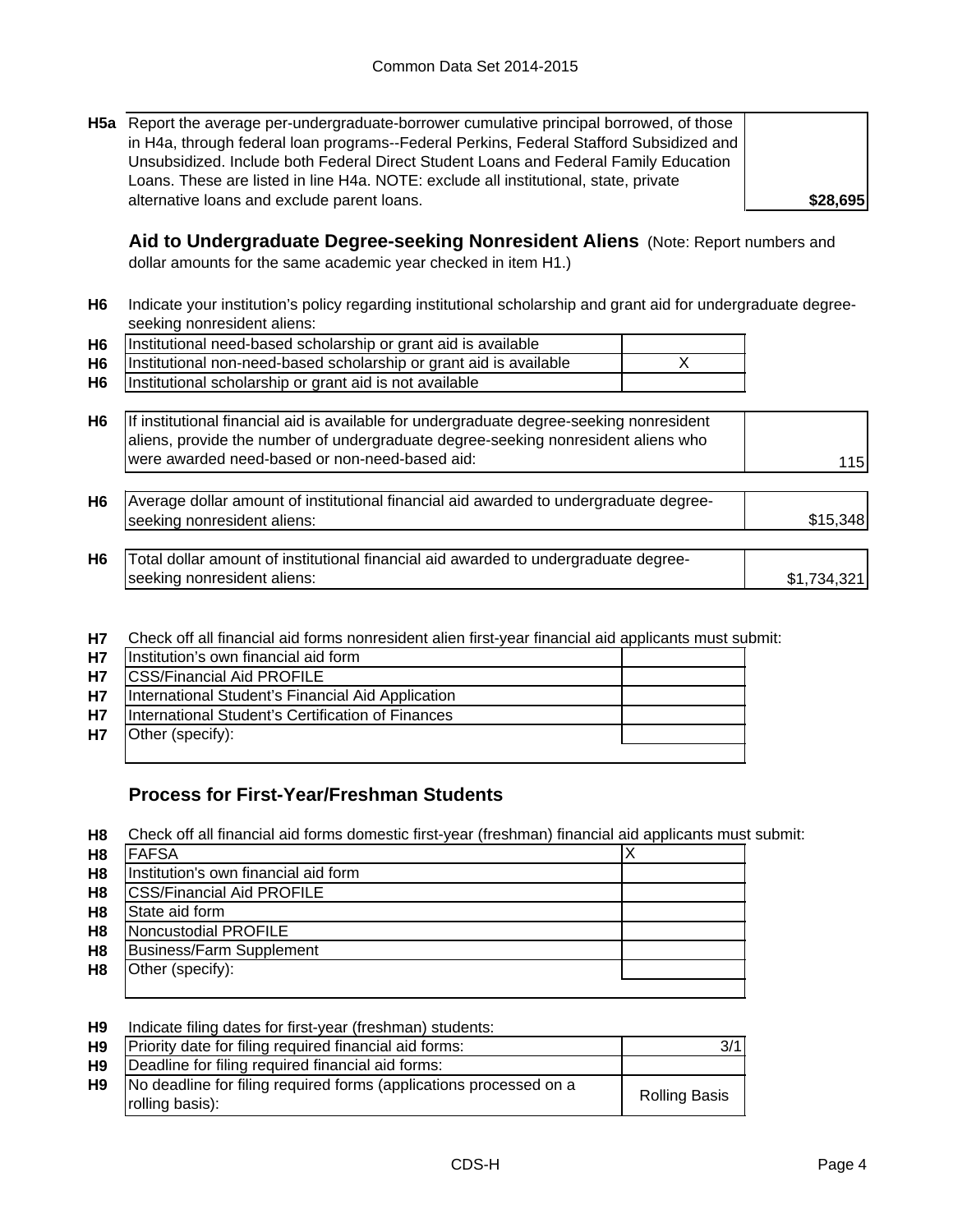| H10 Indicate notification dates for first-year (freshman) students (answer a or b): |  |  |  |
|-------------------------------------------------------------------------------------|--|--|--|
|                                                                                     |  |  |  |

|                 | <b>H10</b> $\vert a \rangle$ Students notified on or about (date): |  |     |    |
|-----------------|--------------------------------------------------------------------|--|-----|----|
| H <sub>10</sub> |                                                                    |  | Yes | No |
|                 | H <sub>10</sub> (b) Students notified on a rolling basis:          |  |     |    |
| <b>H10</b>      | If yes, starting date:                                             |  | 4/1 |    |

**H11** Indicate reply dates:

| H11 Students must reply by (date): |  |                        |  |
|------------------------------------|--|------------------------|--|
| H <sub>11</sub> or within          |  | weeks of notification. |  |

## **Types of Aid Available**

Please check off all types of aid available to undergraduates at your institution:

**H12** Loans

|  | <b>H12 FEDERAL DIRECT STUDENT LOAN PROGRAM (DIRECT LOAN)</b> |  |
|--|--------------------------------------------------------------|--|
|--|--------------------------------------------------------------|--|

| <b>H12</b> Direct Subsidized Stafford Loans   |  |
|-----------------------------------------------|--|
| <b>H12</b> Direct Unsubsidized Stafford Loans |  |
| <b>H12 Direct PLUS Loans</b>                  |  |

| <b>H12</b> Federal Perkins Loans                      |  |
|-------------------------------------------------------|--|
| <b>H12</b>   Federal Nursing Loans                    |  |
| H <sub>12</sub> State Loans                           |  |
| H12 College/university loans from institutional funds |  |
| H12 Other (specify): Private Loans                    |  |
|                                                       |  |

### **H13** Scholarships and Grants

|                 | H13 NEED-BASED:                                                      |  |
|-----------------|----------------------------------------------------------------------|--|
|                 | H <sub>13</sub>   Federal Pell                                       |  |
| H <sub>13</sub> | <b>ISEOG</b>                                                         |  |
|                 | <b>H13</b> State scholarships/grants                                 |  |
|                 | <b>H13</b> Private scholarships                                      |  |
| H <sub>13</sub> | College/university scholarship or grant aid from institutional funds |  |
|                 | <b>H13</b> United Negro College Fund                                 |  |
|                 | <b>H13</b> Federal Nursing Scholarship                               |  |
|                 | H13 Other (specify): Teach Grants                                    |  |
|                 |                                                                      |  |

**H14** Check off criteria used in awarding institutional aid. Check all that apply.

| H14             |                          | Non-Need Based | Need-Based |
|-----------------|--------------------------|----------------|------------|
| H14             | Academics                | Х              |            |
| H <sub>14</sub> | Alumni affiliation       |                |            |
| H <sub>14</sub> | Art                      | Χ              |            |
| H <sub>14</sub> | <b>Athletics</b>         | Χ              |            |
| H <sub>14</sub> | Job skills               |                |            |
| H <sub>14</sub> | <b>ROTC</b>              |                |            |
| H <sub>14</sub> | Leadership               |                |            |
| H <sub>14</sub> | <b>Minority status</b>   |                |            |
| H <sub>14</sub> | Music/drama              | Χ              |            |
| H <sub>14</sub> | Religious affiliation    |                |            |
| H <sub>14</sub> | State/district residency |                |            |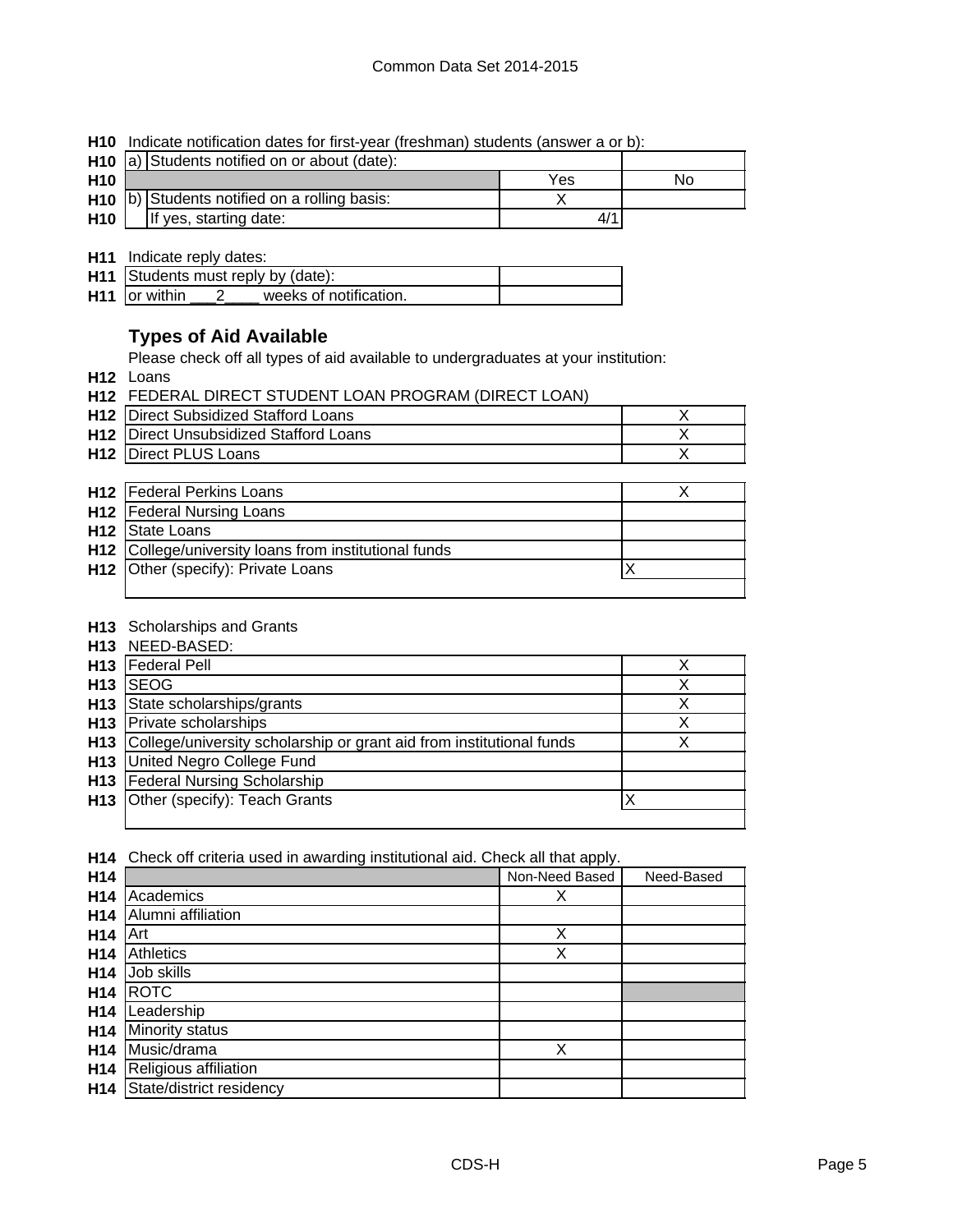## **H15**

If your institution has recently implemented any major financial aid policy, program, or initiative to make your institution more affordable to incoming students such as replacing loans with grants, or waiving costs for families below a certain income level please provide details below: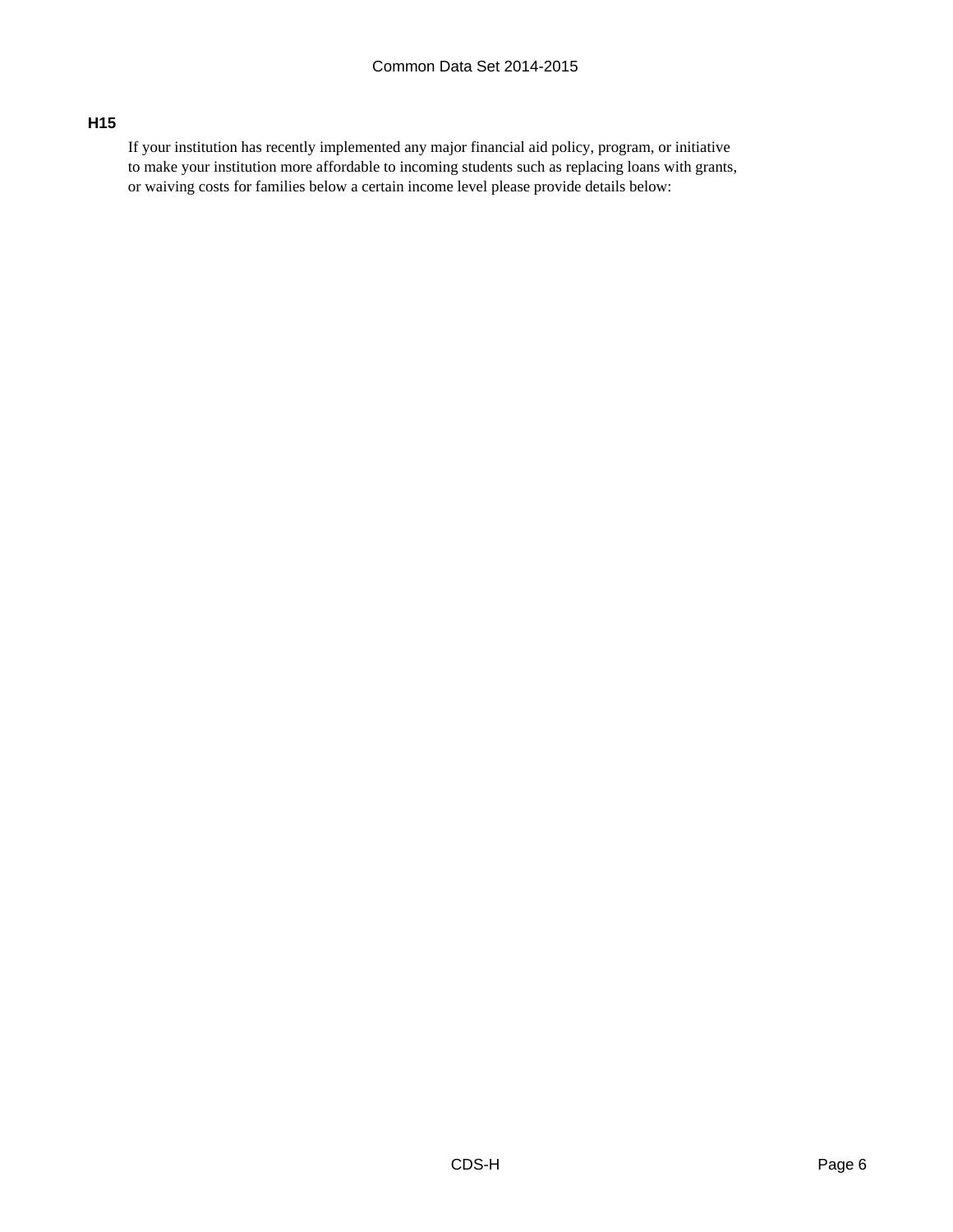## **I. INSTRUCTIONAL FACULTY AND CLASS SIZE**

## **Please report the number of instructional faculty members in each category for Fall 2014. Include faculty who are on your institution's payroll on the census date your institution uses for**

#### **I1 IPEDS/AAUP.**

The following definition of full-time instructional faculty is used by the American Association of University Professors (AAUP) in its annual Faculty Compensation Survey (the part time definitions are not used by AAUP). Instructional Faculty is defined as those members of the instructional-research staff whose major regular assignment is instruction, including those with released time for research. Use the chart below to determine inclusions and exclusions:

|                                                                                                                                                                                                                                          | Full-time | Part-time                                                                       |
|------------------------------------------------------------------------------------------------------------------------------------------------------------------------------------------------------------------------------------------|-----------|---------------------------------------------------------------------------------|
| (a) instructional faculty in preclinical and clinical medicine, faculty who are not paid (e.g.,<br>those who donate their services or are in the military), or research-only faculty, post-<br>doctoral fellows, or pre-doctoral fellows | Exclude   | Include only if<br>they teach one<br>or more non-<br>clinical credit<br>courses |
| (b) administrative officers with titles such as dean of students, librarian, registrar, coach,<br>and the like, even though they may devote part of their time to classroom instruction and<br>may have faculty status                   | Exclude   | Include if they<br>teach one or<br>more non-<br>clinical credit<br>courses      |
| (c) other administrators/staff who teach one or more non-clinical credit courses even<br>though they do not have faculty status                                                                                                          | Exclude   | Include                                                                         |
| (d) undergraduate or graduate students who assist in the instruction of courses, but<br>have titles such as teaching assistant, teaching fellow, and the like                                                                            | Exclude   | Exclude                                                                         |
| (e) faculty on sabbatical or leave with pay                                                                                                                                                                                              | Include   | Exclude                                                                         |
| (f) faculty on leave without pay                                                                                                                                                                                                         | Exclude   | Exclude                                                                         |
| (g) replacement faculty for faculty on sabbatical leave or leave with pay                                                                                                                                                                | Exclude   | Include                                                                         |

*Full-time instructional faculty:* faculty employed on a full-time basis for instruction (including those with released time for research)

*Part-time instructional faculty:* Adjuncts and other instructors being paid solely for part-time classroom instruction. Also includes full-time faculty teaching less than two semesters, three quarters, two trimesters, or two four-month sessions. Employees who are not considered full-time instructional faculty but who teach one or more non-clinical credit courses may be counted as part-time faculty.

*Minority faculty: includes faculty who designate themselves as Black, non-Hispanic; American Indian or Alaska Native; Asian, Native Hawaiian or other Pacific Islander, or Hispanic.* 

*Doctorate: includes such degrees as Doctor of Philosophy, Doctor of Education, Doctor of Juridical Science, and Doctor of Public Health in any field such as arts, sciences, education, engineering, business, and public administration. Also includes terminal degrees formerly designated as "first professional," including dentistry (DDS or DMD), medicine (MD), optometry (OD), osteopathic medicine (DO), pharmacy (DPharm or BPharm), podiatric medicine (DPM), veterinary medicine (DVM), chiropractic (DC or DCM), or law (JD).*

*Terminal degree:* the highest degree in a field: example, M. Arch (architecture) and MFA (master of fine arts).

| 11 |     |                                                                    | Full-Time | Part-Time | Total |
|----|-----|--------------------------------------------------------------------|-----------|-----------|-------|
| 11 | a   | Total number of instructional faculty                              | 287       | 274       | 561   |
| 11 |     | Total number who are members of minority groups                    | 36        | 32        | 68    |
| 11 |     | Total number who are women                                         | 150       | 178       | 328   |
| 11 |     | Total number who are men                                           | 137       | 961       | 233   |
| 11 | e   | Total number who are nonresident aliens (international)            |           |           |       |
|    |     | Total number with doctorate, or other terminal degree              |           |           |       |
| 11 |     |                                                                    | 253       | 83        | 336   |
|    | .g) | Total number whose highest degree is a master's but not a terminal |           |           |       |
| 11 |     | master's                                                           | 32        | 157       | 189   |
| 11 |     | Total number whose highest degree is a bachelor's                  |           | 33        | 34    |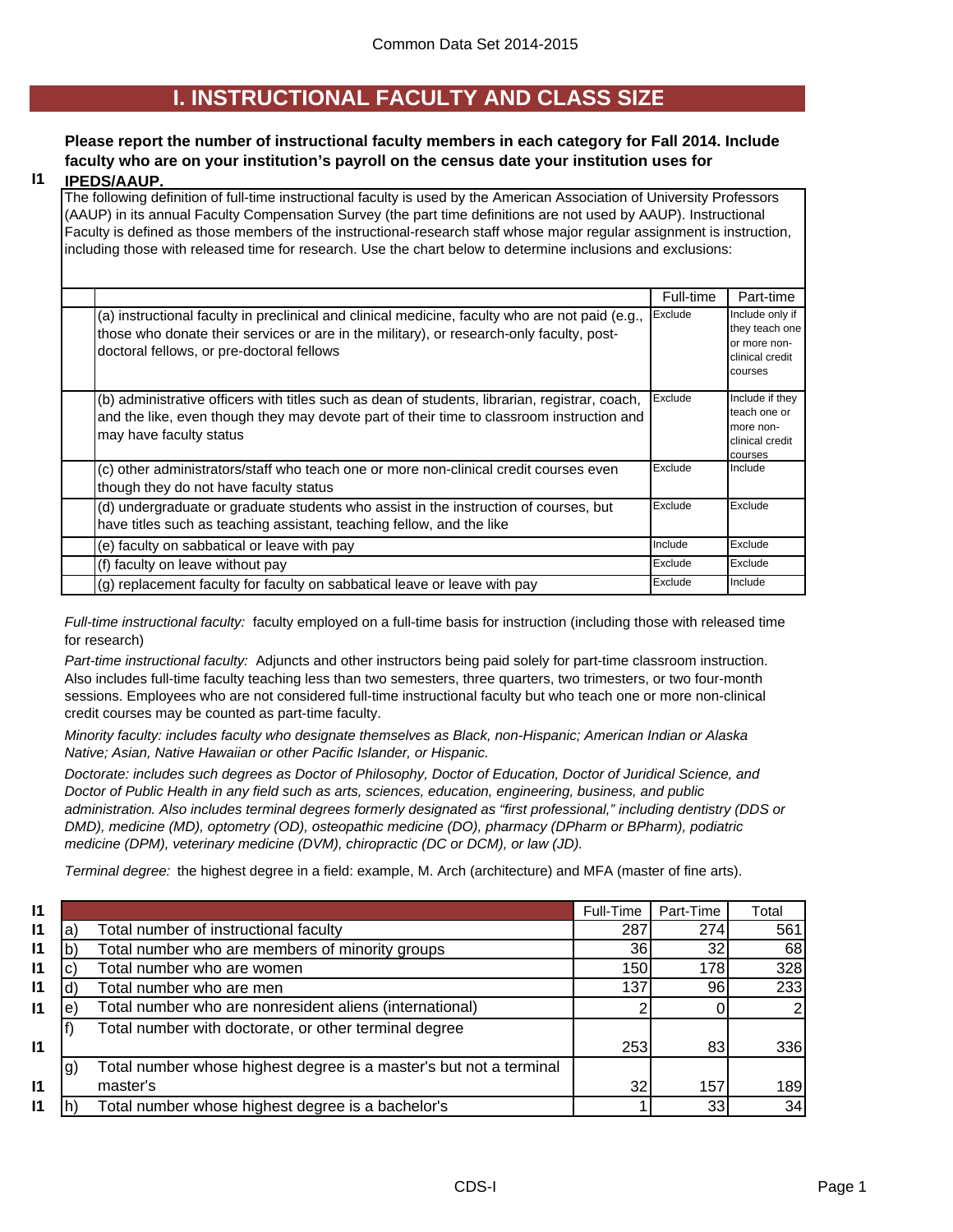|              |     | Total number whose highest degree is unknown or other (Note:<br>Items f, g, h, and i must sum up to item a.)                 |  |  |
|--------------|-----|------------------------------------------------------------------------------------------------------------------------------|--|--|
| $\mathsf{I}$ | IJ, | Total number in stand-alone graduate/ professional programs in<br>which faculty teach virtually only graduate-level students |  |  |
|              |     |                                                                                                                              |  |  |

#### **I2 Student to Faculty Ratio**

Report the Fall 2014 ratio of full-time equivalent students (full-time plus 1/3 part time) to full-time equivalent instructional faculty (full time plus 1/3 part time). In the ratio calculations, exclude both faculty and students in stand-alone graduate or professional programs such as medicine, law, veterinary, dentistry, social work, business, or public health in which faculty teach virtually only graduate-level students. Do not count undergraduate or graduate student teaching assistants as faculty.

| 12 | <b>Fall 2014 Student to Faculty ratio</b> |  | (based<br>on l | FAO4 | students |
|----|-------------------------------------------|--|----------------|------|----------|
|    |                                           |  | and            |      | …acult∨' |

#### **I3 Undergraduate Class Size**

**I3**

In the table below, please use the following definitions to report information about the size of classes and class sections offered in the Fall 2014 term.

*Class Sections:* A class section is an organized course offered for credit, identified by discipline and number, meeting at a stated time or times in a classroom or similar setting, and not a subsection such as a laboratory or discussion session. Undergraduate class sections are defined as any sections in which at least one degree-seeking undergraduate student is enrolled for credit. Exclude distance learning classes and noncredit classes and individual instruction such as dissertation or thesis research, music instruction, or one-to-one readings. Exclude students in independent study, co-operative programs, internships, foreign language taped tutor sessions, practicums, and all students in one-on-one classes. Each class section should be counted only once and should not be duplicated because of course catalog cross-listings.

*Class Subsections:* A class subsection includes any subsection of a course, such as laboratory, recitation, and discussion subsections that are supplementary in nature and are scheduled to meet separately from the lecture portion of the course. Undergraduate subsections are defined as any subsections of courses in which degree-seeking undergraduate students enrolled for credit. As above, exclude noncredit classes and individual instruction such as dissertation or thesis research, music instruction, or one-to-one readings. Each class subsection should be counted only once and should not be duplicated because of cross-listings.

Using the above definitions, please report for each of the following class-size intervals the number of class sections and class subsections offered in Fall 2014. For example, a lecture class with 800 students who met at another time in 40 separate labs with 20 students should be counted once in the "100+" column in the class section column and 40 times under the "20-29" column of the class subsections table.

| I3 | Undergraduate Class Size (provide numbers) |         |       |           |           |       |       |        |              |
|----|--------------------------------------------|---------|-------|-----------|-----------|-------|-------|--------|--------------|
| I3 | <b>CLASS</b>                               | $2 - 9$ | 10-19 | $20 - 29$ | $30 - 39$ | 40-49 | 50-99 | $100+$ | Total        |
| 13 | <b>SECTIONS</b>                            | 145     | 354   | 364       | 165       | 49    | 22    |        | 1099         |
|    |                                            |         |       |           |           |       |       |        |              |
| l3 | <b>CLASS SUB-</b>                          | $2 - 9$ | 10-19 | $20 - 29$ | 30-39     | 40-49 | 50-99 | $100+$ | <b>Total</b> |
| 13 | <b>SECTIONS</b>                            |         | 43    | 64        |           |       |       |        | 124          |

## **Number of Class Sections with Undergraduates Enrolled**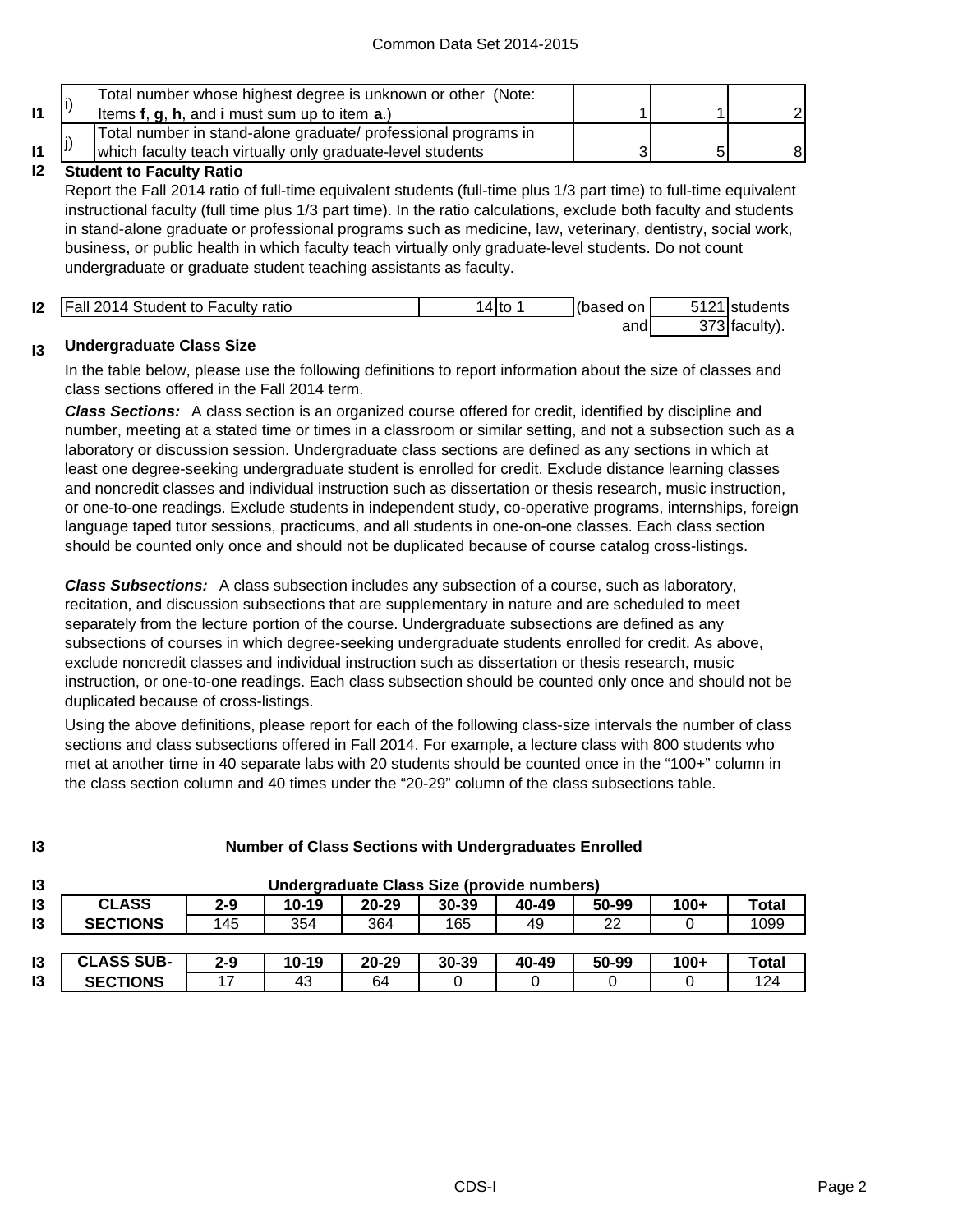## **J. DEGREES CONFERRED**

### **J1 Degrees conferred between July 1, 2013 and June 30, 2014**

**J1** For each of the following discipline areas, provide the percentage of diplomas/certificates, associate, and bachelor's degrees awarded. To determine the percentage, use majors, not headcount (e.g., students with one degree but a double major will be represented twice). Calculate the percentage from your institution's IPEDS Completions by using the sum of 1st and 2nd majors for each CIP code as the numerator and the sum of the Grand Total by 1st Majors and the Grand Total by 2nd major as the denominator. If you prefer, you can compute the percentages using 1st majors only.

| J <sub>1</sub> | <b>Category</b>                                       | <b>Diploma/Certificates</b> | <b>Associate</b> | <b>Bachelor's</b> | <b>CIP 2010 Categories</b><br>to Include |
|----------------|-------------------------------------------------------|-----------------------------|------------------|-------------------|------------------------------------------|
| J1             | Agriculture                                           |                             |                  |                   |                                          |
| J1             | Natural resources and conservation                    |                             |                  |                   | $\overline{\mathbf{3}}$                  |
| J1             | Architecture                                          |                             |                  |                   | $\overline{4}$                           |
| J1             | Area, ethnic, and gender studies                      |                             |                  |                   | 5                                        |
| J1             | Communication/journalism                              |                             |                  | 7                 | 9                                        |
| J1             | Communication technologies                            |                             |                  |                   | 10                                       |
| J1             | Computer and information sciences                     |                             |                  |                   | $\overline{11}$                          |
| J1             | Personal and culinary services                        |                             |                  |                   | $\overline{12}$                          |
| J1             | Education                                             |                             |                  | 15                | $\overline{13}$                          |
| J1             | Engineering                                           |                             |                  |                   | 14                                       |
| J <sub>1</sub> | Engineering technologies                              |                             |                  |                   | 15                                       |
| J1             | Foreign languages, literatures, and linguistics       |                             |                  |                   | 16                                       |
| J1             | Family and consumer sciences                          |                             |                  |                   | $\overline{19}$                          |
| J1             | Law/legal studies                                     |                             |                  |                   | 22                                       |
| J1             | English                                               |                             |                  | 3                 | 23                                       |
| J1             | Liberal arts/general studies                          |                             |                  |                   | $\overline{24}$                          |
| J1             | Library science                                       |                             |                  |                   | $\overline{25}$                          |
| J1             | Biological/life sciences                              |                             |                  | 5                 | $\overline{26}$                          |
| J <sub>1</sub> | Mathematics and statistics                            |                             |                  |                   | 27                                       |
| J1             | Military science and military technologies            |                             |                  |                   | 28 & 29                                  |
| J1             | Interdisciplinary studies                             |                             |                  |                   | $\overline{30}$                          |
| J1             | Parks and recreation                                  |                             |                  | 5                 | 31                                       |
| J <sub>1</sub> | Philosophy and religious studies                      |                             |                  |                   | 38                                       |
| J1             | Theology and religious vocations                      |                             |                  |                   | 39                                       |
| J1             | Physical sciences                                     |                             |                  | 2                 | 40                                       |
| J1             | Science technologies                                  |                             |                  |                   | 41                                       |
| J1             | Psychology                                            |                             |                  | 7                 | 42                                       |
| J <sub>1</sub> | Homeland Security, law enforcement, firefighting, and |                             |                  |                   | 43                                       |
|                | protective services                                   |                             |                  |                   |                                          |
| J1             | Public administration and social services             |                             |                  | $\overline{2}$    | 44                                       |
| J1             | Social sciences                                       |                             |                  | 6                 | $\overline{45}$                          |
| J1             | <b>Construction</b> trades                            |                             |                  |                   | 46                                       |
| J1             | Mechanic and repair technologies                      |                             |                  |                   | 47                                       |
| J1             | Precision production                                  |                             |                  |                   | 48                                       |
| J1             | Transportation and materials moving                   |                             |                  |                   | 49                                       |
| J1             | Visual and performing arts                            |                             |                  | 15                | $\overline{50}$                          |
| J1             | Health professions and related programs               |                             |                  | $\overline{2}$    | $\overline{51}$                          |
| J1             | Business/marketing                                    |                             |                  | 23                | $\overline{52}$                          |
| J1             | History                                               |                             |                  | $\overline{2}$    | $\overline{54}$                          |
| J1             | Other                                                 |                             |                  |                   |                                          |
| J1             | TOTAL (should = 100%)                                 | 0.00%                       | $0.00\%$         | 100.00            |                                          |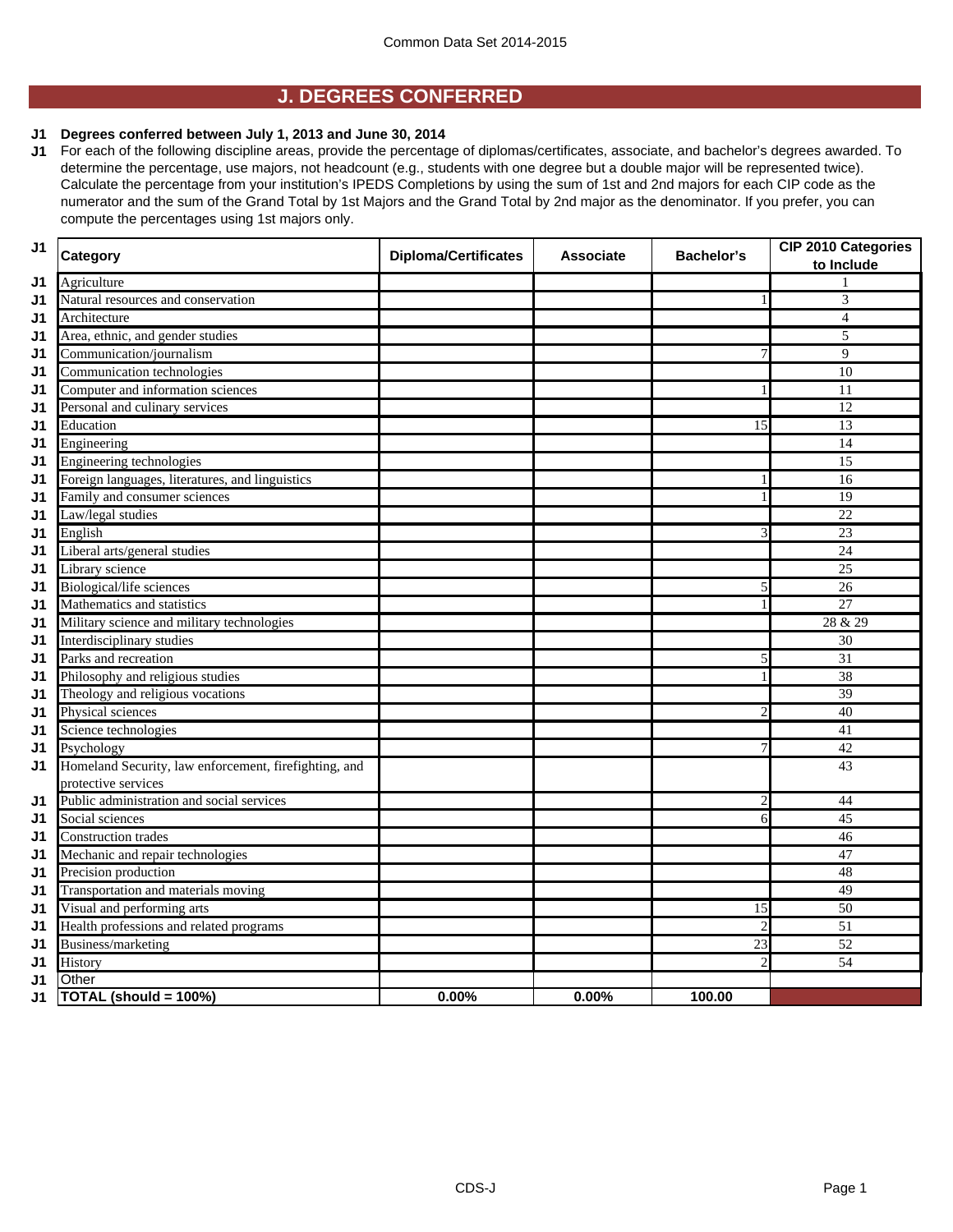## **Common Data Set Definitions**

**All definitions related to the financial aid section appear at the end of the Definitions document.**

Items preceded by an asterisk (\*) represent definitions agreed to among publishers which do not appear on the CDS document but may be present on individual publishers' surveys.

**\* Academic advisement:** Plan under which each student is assigned to a faculty member or a trained adviser, who, through regular meetings, helps the student plan and implement immediate and long-term academic and vocational goals.

**Accelerated program:** Completion of a college program of study in fewer than the usual number of years, most often by attending summer sessions and carrying extra courses during the regular academic term**.**

**Admitted student:** Applicant who is offered admission to a degree-granting program at your institution. **\* Adult student services:** Admission assistance, support, orientation, and other services expressly for adults who have started college for the first time, or who are re-entering after a lapse of a few years.

**American Indian or Alaska Native:** A person having origins in any of the original peoples of North and South America (including Central America) and maintaining tribal affiliation or community attachment.

**Applicant (first-time, first year):** An individual who has fulfilled the institution's requirements to be considered for admission (including payment or waiving of the application fee, if any) and who has been notified of one of the following actions: admission, nonadmission, placement on waiting list, or application withdrawn (by applicant or institution).

**Application fee:** That amount of money that an institution charges for processing a student's application for acceptance. This amount is *not* creditable toward tuition and required fees, nor is it refundable if the student is not admitted to the institution.

**Asian:** A person having origins in any of the original peoples of the Far East, Southeast Asia, or the Indian subcontinent, including, for example, Cambodia, China, India, Japan, Korea, Malaysia, Pakistan, the Philippine Islands, Thailand, and Vietnam.

**Associate degree:** An award that normally requires at least two but less than four years of full-time equivalent college work.

**Bachelor's degree:** An award (baccalaureate or equivalent degree, as determined by the Secretary of the U.S. Department of Education) that normally requires at least four years but *not* more than five years of fulltime equivalent college-level work. This includes ALL bachelor's degrees conferred in a five-year cooperative (work-study plan) program. (A cooperative plan provides for alternate class attendance and employment in business, industry, or government; thus, it allows students to combine actual work experience with their college studies.) Also, it includes bachelor's degrees in which the normal four years of work are completed in three years.

**Black or African American:** A person having origins in any of the black racial groups of Africa. **Board (charges):** Assume average cost for 19 meals per week or the maximum meal plan.

**Books and supplies (costs):** Average cost of books and supplies. Do not include unusual costs for special groups of students (e.g., engineering or art majors), unless they constitute the majority of students at your institution.

**Calendar system:** The method by which an institution structures most of its courses for the academic year.

**Campus Ministry:** Religious student organizations (denominational or nondenominational) devoted to fostering religious life on college campuses. May also refer to Campus Crusade for Christ, an interdenominational Christian organization.

**\* Career and placement services:** A range of services, including (often) the following: coordination of visits of employers to campus; aptitude and vocational testing; interest inventories, personal counseling; help in resume writing, interviewing, launching the job search; listings for those students desiring employment and those seeking permanent positions; establishment of a permanent reference folder; career resource materials.

**Carnegie units:** One year of study or the equivalent in a secondary school subject.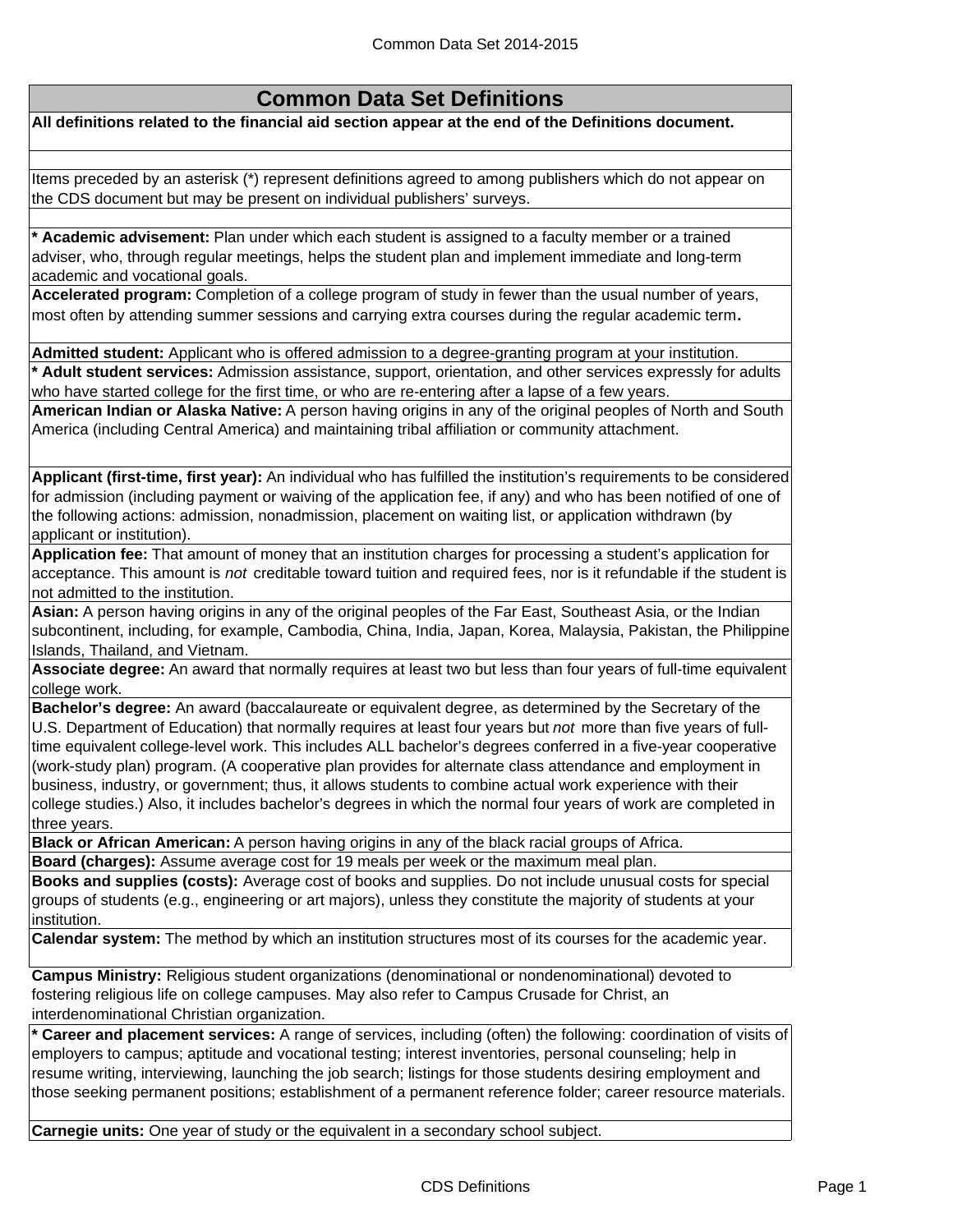## **Certificate:** See **Postsecondary award, certificate, or diploma.**

**Class rank:** The relative numerical position of a student in his or her graduating class, calculated by the high school on the basis of grade-point average, whether weighted or unweighted.

**College-preparatory program:** Courses in academic subjects (English, history and social studies, foreign languages, mathematics, science, and the arts) that stress preparation for college or university study.

**Common Application:** The standard application form distributed by the National Association of Secondary School Principals for a large number of private colleges who are members of the Common Application Group.

**\* Community service program:** Referral center for students wishing to perform volunteer work in the community or participate in volunteer activities coordinated by academic departments.

**Commuter:** A student who lives off campus in housing that is not owned by, operated by, or affiliated with the college. This category includes students who commute from home and students who have moved to the area to attend college.

**Contact hour:** A unit of measure that represents an hour of scheduled instruction given to students. Also referred to as clock hour.

**Continuous basis (for program enrollment):** A calendar system classification that is used by institutions that enroll students at any time during the academic year. For example, a cosmetology school or a word processing school might allow students to enroll and begin studies at various times, with no requirement that classes begin on a certain date.

**Cooperative education program:** A program that provides for alternate class attendance and employment in business, industry, or government.

**Cooperative housing:** College-owned, -operated, or -affiliated housing in which students share room and board expenses and participate in household chores to reduce living expenses.

**\* Counseling service:** Activities designed to assist students in making plans and decisions related to their education, career, or personal development.

**Credit:** Recognition of attendance or performance in an instructional activity (course or program) that can be applied by a recipient toward the requirements for a degree, diploma, certificate, or other formal award.

**Credit course:** A course that, if successfully completed, can be applied toward the number of courses required for achieving a degree, diploma, certificate, or other formal award.

**Credit hour:** A unit of measure representing an hour (50 minutes) of instruction over a 15-week period in a semester or trimester system or a 10-week period in a quarter system. It is applied toward the total number of hours needed for completing the requirements of a degree, diploma, certificate, or other formal award.

**Cross-registration:** A system whereby students enrolled at one institution may take courses at another institution without having to apply to the second institution.

**Deferred admission:** The practice of permitting admitted students to postpone enrollment, usually for a period of one academic term or one year.

**Degree:** An award conferred by a college, university, or other postsecondary education institution as official recognition for the successful completion of a program of studies.

**Degree-seeking students:** Students enrolled in courses for credit who are recognized by the institution as seeking a degree or formal award. At the undergraduate level, this is intended to include students enrolled in vocational or occupational programs.

**Differs by program (calendar system):** A calendar system classification that is used by institutions that have occupational/vocational programs of varying length. These schools may enroll students at specific times depending on the program desired. For example, a school might offer a two-month program in January, March, May, September, and November; and a three-month program in January, April, and October.

## **Diploma:** See **Postsecondary award, certificate, or diploma.**

**Distance learning:** An option for earning course credit at off-campus locations via cable television, internet, satellite classes, videotapes, correspondence courses, or other means.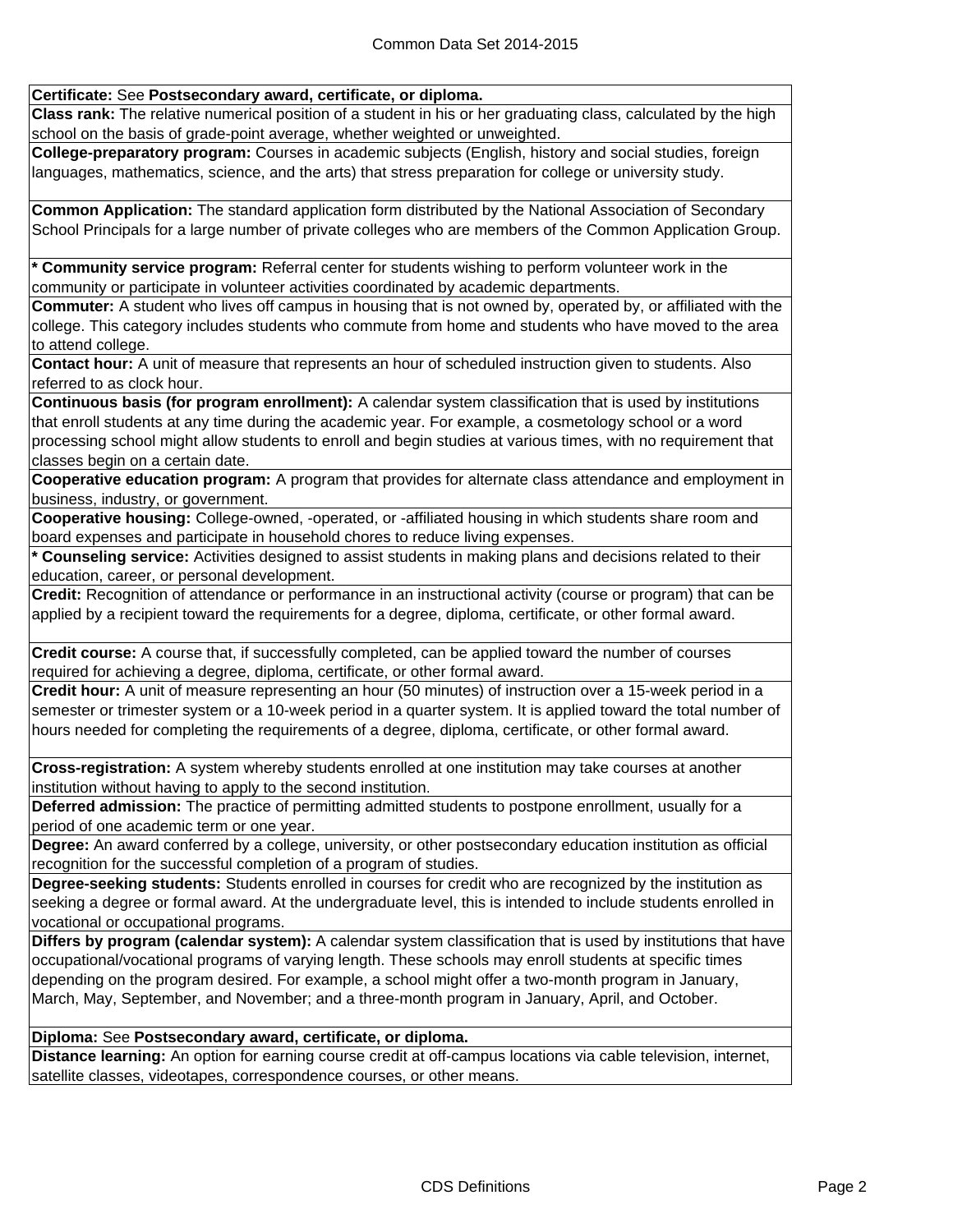**Doctor's degree-research/scholarship:** A Ph.D. or other doctor's degree that requires advanced work beyond the master's level, including the preparation and defense of a dissertation based on original research, or the planning and execution of an original project demonstrating substantial artistic or scholarly achievement. Some examples of this type of degree may include Ed.D., D.M.A., D.B.A., D.Sc., D.A., or D.M, and others, as designated by the awarding institution.

**Doctor's degree-professional practice:** A doctor's degree that is conferred upon completion of a program providing the knowledge and skills for the recognition, credential, or license required for professional practice. The degree is awarded after a period of study such that the total time to the degree, including both preprofessional and professional preparation, equals at least six full-time equivalent academic years. Some of these degrees were formerly classified as "first-professional" and may include: Chiropractic (D.C. or D.C.M.); Dentistry (D.D.S. or D.M.D.); Law (L.L.B. or J.D.); Medicine (M.D.); Optometry (O.D.); Osteopathic Medicine (D.O); Pharmacy (Pharm.D.); Podiatry (D.P.M., Pod.D., D.P.); or, Veterinary Medicine (D.V.M.), and others, as designated by the awarding institution.

**Doctor's degree-other:** A doctor's degree that does not meet the definition of a doctor's degree research/scholarship or a doctor's degree - professional practice.

**Double major:** Program in which students may complete two undergraduate programs of study simultaneously.

**Dual enrollment:** A program through which high school students may enroll in college courses while still enrolled in high school. Students are not required to apply for admission to the college in order to participate.

**Early action plan:** An admission plan that allows students to apply and be notified of an admission decision well in advance of the regular notification dates. If admitted, the candidate is not committed to enroll; the student may reply to the offer under the college's regular reply policy.

**Early admission:** A policy under which students who have not completed high school are admitted and enroll full time in college, usually after completion of their junior year.

**Early decision plan:** A plan that permits students to apply and be notified of an admission decision (and financial aid offer if applicable) well in advance of the regular notification date. Applicants agree to accept an offer of admission and, if admitted, to withdraw their applications from other colleges. There are three possible decisions for early decision applicants: admitted, denied, or not admitted but forwarded for consideration with the regular applicant pool, without prejudice.

**English as a Second Language (ESL):** A course of study designed specifically for students whose native language is not English.

**Exchange student program-domestic:** Any arrangement between a student and a college that permits study for a semester or more at another college **in the United States** without extending the amount of time required for a degree. **See also Study abroad**.

**External degree program:** A program of study in which students earn credits toward a degree through independent study, college courses, proficiency examinations, and personal experience. External degree programs require minimal or no classroom attendance.

**Extracurricular activities (as admission factor):** Special consideration in the admissions process given for participation in both school and nonschool-related activities of interest to the college, such as clubs, hobbies, student government, athletics, performing arts, etc.

**First-time student:** A student attending any institution for the first time at the level enrolled. Includes students enrolled in the fall term who attended a postsecondary institution for the first time at the same level in the prior summer term. Also includes students who entered with advanced standing (college credit earned before graduation from high school).

**First-time, first-year (freshman) student:** A student attending any institution for the first time at the undergraduate level. Includes students enrolled in the fall term who attended college for the first time in the prior summer term. Also includes students who entered with advanced standing (college credits earned before graduation from high school).

First-year student: A student who has completed less than the equivalent of 1 full year of undergraduate work; that is, less than 30 semester hours (in a 120-hour degree program) or less than 900 contact hours.

**Freshman:** A first-year undergraduate student.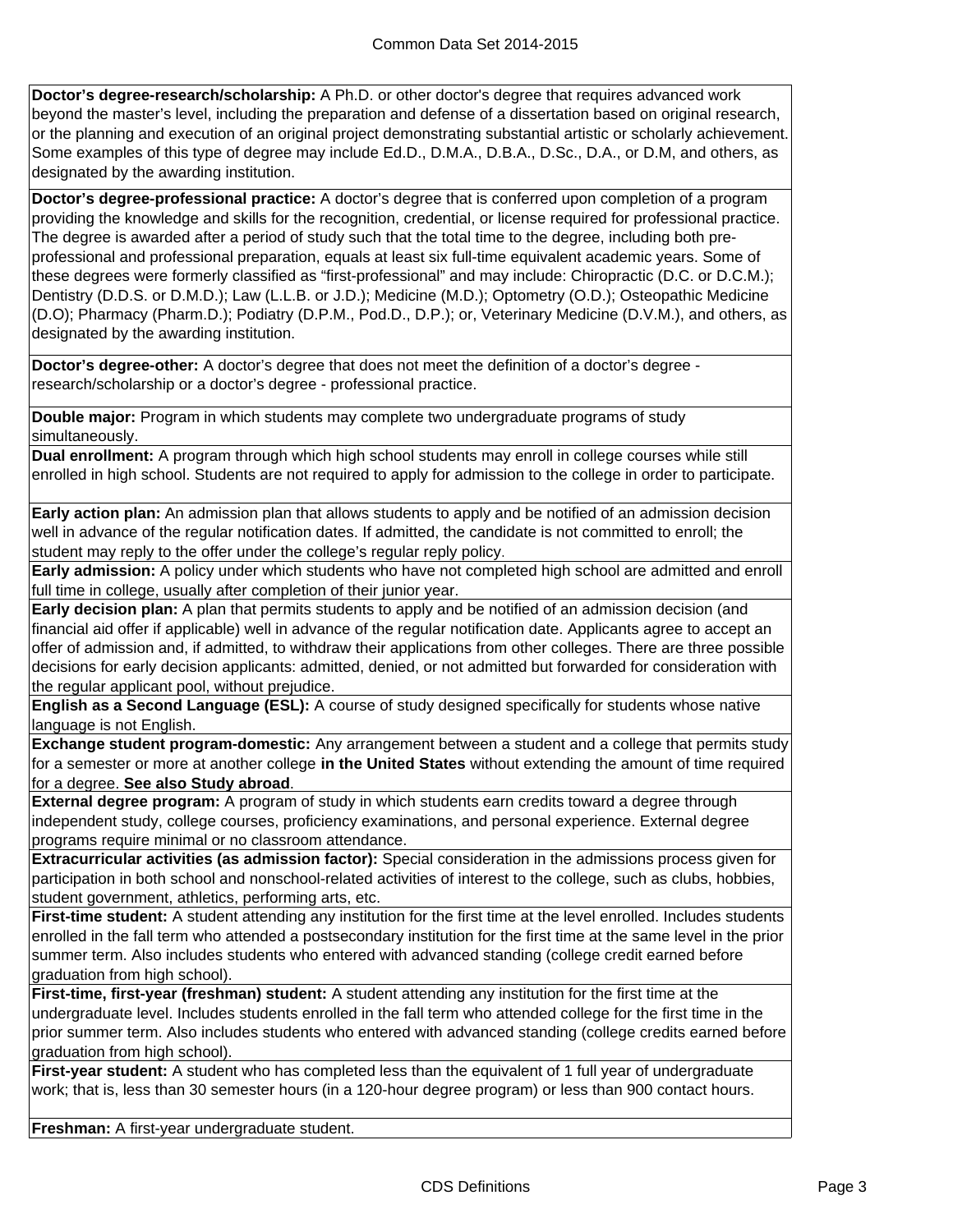**\*Freshman/new student orientation:** Orientation addressing the academic, social, emotional, and intellectual issues involved in beginning college. May be a few hours or a few days in length; at some colleges, there is a fee.

**Full-time student (undergraduate):** A student enrolled for 12 or more semester credits, 12 or more quarter credits, or 24 or more contact hours a week each term.

**Geographical residence (as admission factor):** Special consideration in the admission process given to students from a particular region, state, or country of residence.

**Grade-point average (academic high school GPA):** The sum of grade points a student has earned in secondary school divided by the number of courses taken. The most common system of assigning numbers to grades counts four points for an A, three points for a B, two points for a C, one point for a D, and no points for an E or F. Unweighted GPA's assign the same weight to each course. Weighting gives students additional points for their grades in advanced or honors courses.

**Graduate student:** A student who holds a bachelor's or equivalent, and is taking courses at the postbaccalaureate level.

**\* Health services:** Free or low cost on-campus primary and preventive health care available to students.

**High school diploma or recognized equivalent:** A document certifying the successful completion of a prescribed secondary school program of studies, or the attainment of satisfactory scores on the Tests of General Educational Development (GED), or another state-specified examination.

**Hispanic or Latino:** A person of Mexican, Puerto Rican, Cuban, South or Central American, or other Spanish culture or origin, regardless of race.

**Honors program:** Any special program for very able students offering the opportunity for educational enrichment, independent study, acceleration, or some combination of these.

**Independent study:** Academic work chosen or designed by the student with the approval of the department concerned, under an instructor's supervision, and usually undertaken outside of the regular classroom structure.

**In-state tuition:** The tuition charged by institutions to those students who meet the state's or institution's residency requirements.

**International student:** See **Nonresident alien.**

**International student group:** Student groups that facilitate cultural dialogue, support a diverse campus, assist international students in acclimation and creating a social network.

**Internship:** Any short-term, supervised work experience usually related to a student's major field, for which the student earns academic credit. The work can be full- or part-time, on- or off-campus, paid or unpaid.

**\* Learning center:** Center offering assistance through tutors, workshops, computer programs, or audiovisual equipment in reading, writing, math, and skills such as taking notes, managing time, taking tests.

**\* Legal services:** Free or low cost legal advice for a range of issues (personal and other).

**Liberal arts/career combination:** Program in which a student earns undergraduate degrees in two separate fields, one in a liberal arts major and the other in a professional or specialized major, whether on campus or through cross‑registration.

**Master's degree:** An award that requires the successful completion of a program of study of generally one or two full-time equivalent academic years of work beyond the bachelor's degree. Some of these degrees, such as those in Theology (M.Div., M.H.L./Rav) that were formerly classified as "first-professional", may require more than two full-time equivalent academic years of work.

**Minority affiliation (as admission factor):** Special consideration in the admission process for members of designated racial/ethnic minority groups.

**\* Minority student center:** Center with programs, activities, and/or services intended to enhance the college experience of students of color.

**Model United Nations:** A simulation activity focusing on conflict resolution, globalization, and diplomacy. Assuming roles as foreign ambassadors and "delegates," students conduct research, engage in debate, draft resolutions, and may participate in a national Model UN conference.

**Native Hawaiian or Other Pacific Islander:** A person having origins in any of the original peoples of Hawaii, Guam, Samoa, or other Pacific Islands.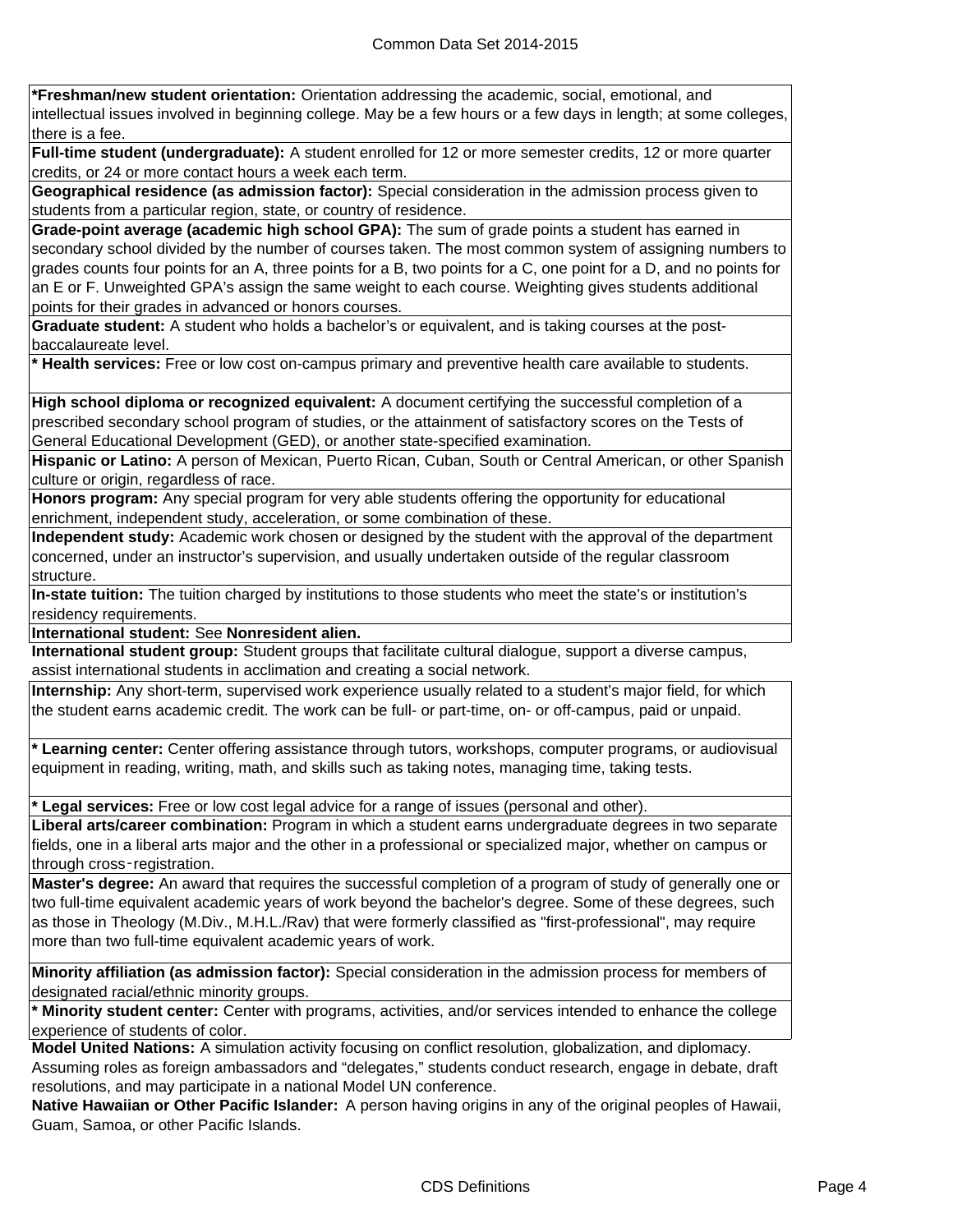**Nonresident alien:** A person who is not a citizen or national of the United States and who is in this country on a visa or temporary basis and does not have the right to remain indefinitely.

**\* On-campus day care:** Licensed day care for students' children (usually age 3 and up); usually for a fee.

**Open admission:** Admission policy under which virtually all secondary school graduates or students with GED equivalency diplomas are admitted without regard to academic record, test scores, or other qualifications.

**Other expenses (costs):** Include average costs for clothing, laundry, entertainment, medical (if not a required fee), and furnishings.

**Out-of-state tuition:** The tuition charged by institutions to those students who do not meet the institution's or state's residency requirements.

**Part-time student (undergraduate):** A student enrolled for fewer than 12 credits per semester or quarter, or fewer than 24 contact hours a week each term.

**\* Personal counseling**: One-on-one or group counseling with trained professionals for students who want to explore personal, educational, or vocational issues.

**Post-baccalaureate certificate:** An award that requires completion of an organized program of study requiring 18 credit hours beyond the bachelor's; designed for persons who have completed a baccalaureate degree but do not meet the requirements of academic degrees carrying the title of master.

**Post-master's certificate:** An award that requires completion of an organized program of study of 24 credit hours beyond the master's degree but does not meet the requirements of academic degrees at the doctoral level.

**Postsecondary award, certificate, or diploma:** Includes the following three IPEDS definitions for postsecondary awards, certificates, and diplomas of varying durations and credit/contact hour requirements—

*Less Than 1 Academic Year:* Requires completion of an organized program of study at the postsecondary level (below the baccalaureate degree) in less than 1 academic year (2 semesters or 3 quarters) or in less than 900 contact hours by a student enrolled full-time.

*At Least 1 But Less Than 2 Academic Years:* Requires completion of an organized program of study at the postsecondary level (below the baccalaureate degree) in at least 1 but less than 2 full-time equivalent academic years, or designed for completion in at least 30 but less than 60 credit hours, or in at least 900 but less than 1,800 contact hours.

*At Least 2 But Less Than 4 Academic Years:* Requires completion of an organized program of study at the postsecondary level (below the baccalaureate degree) in at least 2 but less than 4 full-time equivalent academic years, or designed for completion in at least 60 but less than 120 credit hours, or in at least 1,800 but less than 3,600 contact hours.

**Private institution:** An educational institution controlled by a private individual(s) or by a nongovernmental agency, usually supported primarily by other than public funds, and operated by other than publicly elected or appointed officials.

**Private for-profit institution:** A private institution in which the individual(s) or agency in control receives compensation, other than wages, rent, or other expenses for the assumption of risk.

**Private nonprofit institution:** A private institution in which the individual(s) or agency in control receives no compensation, other than wages, rent, or other expenses for the assumption of risk. These include both independent nonprofit schools and those affiliated with a religious organization.

**Proprietary institution:** See **Private for-profit institution.**

**Public institution:** An educational institution whose programs and activities are operated by publicly elected or appointed school officials, and which is supported primarily by public funds.

**Quarter calendar system:** A calendar system in which the academic year consists of three sessions called quarters of about 12 weeks each. The range may be from 10 to 15 weeks. There may be an additional quarter in the summer.

**Race/ethnicity:** Category used to describe groups to which individuals belong, identify with, or belong in the eyes of the community. The categories do not denote scientific definitions of anthropological origins. A person may be counted in only one group.

**Race/ethnicity unknown:** Category used to classify students or employees whose race/ethnicity is not known and whom institutions are unable to place in one of the specified racial/ethnic categories.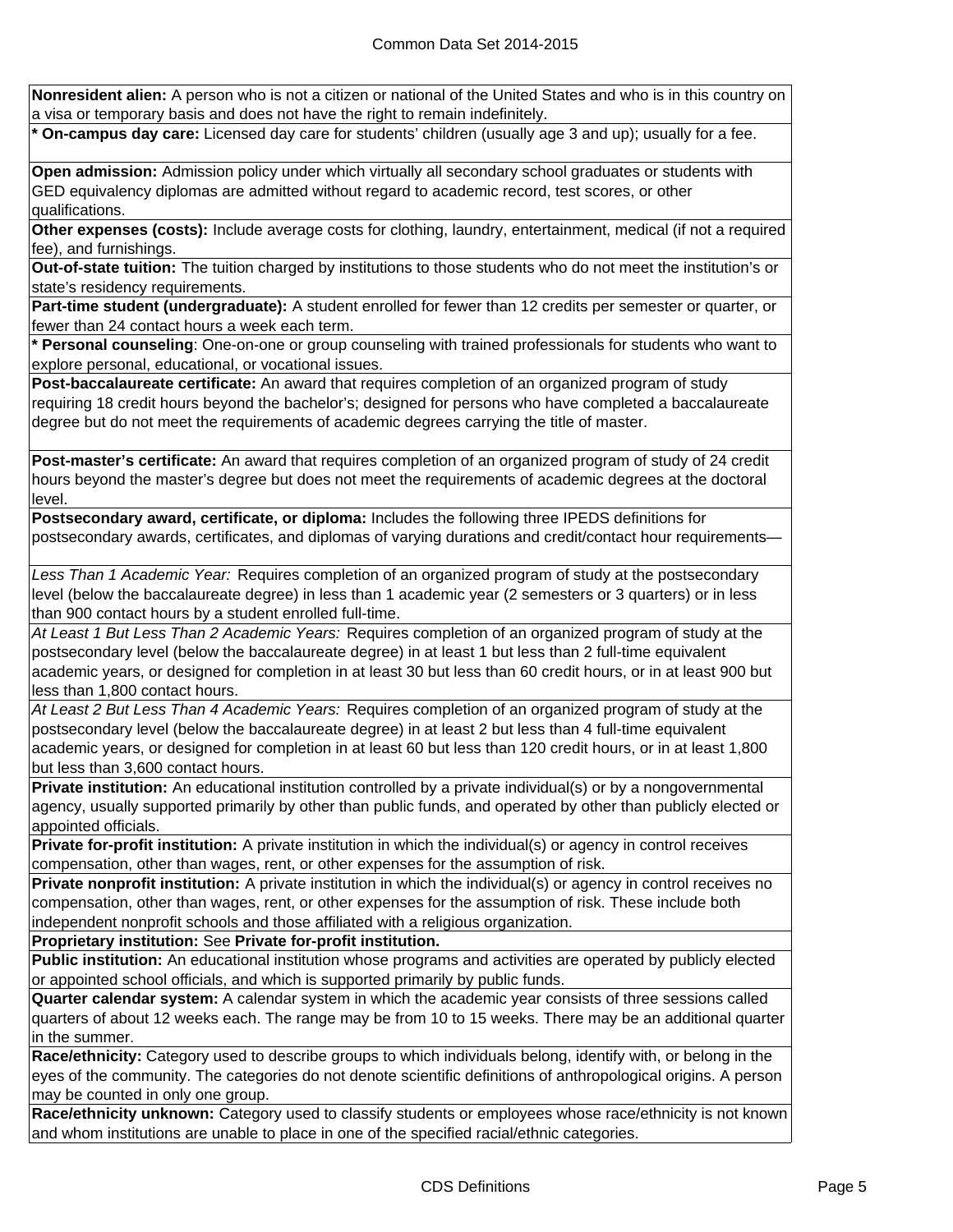**Religious affiliation/commitment (as admission factor):** Special consideration given in the admission process for affiliation with a certain church or faith/religion, commitment to a religious vocation, or observance of certain religious tenets/lifestyle.

**\* Religious counseling:** One-on-one or group counseling with trained professionals for students who want to explore religious problems or issues.

**\* Remedial services:** Instructional courses designed for students deficient in the general competencies necessary for a regular postsecondary curriculum and educational setting.

**Required fees:** Fixed sum charged to students for items not covered by tuition and required of such a large proportion of all students that the student who does NOT pay is the exception. Do not include application fees or optional fees such as lab fees or parking fees.

**Resident alien or other eligible non-citizen:** A person who is not a citizen or national of the United States and who has been admitted as a legal immigrant for the purpose of obtaining permanent resident alien status (and who holds either an alien registration card [Form I-551 or I-151], a Temporary Resident Card [Form I-688], or an Arrival-Departure Record [Form I-94] with a notation that conveys legal immigrant status, such as Section 207 Refugee, Section 208 Asylee, Conditional Entrant Parolee or Cuban-Haitian).

**Room and board (charges)—on campus:** Assume double occupancy in institutional housing and 19 meals per week (or maximum meal plan).

**Secondary school record (as admission factor):** Information maintained by the secondary school that may include such things as the student's high school transcript, class rank, GPA, and teacher and counselor recommendations.

**Semester calendar system:** A calendar system that consists of two semesters during the academic year with about 16 weeks for each semester of instruction. There may be an additional summer session.

**Student-designed major:** A program of study based on individual interests, designed with the assistance of an adviser.

**Study abroad:** Any arrangement by which a student completes part of the college program studying in another country. Can be at a campus abroad or through a cooperative agreement with some other U.S. college or an institution of another country.

**\* Summer session:** A summer session is shorter than a regular semester and not considered part of the academic year. It is not the third term of an institution operating on a trimester system or the fourth term of an institution operating on a quarter calendar system. The institution may have 2 or more sessions occurring in the summer months. Some schools, such as vocational and beauty schools, have year-round classes with no separate summer session.

**Talent/ability (as admission factor):** Special consideration given to students with demonstrated talent/abilities in areas of interest to the institution (e.g., sports, the arts, languages, etc.).

**Teacher certification program:** Program designed to prepare students to meet the requirements for certification as teachers in elementary, middle/junior high, and secondary schools.

**Transfer applicant:** An individual who has fulfilled the institution's requirements to be considered for admission (including payment or waiving of the application fee, if any) and who has previously attended another college or university and earned college-level credit.

**Transfer student:** A student entering the institution for the first time but known to have previously attended a postsecondary institution at the same level (e.g., undergraduate). The student may transfer with or without credit.

**Transportation (costs):** Assume two round trips to student's hometown per year for students in institutional housing or daily travel to and from your institution for commuter students.

**Trimester calendar system:** An academic year consisting of 3 terms of about 15 weeks each.

**Tuition:** Amount of money charged to students for instructional services. Tuition may be charged per term, per course, or per credit.

**\* Tutoring:** May range from one-on-one tutoring in specific subjects to tutoring in an area such as math, reading, or writing. Most tutors are college students; at some colleges, they are specially trained and certified.

**Unit:** a standard of measurement representing hours of academic instruction (e.g., semester credit, quarter credit, contact hour).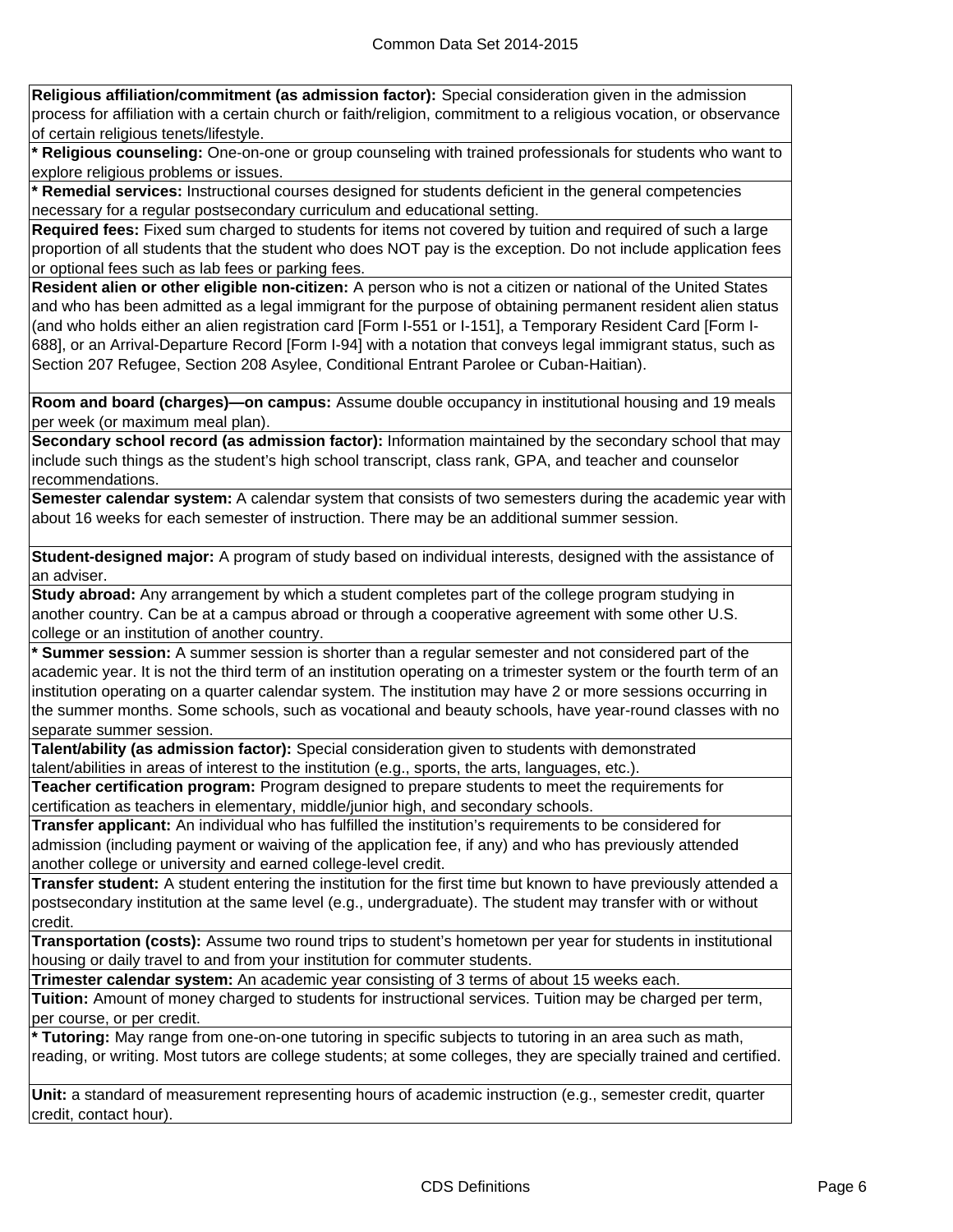**Undergraduate:** A student enrolled in a four- or five-year bachelor's degree program, an associate degree program, or a vocational or technical program below the baccalaureate.

**\* Veteran's counseling:** Helps veterans and their dependents obtain benefits for their selected program and provides certifications to the Veteran's Administration. May also provide personal counseling on the transition from the military to a civilian life.

**\* Visually impaired:** Any person whose sight loss is not correctable and is sufficiently severe as to adversely affect educational performance.

**Volunteer work (as admission factor):** Special consideration given to students for activity done on a volunteer basis (e.g., tutoring, hospital care, working with the elderly or disabled) as a service to the community or the public in general.

**Wait list:** List of students who meet the admission requirements but will only be offered a place in the class if space becomes available.

**Weekend college:** A program that allows students to take a complete course of study and attend classes only on weekends.

**White:** A person having origins in any of the original peoples of Europe, the Middle East, or North Africa.

**\* Women's center:** Center with programs, academic activities, and/or services intended to promote an understanding of the evolving roles of women.

**Work experience (as admission factor):** Special consideration given to students who have been employed prior to application, whether for relevance to major, demonstration of employment-related skills, or as explanation of student's academic and extracurricular record.

## **Financial Aid Definitions**

**Awarded aid**: The dollar amounts offered to financial aid applicants.

**External scholarships and grants:** Scholarships and grants received from outside (private) sources that students bring with them (e.g., Kiwanis, National Merit scholarships). The institution may process paperwork to receive the dollars, but it has no role in determining the recipient or the dollar amount awarded.

**Financial aid applicant**: Any applicant who submits **any one of** the institutionally required financial aid applications/forms, such as the FAFSA.

**Indebtedness**: Aggregate dollar amount borrowed through any loan program (federal, state, subsidized, unsubsidized, private, etc.; excluding parent loans) while the student was enrolled at an institution. Student loans co-signed by a parent are assumed to be the responsibility of the student and **should** be included.

**Institutional scholarships and grants**: Endowed scholarships, annual gifts and tuition funded grants for which the institution determines the recipient.

**Financial need**: As determined by your institution using the federal methodology and/or your institution's own standards.

**Need-based aid**: College-funded or college-administered award from institutional, state, federal, or other sources for which a student must have financial need to qualify. This includes both institutional and noninstitutional student aid (grants, jobs, and loans).

**Need-based scholarship or grant aid**: Scholarships and grants from institutional, state, federal, or other sources for which a student must have financial need to qualify.

**Need-based self-help aid**: Loans and jobs from institutional, state, federal, or other sources for which a student must demonstrate financial need to qualify.

**Non-need-based scholarship or grant aid**: Scholarships and grants, gifts, or merit-based aid from institutional, state, federal, or other sources (including unrestricted funds or gifts and endowment income) awarded solely on the basis of academic achievement, merit, or any other non-need-based reason. When reporting questions H1 and H2, non-need-based aid that is used to meet need should be counted as needbased aid.

**Note: Suggested order of precedence for counting non-need money as need-based:**

Non-need institutional grants

Non-need tuition waivers

Non-need athletic awards